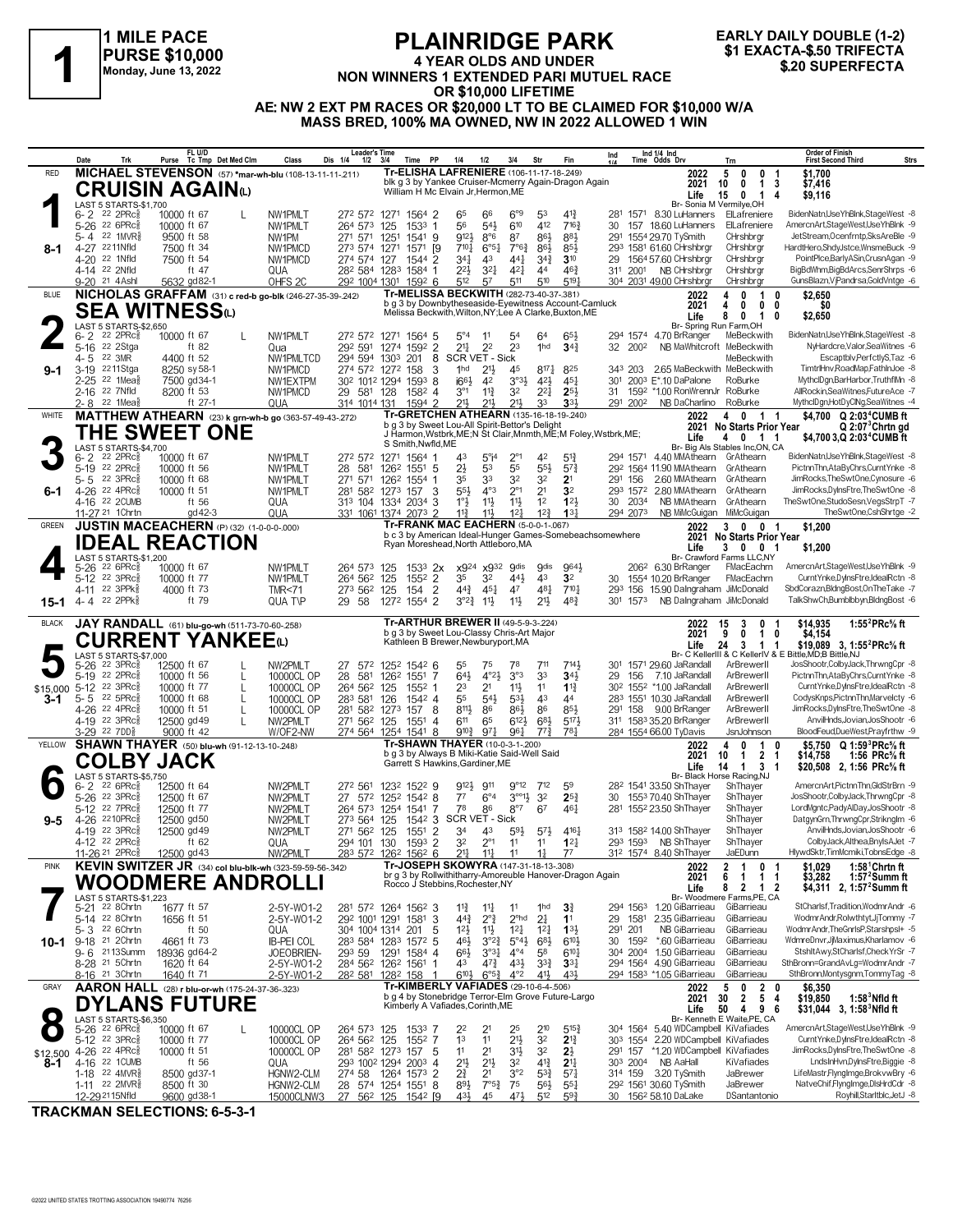

### **PLAINRIDGE PARK NEW ENGLAND AMATEUR DRIVERS CLUB NON WINNERS \$2,000 LAST 5 STARTS (100% MA OWNED \$2,400) AE: TMR OF 74 OR LESS THAT ARE NW \$10,000 IN 2022 AE: CLAIMING PRICE \$7,500 \$1 EXACTA-\$.50 TRIFECTA 2 \$.20 SUPERFECTA**

# **2ND HALF EARLY DOUBLE**

|                | Trk<br>Date                                                            | FL U/D<br>Purse Tc Tmp Det Med Clm | Class                                                     | <b>Leader's Time</b><br>Dis 1/4<br>$1/2$ $3/4$     | PP<br>Time                                                                                       | 1/4<br>1/2                                                       | 3/4<br>Str                                                   | Fin                                | Ind 1/4 Ind<br>Time Odds Drv<br>Ind<br>Trn                                                          | <b>Order of Finish</b><br><b>Strs</b><br><b>First Second Third</b>                                                                   |
|----------------|------------------------------------------------------------------------|------------------------------------|-----------------------------------------------------------|----------------------------------------------------|--------------------------------------------------------------------------------------------------|------------------------------------------------------------------|--------------------------------------------------------------|------------------------------------|-----------------------------------------------------------------------------------------------------|--------------------------------------------------------------------------------------------------------------------------------------|
| <b>RED</b>     | PAUL BATTIS (83) grn-gra-red (1-0-0-0-.000)                            |                                    |                                                           |                                                    | Tr-ARTHUR BREWER II (49-5-9-3-224)                                                               |                                                                  |                                                              |                                    | 2022<br>9<br>$\begin{array}{cc} 2 & 0 \\ 5 & 6 \end{array}$<br>-1                                   | 1:53 <sup>4</sup> PRc <sup>5</sup> / <sub>8</sub> ft<br>\$8,060                                                                      |
|                |                                                                        |                                    | <b>LOOKINFORADVENTURE(L)</b>                              |                                                    | b g 14 by Rocknroll Hanover-Student Driver-Jate Lobell<br>Kathleen B Brewer, Newburyport, MA     |                                                                  |                                                              |                                    | 30<br>2021<br>5<br>Life 333 52 51 41                                                                | 1:54 <sup>1</sup> PRc <sup>5</sup> / <sub>8</sub> ft<br>\$34,245<br>\$815.830 9.1:50 <sup>4</sup> Phl <sup>5</sup> / <sub>8</sub> ft |
|                | LAST 5 STARTS-\$7,500                                                  |                                    |                                                           | TM Rating: 72.40                                   |                                                                                                  |                                                                  |                                                              |                                    | Br- S Stewart, KY; M Robinson & D Robinson, OH; etc.                                                |                                                                                                                                      |
|                | 22 2PRc3<br>6- 6<br>5-30 22 8PRc                                       | 7500 ft 79<br>7500 ft 85           | <b>AMATEUR</b><br>NW2000CD<br>L                           | 273 58<br>27 554                                   | 1253 1543 5<br>1243 1534 3                                                                       | 7i5}<br>77<br>11<br>$11\frac{1}{2}$                              | $5^{\circ}7$<br>65<br>1 <sup>2</sup><br>1 <sup>2</sup>       | $66\frac{3}{4}$<br>2 <sup>2</sup>  | 3.00 PaBattis<br>ArBrewerll<br>29<br>156<br>293 1541<br>5.50 JaRandall<br>ArBrewerll                | CanbcKngk,BurksBndt,StelMyThn -8<br>Mateo,Loknfrdvn,RespctblD -8                                                                     |
|                | 2210PRc<br>5-23                                                        | 7500 ft 70                         | NW2000CD<br>L                                             | 272 552                                            | 1232 1523 8                                                                                      | 893<br>811                                                       | 78<br>710                                                    | $7$ be <sup>11}</sup>              | 294 1544 30.20 JaRandall<br>ArBrewerll                                                              | MyBtrsDel,ClrflSpch,Mtmthdnce -8                                                                                                     |
|                | 22 4PRc<br>$5 - 16$<br>2210PRc<br>5-10                                 | 8500 ft 78<br>7000 ft 60           | <b>TRK&lt;76</b><br><b>TRK&lt;72</b>                      | 271 562<br>27 553                                  | 1244 1542 3<br>1242 1534 2                                                                       | 56<br>54<br>42}<br>43                                            | $4^{\circ}2\frac{1}{2}$<br>421<br>11<br>1 <sup>4</sup>       | 2 <sup>1</sup><br>$17\frac{3}{4}$  | 291 1542 12.00 BrRanger<br>ArBrewerll<br>292 1534 1.70 NiGraffam<br>ArBrewerll                      | MicWoodrw.Loknfrdvn.MajorCrss -8<br>Loknfrdvn.BurksBndt.DenvrDolv -7                                                                 |
|                | 5-2 22 9PRc                                                            | 7000 ft 55                         | <b>TRK&lt;72</b>                                          | 264 553                                            | $\overline{2}$<br>1243 1551                                                                      | 32<br>3 <sup>2</sup>                                             | 31}<br>$3^{11}$                                              | $4^{13}$                           | 304 1553 16.20 NiGraffam<br>ArBrewerll                                                              | MajorCrss,CashVaghn,MyBtrsDel -8                                                                                                     |
|                | $4 - 25$<br>22 9PRc3                                                   | 7000 ft 56                         | <b>TRK&lt;72</b>                                          | 272 57                                             | 1252 1552 8                                                                                      | 873<br>86                                                        | $7°3\frac{1}{2}$<br>75                                       | 761                                | 303 1563 32.50 NiGraffam<br>ArBrewerll                                                              | ImAClown, Westrn Vct, MajorCrss -8                                                                                                   |
| <b>BLUE</b>    |                                                                        |                                    | <b>WILLIAM ABDELNOUR</b> $(75)$ wh-n blu $(1-0-0-0.000)$  |                                                    | Tr-WILLIAM ABDELNOUR (3-1-0-0-.333)<br>br g 7 by Camluck-Stonebridge Proud-Well Said             |                                                                  |                                                              |                                    | 3<br>2022<br>-1<br>$\mathbf 0$<br>0<br>3 <sub>3</sub><br>31<br>2021<br>- 6                          | 1:54 ${}^2$ PRc ${}^5\!$ ft<br>\$4,350<br>\$29,466<br>1:53 <sup>4</sup> PRc <sup>5</sup> / <sub>8</sub> ft                           |
|                |                                                                        |                                    | <b>STONEBRIDGE GRAND</b> W                                |                                                    | William F & Janice M Abdelnour, Worcester, MA                                                    |                                                                  |                                                              |                                    | Life 111 17 13 17                                                                                   | \$75.249 6. 1:53 <sup>4</sup> PRc <sup>5</sup> / <sub>8</sub> ft                                                                     |
|                | LAST 5 STARTS-\$4.775<br>$6 - 6$ 22 2PRc                               | 7500 ft 79                         | <b>AMATEUR</b>                                            | TM Rating: 71.37<br>27 <sup>3</sup> 58             | 1253 1543 3                                                                                      | 32<br>3°2                                                        | $3^{\circ 4}$<br>3 <sup>2</sup>                              | 461                                | Br- Angie M Stiller, ON, CA<br>292 1554 16.70 WiAbdelnour WiAbdelnour                               | CanbcKngk,BurksBndt,StelMyThn -8                                                                                                     |
|                | 5-30 22 2PRc                                                           | 7500 ft 87                         | NW2000CD                                                  | 27 56                                              | 1241 1533 3                                                                                      | 53<br>53}                                                        | $4^{\circ}2\frac{1}{2}$<br>4ix <sup>2</sup>                  | 7p67}                              | 30 <sup>2</sup> 155<br>5.60 NiGraffam<br>WiAbdelnour                                                | MrWiglPnt,CanbcKngk,LatinKing -7                                                                                                     |
| 12-1           | 22 2PRc<br>$5 - 23$<br>22 2PRc<br>5-17                                 | 7500 ft 74<br>ft 70                | NW2000CD<br>L<br>L<br>QUA                                 | 27<br>561<br>30 <sup>2</sup> 100 <sup>3</sup> 1294 | 1251<br>1542 5<br>159<br>$\overline{4}$                                                          | 2 <sup>1</sup><br>2 <sup>1</sup><br>1 <sup>2</sup><br>11         | 31}<br>$2\frac{1}{2}$<br>1 <sup>2</sup><br>1 <sup>4</sup>    | $11\frac{1}{4}$<br>$18\frac{3}{4}$ | 29<br>1542 6.30 MMAthearn<br>WiAbdelnour<br>291<br>159<br>NB WiAbdelnour WiAbdelnour                | StbrdGrnd,BurksBndt,DenvrDoly -7<br>StbrdGrnd,BessLtImn,CbfSnshne -5                                                                 |
|                | 22 4PRc<br>5-10                                                        | ft 60                              | QUA                                                       | 274 553                                            | 124<br>152<br>4                                                                                  | 36<br>i3 <sup>9</sup>                                            | 225<br>225                                                   | $3^{34}\frac{3}{4}$                | NB ShCarlstrom WiAbdelnour<br>159<br>30                                                             | CrcktsCln,MastrOfPp,StbrdGrnd -4                                                                                                     |
|                | 11-26 <sup>21</sup> 3PRc<br>11-18 <sup>21</sup> 4PRc                   | 8500 gd 43<br>7000 ft 67           | NW2000CD<br>7500CLCD                                      | 264 553                                            | 1252 1572<br>273 564 1242 1542 5                                                                 | $3^{21}$<br>32}<br>66}<br>64                                     | $65\frac{1}{2}$<br>$73\frac{3}{4}$<br>$75\frac{3}{4}$<br>761 | $5^{8}3$<br>76                     | 324 1591<br>3.80 AnMonti<br>WiAbdelnour<br>30 1553 5.90 AnMonti<br>WiAbdelnour                      | Itsibtmch, Burks Bndt, ToeTag -7<br>RolWthDom,SunshnsFn,SeeUFridy -7                                                                 |
| WHITE          | <b>TERRY DI CICCO</b> (66) pur-blk-wh (21-0-2-0-.053)                  |                                    |                                                           |                                                    | <b>Tr-TERRY DI CICCO (55-5-8-2-184)</b>                                                          |                                                                  |                                                              |                                    | 15<br>$\overline{2}$<br>2022<br>- 1                                                                 | \$8,320<br>1:55 $^1$ PPk $\%$ ft                                                                                                     |
|                |                                                                        | MISTY MEMORY Nധ                    |                                                           |                                                    | blk m 9 by Real Desire-Deja Vous-Falcon Seelster<br>Innerstrength Equine, Vero Beach, FL         |                                                                  |                                                              |                                    | 36 10<br>49<br>2021                                                                                 | \$78,756<br>1:53 Stgaft                                                                                                              |
|                | LAST 5 STARTS-\$2.625                                                  |                                    |                                                           | TM Rating: 71.25                                   |                                                                                                  |                                                                  |                                                              |                                    | Life 124 28 13 16<br>Br- G J Cooney, NZ                                                             | \$161,639 8, 1:53 Stga ft                                                                                                            |
|                | $6 - 7$ 22 9PRc $\frac{5}{8}$<br>5-24 22 3PRc                          | 7500 ft 75<br>7500 ft 67           | <b>FMNW2000CD</b><br>FMNW2000CD                           | 271 563<br>271<br>561                              | 124 <sup>3</sup> 154 7i<br>3<br>1242 153                                                         | $7^7$<br>79<br>$3^{11}$<br>32                                    | 814<br>912<br>421<br>$5^{3}$                                 | 714<br>773                         | TeDiCicco<br>29 <sup>2</sup> 1564 37.00 BrRanger<br>293 1542 5.80 BrRanger<br>TeDiCicco             | RyltyAgan,KatieCght,TooMchSun -9<br>SwtSlySue,SmilByThB,CheckpntC -7                                                                 |
|                | 5-17 22 3PRc                                                           | 7500 ft 69                         | L<br>FMNW2000CD                                           | 28<br>563                                          | 1244 1534 6                                                                                      | 67<br>6 <sup>8</sup>                                             | 76}<br>76                                                    | 6 <sup>8</sup>                     | 292 1552 10.20 BrRanger<br>TeDiCicco                                                                | Fathfldwn,SraTncrdi,SmilByThB -8                                                                                                     |
| 20-1           | 4-29 22 8M1<br>$22 \t3PRc8$                                            | 12500 ft 54                        | $\blacktriangle$  <br>GSY <sub>1</sub>                    | 273 551                                            | 1242 1541                                                                                        | 991<br>971                                                       | $4^{2}$<br>$85\frac{1}{4}$                                   | $45\frac{3}{4}$                    | 30 1552 28.90 TeDiCicco<br>TeDiCicco<br>TeDiCicco                                                   | RockblyCh,Algonowha,HesGneBdr-10<br>AbultaHnv.MistvMmrv.Nshrlbltv -8                                                                 |
|                | 4-21<br>4-15 22 5M1                                                    | 7500 ft 58<br>12500 ft 61          | FMNW2000CD<br>L<br>$\blacktriangle$  <br>GSY <sub>1</sub> | 27<br>56<br>263 564                                | 1242 155<br>3<br>$\overline{2}$<br>1254 1541                                                     | 21}<br>11<br>213<br>$2^{11}$                                     | 22<br>2 <sup>1</sup><br>$3^{2^{3}}$<br>$2^{3}\frac{1}{2}$    | $2^{2}$<br>2 <sup>3</sup>          | 303 1552 *2.10 BrRanger<br>1542 14.10 TeDiCicco<br>TeDiCicco<br>28                                  | PetrPmpkn, MistyMmry, Taktthfce-10                                                                                                   |
|                | 22 3PPk<br>4- 4                                                        | 4000 ft 78                         | <b>FMTMR&lt;70.2</b>                                      | 28 581 1271                                        | 1551<br>-1                                                                                       | 11,<br>$11\frac{3}{4}$                                           | 1 <sup>2</sup><br>14                                         | 13 <sup>1</sup>                    | 1551 *.05 WHennessey TeDiCicco<br>28                                                                | MistyMmry,QuenMeAgn,OhMisRyle -8                                                                                                     |
| <b>GREEN</b>   | <b>JOHN SEARS</b> (65) pur-wh (0-0-0-0-000)                            |                                    |                                                           |                                                    | Tr-BRYANT SEARS (7-1-1-2-.317)<br>b g 7 by Art Maior-Operative Waves-Presidential Ball           |                                                                  |                                                              |                                    | 2022<br>5<br>-1<br>0<br>-2<br>5 <sub>2</sub><br>2021<br>34<br>6                                     | 1:55 ${}^1$ PRc ${}^5\!$ ft<br>\$6.840<br>1:52 <sup>2</sup> PPk <sup>5</sup> / <sub>8</sub> ft<br>\$29,338                           |
|                |                                                                        | MAJOR CRISIS Aധ                    |                                                           |                                                    | Alfred A Lang, Norton, MA; John G Sears, Attleboro, MA                                           |                                                                  |                                                              |                                    | 83<br>13 14 8<br>Life                                                                               | \$65,552 6, 1:52 <sup>2</sup> PPk% ft                                                                                                |
|                | LAST 5 STARTS-\$6.840<br>5-23 22 5PRcs                                 | 10000 ft 72                        | <b>TRK&lt;80</b>                                          | TM Rating: 76.69<br>263 554                        | 1234 1531 6                                                                                      | $2^{\circ}$<br>31                                                | 22<br>2 <sup>2</sup>                                         | 42                                 | Br- T F Neven & M A Beal, WL<br>29 <sup>2</sup> 153 <sup>3</sup> 21.90 JaRandall<br><b>BrySears</b> | KingRylty,WodysCshC,NExpense -7                                                                                                      |
|                | 22 4PRc<br>$5 - 16$                                                    | 8500 ft 78                         | <b>TRK&lt;76</b>                                          | 271 562                                            | 1244 1542 7                                                                                      | 2 <sup>1</sup><br>11                                             | 31}<br>3 <sup>1</sup>                                        | 3 <sup>1</sup>                     | 29 <sup>2</sup> 154 <sup>2</sup> 17.30 JaRandall<br><b>BrySears</b>                                 | MicWoodrw.Loknfrdvn.MajorCrss -8                                                                                                     |
| \$7,500<br>4-1 | 22 1PRc<br>5-9<br>22 9PRc<br>$5 - 2$                                   | 8500 ft 54<br>7000 ft 55           | <b>TRK&lt;76</b><br>L<br>$\mathsf{L}$<br><b>TRK&lt;72</b> | 261 55<br>264 553                                  | 1241<br>1534 7<br>1243<br>1551 7                                                                 | 11<br>2 <sup>1</sup><br>2 <sup>1</sup><br>11                     | 34<br>3 <sup>2</sup><br>$1\frac{1}{2}$<br>$1\frac{1}{2}$     | 4}<br>1 <sub>ns</sub>              | 292 1534 9.90 JaRandall<br><b>BrySears</b><br>3.50 BrRanger<br><b>BrySears</b><br>303 1551          | JJsDelvry,Mateo,CashVaghn -8<br>MajorCrss,CashVaghn,MyBtrsDel -8                                                                     |
|                | 4-25 22 9PRc                                                           | 7000 ft 56                         | <b>TRK&lt;72</b>                                          | 272 57                                             | 1252 1552 5                                                                                      | $21\frac{1}{2}$<br>2 <sup>1</sup>                                | 34<br>43                                                     | 3 <sup>11</sup>                    | <b>BrySears</b><br>1553<br>3.30 BrRanger<br>30                                                      | ImAClown, Westrn Vct, MajorCrss -8                                                                                                   |
|                | 4-19 22 4PRc<br>11-19 <sup>21</sup> 5PRc                               | ft $54$<br>8500 ft 45              | L<br>QUA<br><b>TRK&lt;75</b>                              | 284 100                                            | 1283 158<br>4<br>281 582 1272 1564 2                                                             | 11<br>1 <sup>2</sup><br>$11\frac{1}{4}$<br>$11\frac{1}{4}$       | 1hd<br>$1\frac{1}{4}$<br>11}<br>$1\frac{1}{2}$               | $21\frac{1}{2}$<br>42 <sup>3</sup> | 293 1581<br>NB BrRanger<br><b>BrySears</b><br>30 1572 *1.00 BrRanger<br><b>BrySears</b>             | Waves, MajorCrss, Fzylgsnal -6<br>CoolJack,RolnWthBk,RosRnSldr -8                                                                    |
| <b>BLACK</b>   | JAMES DUNN (57) r blu-s red-wh (0-0-0-0-000)                           |                                    |                                                           |                                                    | Tr-JAMES DUNN (70-9-11-8-.254)                                                                   |                                                                  |                                                              |                                    | 2022<br>5<br>0<br>0<br>0                                                                            | \$975                                                                                                                                |
|                | <b>KING SPENCER</b>                                                    |                                    |                                                           |                                                    |                                                                                                  |                                                                  |                                                              |                                    |                                                                                                     |                                                                                                                                      |
|                |                                                                        |                                    |                                                           |                                                    | b g 5 by Sweet Lou-Elizabeth Spencer-Western Ideal                                               |                                                                  |                                                              |                                    | 28<br>4<br>2021<br>7<br>4                                                                           | 1:50 ${}^4$ PRc ${}^5\!$ ft<br>\$76,216                                                                                              |
|                | LAST 5 STARTS-\$975                                                    |                                    |                                                           | TM Rating: 74.51                                   | Linwood M Higgins, Scarborough, ME                                                               |                                                                  |                                                              |                                    | Life<br>42<br>8<br>4<br>6<br>Br- Christina Takter, NJ; John D Fielding, ON, CA                      | \$79,399 4, 1:50 <sup>4</sup> PRc <sup>5</sup> / <sub>8</sub> ft                                                                     |
|                | $22$ 8PR $c_{8}^{5}$<br>6- 6                                           | 7500 ft 74                         | NW2000CD                                                  | 264 56                                             | 1234 153 7                                                                                       | 76}<br>65                                                        | $64\frac{1}{2}$<br>$63\frac{3}{4}$                           | $65\frac{1}{4}$<br>47              | 29 <sup>2</sup> 154 36.40 BrRanger<br>JaEDunn<br>30<br>JaEDunn                                      | Duplicatd, PpsPolRom, TochOfChr -8<br>MyBtrsDel,ClrflSpch,Mtmthdnce -8                                                               |
|                | $5 - 23$<br>2210PRc<br>22 2PRc<br>$5 - 9$                              | 7500 ft 70<br>7500 ft 54           | NW2000CD<br>NW2000CD                                      | 272 552<br>272 563                                 | $152^3$ 5<br>1232<br>1251<br>$154$ $x2x$                                                         | 55<br>543<br>89<br>65                                            | 3°3<br>46<br>$6^{\circ}4\frac{1}{2}$<br>5 <sup>4</sup>       | $5^{7}$ <sub>4</sub>               | 154<br>1.80 RonCushing<br>293 1553 2.50 NiGraffam<br>JaEDunn                                        | BettorCat,CanbcKngk,DremzRFor -8                                                                                                     |
| 9-5            | 2210PRc<br>$4 - 25$                                                    | 12500 ft 56                        | NW4000CD                                                  | 261 551                                            | 1232<br>152<br>6                                                                                 | $3^{\circ}13$<br>44                                              | $7^{\circ\circ}6$<br>820                                     | 8483                               | 37 2013 18.80 GrMerton<br>JaEDunn                                                                   | WyattJ,DullRoar,LrdWlghby -8                                                                                                         |
|                | 4-19 22 5PRc<br>4-12 22 3PRc                                           | 20000 gd 49<br>ft 62               | 5YOTM<84<br>QUA                                           | 28<br>572 125                                      | $154^2$ 4<br>283 573 1274 1563 4                                                                 | 44}<br>$44\frac{1}{2}$<br>2 <sup>1</sup><br>2 <sup>1</sup>       | $64\frac{1}{2}$<br>67<br>$21\frac{1}{2}$<br>2 <sup>2</sup>   | $6^{10}$<br>$2^{3\frac{1}{4}}$     | 303 1562 10.10 JoBeckwith JaEDunn<br>291<br>NB JoBeckwith JaEDunn<br>1571                           | SaltLife,MrDunigns,WhatFlblv -6<br>MkiUSoFne,KingSpncr,MachUpA -7                                                                    |
|                | 12-19 <sup>21</sup> 4 Stga                                             | 11500 gd32-1                       | <b>NW7500L5CD</b>                                         |                                                    | 28 563 1253 1551 3                                                                               | 441<br>$5^{7}$                                                   | 86}<br>85}                                                   | 88                                 | 301 1564 11.40 ShTGray<br>JaEDunn                                                                   | BettorCat.Veneno.StonbrdgM -8                                                                                                        |
| YELLOW         |                                                                        |                                    | DANIEL TUCCILLO JR (59) wh-red-grn (2-0-0-1-.167)         |                                                    | Tr-DANIEL TUCCILLO JR (18-0-0-2-.037)<br>b m 10 by Duneside Perch-Start To Cruise-Cape Crusader  |                                                                  |                                                              |                                    | 2022<br>4<br>0<br>0<br>2<br>6<br>42<br>9<br>- 5<br>2021                                             | \$2,100<br>1:53 <sup>1</sup> PPk% ft<br>\$50,276                                                                                     |
|                |                                                                        | <b>STEAL MY THUNDER</b> ധ          |                                                           |                                                    | Daniel R Tuccillo Jr, Prospect, CT                                                               |                                                                  |                                                              |                                    | 196 25 21 25<br>Life                                                                                | \$142,910 9, 1:53 <sup>1</sup> PPk <sup>5</sup> / <sub>8</sub> ft                                                                    |
|                | LAST 5 STARTS-\$2,100<br>6-6 22 2PRcs                                  | 7500 ft 79                         | <b>AMATEUR</b>                                            | TM Rating: 73.60<br>273 58                         | 1253 1543 7                                                                                      | 2 <sup>1</sup>                                                   | 23<br>$21\frac{1}{2}$                                        | $3^{3}_{4}$                        | Br- Brett H Wilfong, IN<br>291 1552 8.70 DaTuccilloJr DaTuccilloJr                                  | CanbcKngk,BurksBndt,StelMyThn -8                                                                                                     |
|                | 5-24 22 4PRc <sup>5</sup>                                              | 10000 ft 67                        | FMNW3000CD<br>L                                           |                                                    | 254 541 1231 1534 6                                                                              | 87                                                               | $8^{\circ}64$ $6^{\circ}34$ $5^{\circ}24$                    | 3 <sup>1</sup>                     | 30 154 33.60 AnMonti<br>DaTuccilloJr                                                                | SweetSue,SraTncrdi,StelMyThn -8                                                                                                      |
|                | 5-10 22 7PRc <sup>5</sup><br>12-1 5-3 $22$ 4PRc $_8^5$                 | 10000 ft 60<br>10000 ft 58         | FMNW3000CD<br>FMNW3000CD                                  | 264 55<br>27<br>56                                 | 1233 153 3<br>124<br>1532 8                                                                      | $6^{4\frac{1}{2}}$ 6 <sup>5</sup><br>87<br>88                    | $8^{\circ}8$<br>88<br>75<br>$75\frac{1}{2}$                  | 78}<br>$8^{8}$ <sub>4</sub>        | 292 1543 22.40 AnMonti<br>DaTuccilloJr<br>301 1551 30.50 AnMonti<br>DaTuccilloJr                    | TheChrgng,Hilaria,Amini -8<br>BeachBtge, AbultaHnv, The Chrgng -8                                                                    |
|                | 4-26 22 3PRc <sup>5</sup>                                              | ft $54$                            | QUA                                                       | 29<br>593 128                                      | $1563$ 3                                                                                         | $3^{2}\frac{1}{2}$<br>$3^{21}$                                   | 33<br>3 <sup>3</sup>                                         | $2^{2}$                            | DaTuccilloJr<br>28 <sup>2</sup> 157 NB AnMonti                                                      | BmphStckh,StelMyThn,Sugrddycn -5                                                                                                     |
|                | 12-9 21 1YR<br>12-2 <sup>21</sup> 1YR                                  | 12500 ft 36<br>12500 ft 55         | FM12500CLO<br>$\mathbf{L}$<br><b>FM12500CLO</b>           |                                                    | 28 573 1261 1552 8                                                                               | $8^{10\frac{3}{4}}$<br>$8^{10}\frac{3}{4}$<br>$6^{7}\frac{1}{2}$ | $86\frac{3}{4}$<br>$85\frac{1}{4}$<br>861<br>65              | $65\frac{1}{2}$<br>$54\frac{1}{2}$ | 284 1562 73.00 ScZeron<br>DaTuccilloJr<br>29 1572 29.25 JoStratton<br>DaTuccilloJr                  | FirtyFrty,ACrftyLdy,Cabowbcte -8<br>SandyWin,Chelski,Thundra -8                                                                      |
| <b>PINK</b>    | <b>CHRIS LEFEBVRE</b> (42) pur-k grn (2-0-0-0-000)                     |                                    |                                                           |                                                    | 283 584 1272 1563 6<br><b>Tr-CHRIS LEFEBVRE (90-21-12-7-.333)</b>                                | $6^{7}\frac{1}{2}$                                               |                                                              |                                    | 2022<br>$\overline{2}$<br>4<br>0                                                                    | 1:54 ${}^{3}$ PRc ${}^{5}$ sft<br>\$16,062                                                                                           |
|                |                                                                        |                                    | CANBEC KINGKAZIMIRധ                                       |                                                    | b g 12 by Jereme's Jet-Dragonosa-The Panderosa<br>Michelle Lefebvre, Scarborough, ME             |                                                                  |                                                              |                                    | $\frac{14}{32}$<br>6 2 4<br>2021                                                                    | \$37,171<br>1:53 VD% ft                                                                                                              |
|                | LAST 5 STARTS-\$9,925                                                  |                                    |                                                           |                                                    |                                                                                                  |                                                                  |                                                              |                                    | Life 316 27 50 50<br>Br- Tourmana & C Hamel, QC; Lapharmaciedekedgwick, NB                          | \$470,023 4, 1:50 <sup>4</sup> Moh <sup>7</sup> / <sub>8</sub> ft                                                                    |
|                | $6 - 6$ 22 2PRc $\frac{5}{8}$<br>5-30 <sup>22</sup> 2PRc <sup>5</sup>  | 7500 ft 79<br>7500 ft 87           | 7500CL OP<br>L<br>7500CL OP<br>L                          | TM Rating: 76.88<br>P 273 58<br>27 56              | 1253 1543 1<br>1241 1533 7                                                                       | 11<br>11<br>$2^{\circ}$<br>11                                    | 11물<br>1 <sup>3</sup><br>$1\frac{1}{2}$<br>$1\frac{1}{2}$    | $12\frac{3}{4}$<br>2 <sup>2</sup>  | 29 1543 *.50 ToWhitney ChLefebvre<br>3.00 WDCampbell ChLefebvre<br>294 154                          | CanbcKngk,BurksBndt,StelMyThn -8<br>MrWiglPnt,CanbcKngk,LatinKing -7                                                                 |
| \$7,500        | 5-21 22 5 CUMB                                                         | 4400 ft 66                         | NW2250L5<br>L                                             | 282 581                                            | 126 <sup>2</sup> 1561 2                                                                          | $11\frac{1}{2}$<br>$11\frac{1}{2}$                               | $11\frac{3}{4}$<br>11                                        | $14\frac{1}{4}$                    | 294 1561 *1.20 WDCampbell ChLefebvre                                                                | CanbcKngk, Whatchgnd, SoltGoes -6                                                                                                    |
| $5 - 2$        | 5-15 22 4Bang<br>5-9 22 $2PRc_{8}^{5}$                                 | 4500 ft 64<br>7500 ft 54           | NW2250CD<br>L                                             | 282 59                                             | 128 <sup>2</sup> 1581 6<br>-1                                                                    | $2^{\circ}$ hd<br>441<br>11<br>11                                | $2^{\circ}1$<br>$5^{21}$<br>2 <sup>1</sup>                   | $56\frac{3}{4}$<br>2 <sup>11</sup> | 31 1593 2.10 WDCampbell ChLefebvre<br>1541 5.60 WDCampbell ChLefebvre<br>29                         | Bsdthssde,Biggie,Buerger -6<br>BettorCat,CanbcKngk,DremzRFor -8                                                                      |
|                | 4-30 <sup>22</sup> 6CUMB                                               | 4800 ft 57                         | NW2000CD<br>NW3000L5                                      | 272 563 1251<br>291 594 129                        | 154<br>159 7i                                                                                    | $56\frac{3}{4}$<br>$5^{\circ}6$                                  | $1\frac{1}{2}$<br>$4^{\circ}3$<br>$5^{41}$                   | $63\frac{1}{2}$                    | 1593 6.20 WDCampbell ChLefebvre<br>30                                                               | ObscneBlc, vlcty sub, Electrify -7                                                                                                   |
|                | 4-23 <sup>22</sup> 1Stga                                               | 9350 ft 52                         | 12500CLM                                                  |                                                    | 271 552 1233 1531<br>$\overline{1}$                                                              | 32½<br>34                                                        | 431<br>$4^{3}\frac{3}{4}$                                    | 75                                 | 30 1541 3.65 ByDobson RoMangiardi FlwWthJoe,GokudoHnv,Swelendam -8                                  |                                                                                                                                      |
| GRAY           | JUSTIN MACEACHERN (P) (32) (1-0-0-0-000)                               |                                    |                                                           |                                                    | <b>Tr-ROBERT MARSTON (74-7-15-11-257)</b><br>b g 6 by A Rocknroll Dance-Meet Gisele-Jereme's Jet |                                                                  |                                                              |                                    | 2022<br>9<br>3<br>-2<br>-1<br>$\overline{2}$<br>$32 \quad 8$<br>$\mathbf{1}$<br>2021                | $2:011$ CUMB ft<br>\$8,955<br>\$22,541<br>1:53 <sup>4</sup> PRc% ft                                                                  |
|                |                                                                        |                                    | <b>MEETMEATTHEDANCE</b>                                   |                                                    | Joseph M Burke, Gray, ME                                                                         |                                                                  |                                                              |                                    | 95 17 16 9<br>Life                                                                                  | \$113,945 3, 1:53 PRc <sup>5</sup> / <sub>8</sub> ft                                                                                 |
|                | LAST 5 STARTS-\$3,865<br>$6 - 6$ 22 8PRc $\frac{5}{8}$                 | 7500 ft 74                         | NW2000CD                                                  | TM Rating: 68.31<br>264 56                         | 1234 153 8                                                                                       | $8^{7}\frac{1}{2}$<br>88                                         | 812}<br>$8^{13}\frac{3}{4}$                                  | $8^{15}\frac{3}{4}$                | Br- Ronald C Michelon, IL<br>30 1561 60.30 KeSwitzerJr RoMarston                                    | Duplicatd, PpsPolRom, TochOfChr -8                                                                                                   |
|                | 5-23 2210PRc                                                           | 7500 ft 70                         | NW2000CD                                                  |                                                    | 272 552 1232 1523 2                                                                              | 31<br>$3^{2}\frac{1}{2}$                                         | 35<br>44                                                     | $36\frac{1}{2}$                    | 293 1534 6.60 KeSwitzerJr RoMarston                                                                 | MyBtrsDel,ClrflSpch,Mtmthdnce -8                                                                                                     |
| 25-1           | 5-16 $22 \text{ } 3 \text{ } \text{ } PRc\frac{5}{8}$<br>5-7 22 8 CUMB | 7500 ft 78<br>3800 ft 51           | NW2000CD<br>MADC C                                        | 27 561                                             | 1244 1542 1<br>281 591 1293 2011 4                                                               | $3^{2}$<br>2 <sup>1</sup><br>$6^{71}$<br>$6^{7}\frac{1}{2}$      | 76<br>55<br>42<br>65                                         | $2^{13}$<br>$5^{41}$               | 284 1544 26.40 KeSwitzerJr RoMarston<br>312 202 4.60 JoBurke<br>RoMarston                           | BnyIsAJet,Mtmthdnce,TochOfChr -8<br>RocknElie,LedSchnpl,BaywdShdw -7                                                                 |
|                | 4-30 22 3CUMB<br>4-23 22 7 CUMB                                        | 3600 ft 57<br>10000 ft 57          | <b>TM64</b><br>KICKOFF <sub>2</sub>                       |                                                    | 29 1004 1302 2012 2<br>283 583 1271 1574 2                                                       | $11\frac{3}{4}$<br>$11\frac{3}{4}$<br>$21\frac{1}{2}$<br>23      | $11\frac{1}{4}$<br>11<br>28<br>$2^{12}$                      | $2\frac{3}{4}$<br>$3^{14}$         | 311 2013 1.80 KeSwitzerJr RoMarston<br>314 2003 2.30 KeSwitzerJr RoMarston                          | Arsenal,Mtmthdnce,DancinHil -7<br>OcnvwEcho,Sandinsta,Mtmthdnce -7                                                                   |

**TRACKMAN SELECTIONS: 5-7-4-1**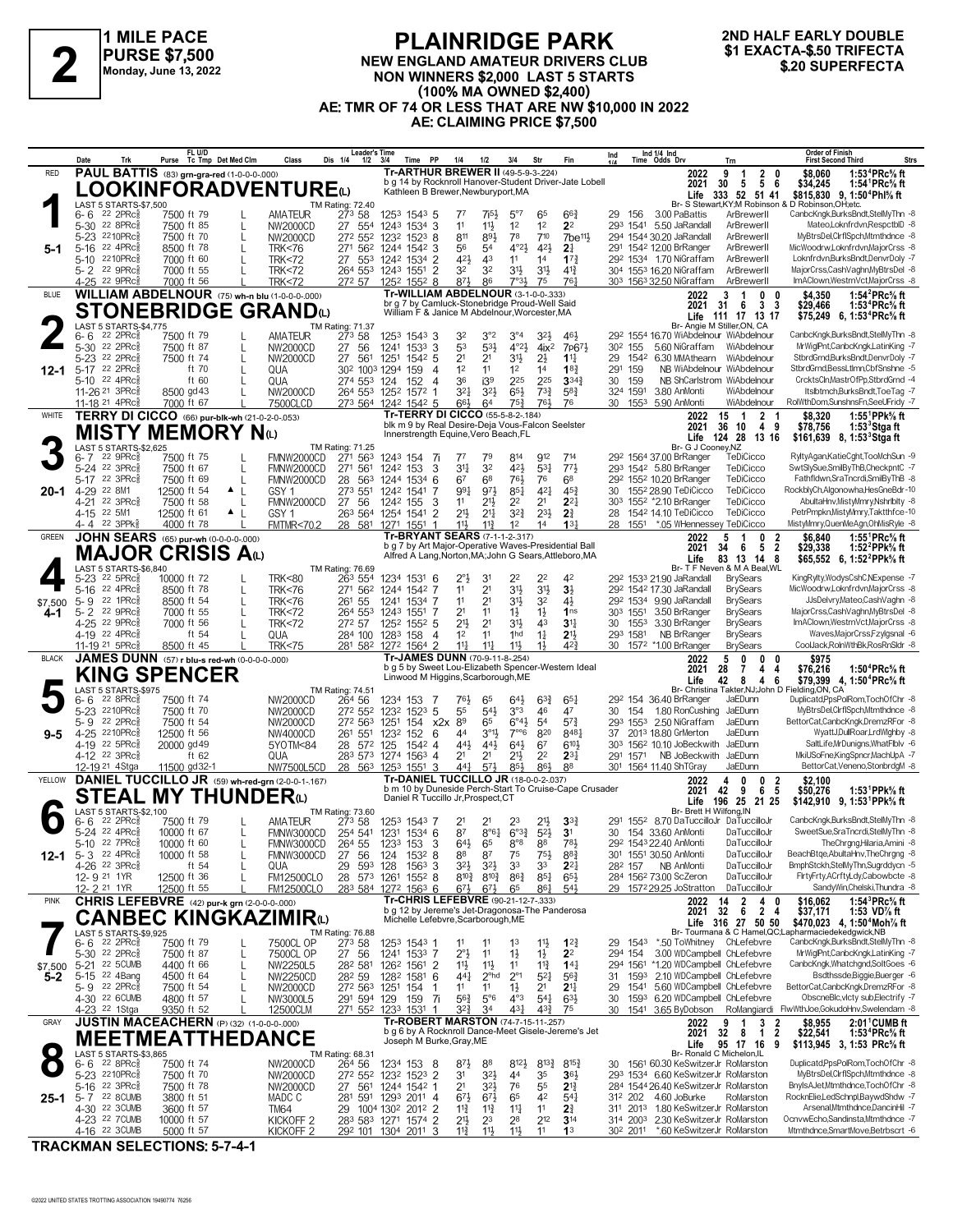## **1 MILE PACE PURSE \$12,500 Monday, June 13, 2022**

## **PLAINRIDGE PARK 5 YEAR OLDS AND UNDER NON WINNERS 2 EXTENDED PART MUTUEL RACES**<br>
Monday, June 13, 2022<br>
Monday, June 13, 2022<br> **31 EXACTA-\$.50 TRIFECTA**<br> **31 EXACTA-\$.50 TRIFECTA**<br> **31 EXACTA-\$.50 TRIFECTA**<br> **320 SUPERFECTA OR \$20,000 LIFETIME AE:NW 4 PM RACES OR \$40,000 LT ELIGIBLE TO BE CLAIMED FOR \$12,500 W/A NE BRED, irMA OWNED, NW IN 2022 ALLOWED 1 WIN**

\$1 PICK 3 (3-4-5)<br>\$1 EXACTA-\$.50 TRIFECTA

**Date Trk Purse FL U/D Tc Tmp Det Med Clm Class Dis 1/4 1/2 3/4 Time PP 1/4 1/2 3/4 Str Fin Ind Leader's Time Ind 1/4 Ind 1/4 Time Odds Drv Order of Finish Trn First Second Third Strs** LAST 5 STARTS-\$750<br>6- 6 <sup>22</sup> 9PRcේ 15000 ft 74 L NW4PMLT 27 564 125 1542 3 6<sup>5</sup> 8<sup>7</sup> 8<sup>6</sup> 7be<sup>3</sup> 283 155 27.70 BrRanger IrRosenthal Moneyorss,SelctFrdy,LyonsLgcy -8 6-6 <sup>22 gPRc‱ 15000 ft 74 L NW4PMLT 27 564 125 1542 3 65 65 87 86 7be<sup>3</sup> 283 155 27.70 BrRanger IrRosenthal Moneyorss,SelctFrdy⊥yonsLgcy, 3<br>5-26 <sup>22 gPRc▒ 15000 ft 67 L NW4PMLT 273 574 1253 1541 1 65 66 68½ 76 79½ 284 156</sup></sup> 5-19 SCR JG - Transportation IrRosenthal ComeOnRgs,LyonsLgcy,HlywdSktr -7 22 8PRcÁ 15000 ft 56 L NW4PMLT 274 57 125 1543 7 22 21 32 291 5-10 40.60 BrRanger IrRosenthal DeChirico,Moneyorss,BmphStckh -8 22 6PRcÁ 15000 ft 60 L NW4PMLT 27 561 124 153 8 42 53 1533 44 x47 812 32 3PRc MOST BOOD ft 58 L NW4PMLT 263 554 1253 1541 4 x47 812 811 8154 291 1571 560 WDCampbell IrRosenthal DatgynGrn,AnvilHnds,Imabechby -8 23 22 3PRc Á 15000 ft 58 L NW4PMLT 282 554 1253 1541 4 811 8154 8121 81  $\frac{4}{26}$  22 8PRc $\frac{8}{8}$  15000 ft 51 L NW4PMLT 28<sup>2</sup> 59 127 155 8 8<sup>9</sup> 85 $\frac{1}{2}$  86 88 85 $\frac{1}{4}$  28<sup>2</sup> 1563 13.90 WDCampbell IrRosenthal AnvilHnds,ComeOnRgs,Alwayshwf -8<br>4-19 <sup>22</sup> 4PRc $\frac{8}{8}$  15000 gd 49 L NW4PML 12 12 12 1362 3.10 WDCampbell IrRosenthal Imabechby,Captainapeda - 2022 11 2 0 2 **DREW MONTI** (27) **wh-br-b go** (492-83-73-69-.298) RED **2022** \$15,625 **5-1** b g 4 by Captaintreacherous-Oogle Google-Real Desire John Di Antonio Jr,S Dennis,MA  **19 4 3 3 \$43,185 1:53<sup>4</sup>PRc⅝ ft 31 4 4 3 \$48,285 1:53<sup>4</sup>PRc⅝ ft Life 3, 12 0 1 0 \$5,100 2021**<br>**Life**<br>R Mon **Tr-IRWIN ROSENTHAL** (80-2-12-16-.175) **CAPTAIN GOOGLE**(L) **1** LAST 5 STARTS-\$750<br>6- 6 <sup>22</sup> 9PRc<sup>5</sup> 15000 ft 74 33¼ 43¾ 42¼ 293 6- 5 21.40 AaHall AaHall Paxxton,Buerger,MrDejaVu -7 22 7Bang 6500 ft 65 L W3-6PMLT 294 100 1283 1582 2 32¾ **3**1¼ 1583 711 7°7¾ 6°10½ 291 6- 1 68.60 AaHall AaHall DeChirico,Wainapeda,Paxxton -7 22 7Bang 6500 ft 67 L W3-6PMLT 28 574 1253 154 6 58¾ 613¾ 1564 710¾ 8°8 7°6 292 5-25 49.40 AaHall AaHall Paxxton,Buerger,HulasBoy -8 22 4Bang 6000 ft 73 L W3-6PMLT 281 59 1281 1572 8 75¾ 67¼ 1584 57¼ 57¼ 4°3¾ 292 5-18 1.80 AaHall AaHall AceftyfrC,Idrinkbcs,MrDejaVu -5 22 5Bang 4500 ft 61 L 10000CL OP 301 1004 1302 2002 4 42¼ **3**1 2003  $5$ -11 <sup>22</sup> 5Bang 4000 ft 73 L NW1500CD 284 59 128 1571 1 56 57 4°3 53 $\frac{1}{2}$  55 293 1581 \*.60 AaHall AaHall<br>5-7 <sup>22</sup> 1CUMB 4000 ft 51 L NW3PMCD 283 1003 1304 2012 7 711 $\frac{1}{4}$  64 $\frac{1}{2}$  3°°2 $\frac{1}{4}$  21 13 $\frac{1}{4}$ 711¼ 64½ 3°°2¼ 301 5- 7 3.30 AaHall AaHall MrDejaVu,Ranaldi,ShadsOfGr -7 22 1CUMB 4000 ft 51 L NW3PMCD 283 1003 1304 2012 7 21 **1**¾ 2012 <u>4–26 22 6PRc‱ 12500 ft 51 L 12500CL OP 282 581 1254 1543 3 32 54½ 54½ 44½ 55 29 1553 12.70 AaHall Moneyorss,JosShootrLordMgntc 8</u> **AARON HALL** (28) **r blu-or-wh** (175-24-37-36-.323) BLUE **2022** \$15,625 **15-1** Br- Dominick J Rosato,FL<br>293 1583 21.40 AaHall AaHall br g 4 by If I Can Dream-Miss Picasso-Real Artist Mona J Dodd,Yarmouth,ME  **26 2 6 6 \$29,976 1:57<sup>3</sup>Har ft 11 2 0 2 \$6,755 2:01<sup>2</sup>CUMB ft 37 4 6 8 \$36,731 1:57<sup>3</sup>Har ft Life 3,** 2022 11 2<br>
2021 26 2<br>
Life 37 4 **Tr-AARON HALL** (45-6-10-5-.294) **MR DEJA VU**(L)<br>
6-5 22 7Bang 6500 ft 65<br>
6-5 22 7Bang 6500 ft 67<br>
15.625 5-25 22 4Bang 6000 ft 73 LAST 5 STARTS-\$1,520<br>6-5 <sup>22</sup> 7Bang 6 8r-MichaelSGraffam,ME<br>1997 - 1997 - 1997 - 1997 1544 15000 ft 64 L NW4PMLT 274 554 1233 1522 7 77 7<sup>12</sup> 5°<sup>8</sup> 7<sup>8</sup> 7<sup>11</sup> 29<sup>3</sup> 1544 22.60 NiGraffam MiGraffam LordMgntc,BmphStckh,JosShootr ج 16-c 2 24 9PRcﷺ 15000 ft 64 L 22 9 PRc 15000 ft 64 L NW4PMLT 274 554 1233 1522 7 77 712 5° 78 711 293 1544 2260 NiGraffam MiGraffam LordMgntcBmphStckh,JosShootr 9<br>21 22 8 PRc 15000 ft 67 L NW4PMLT 271 571 125 1543 6 54 65½ 45% 291 151 17.10 NiGraffam M 5-19 <sup>22</sup> 8PRc៖ 15000 ft 56 L NW4PMLT 274 57 125 1543 6 54 65½ 65½ 45 **3**3½ 291 1551 17.10 NiGraffam MiGraffam ComeOnRgsLyonsLgcy.HlywdSktr 7<br>5-3 <sup>22</sup> 9PRc៖ 15000 ft 58 L NW4PMLT 271 562 125 1531 7 79 76½ 6°4 43½ 56¾ 284 1 14.26 22 8PRc 15000 ft 51 L NW4PMLT 282 59 127 155 7 78 6°4 6°4 6° 443 281 156 61.00 NiGraffam MiGraffam AnvilHnds,ComeOnRgs,Alwayshwf 8<br>14.9 22 3CUMB 9d47 L QUA 29 101 1313 201 6 111 212 313 222 481 303 2023 NB MMAthearn 11→26 22 3CUMB 12500 gd47 L CUA 29 101 1313 201 6 113 214 314 214 314 303 2023 NB MMAthearn MiGraffam RocknCogr,HumorMe,GoANghtJ -6 2021 6 125 2024 48 2024 48 303 2023 NB MMAthearn MiGraffam RocknCogr,HumorMe,GoANghtJ -6 11-26<sup>21</sup> 2PRc<sub>3</sub> 12500 gd43 L NW2PMLT 283 572 1262 1562 2 44 $\frac{44}{1}$  44 6°3 $\frac{1}{4}$  62½ 1hd 292 1562 13.60 NiGraffam MiGraffam HlywdSktr,TimMcmiki,TobnsEdge -8 WHITE **NICHOLAS GRAFFAM** (31) **c** red-b go-blk (246-27-35-39-.242) Tr-MICHAEL GRAFFAM (75-10-11-13-273) 2022 **7-2** Life 26 3 7<br>Br- Michael S Graffam, ME<br>293 1544 22.60 NiGraffam MiGraffam b g 4 by Cheyenne Hollywood-Terri I Fra-Western Ideal Michael S Graffam,Falmouth,ME  **17 3 6 2 \$63,202 1:56<sup>2</sup>PRc⅝ gd 5 0 1 1 \$7,500 26 3 7 3 \$72,789 1:56<sup>2</sup>PRc⅝ gd Life 3, 2021 Tr-MICHAEL GRAFFAM** (75-10-11-13-.273) **HOLLYWOOD SKEETER(L)**<br>
6- 2 22 9PRG8 15000 ft 64 1 NW4PM T 274 554 66 22 3PRc 7500 ft 79 L NW2000CD 272 581 127 155 4 65 65 7°54 55 77 282 1562 25.90 MiStevenson RaAndersen BeachWtch,Rocknwtr,UncleJoeT -7<br>5-26 22 3PRc 12500 ft 67 L 12500CL OP 27 572 1252 1542 2 44 53 64 66 57 293 1554 59. 12500 ft 67 L 12500CL OP 27 572 1252 1342 2 44 531 64 6571 293 1554 5960 MiStevenson RaAndersen JosShootr,ColbyJack,ThrwngCpr -8 2021 1566 574 293 1554 5980 MiStevenson RaAndersen JosShootr,ColbyJack,ThrwngCpr -8 22 500 ft 12500 ft 56 L 12500CL OP 274 574 1251 1542 7 661 651 665 610 612 303 1564 6240 MiStevenson RaAndersen CodysKnps,JosShootrRocknwtr -8 23 1254 7 574 1251 1251 1251 1252 1251 1251 12500 ft 574 274 574 1251 1542 7 610 612 1564 5-12 22 7PRc 12500 ft 77 L 125000L OP 264 573 1254 1541 2 56 644 76 89 8104 291 1561 34.30 MiStevenson RaAndersen LordMgntcPadyAlDay,JosShootr -8 22 8PRc 12500 ft 77 L 12500 CL 12500 CL 12500 CL 12500 CL 12500 CL 263 544 1 5- 5 22 8PRc៖ 12500 ft 68 L 12500CL OP 263 544 123 1522 4 67 66° 6°54 76 683 301 1541 9.00 MiStevenson RaAndersen StrikngIm,JosShootr,PadyAlDay 7<br>4-26 22 6PRc៖ 12500 ft 51 L 12500CL OP 282 581 1254 1543 6 54 76½ 77 56½ 44 54 54 26 79 12500 ft 51 L 125000 P 282 581 1254 1543 6 54 764 77 564 44 281 1552 1559 MiStevenson RaAndersen Moneyorss,JosShootr,LordMgntc -8 22 6PRc 12500 ft 51 L 125000 LOR 282 581 1254 1543 6 54 764 77 564 44<br>19 2211PRc 44½ 4°2¼ 33 302 4-19 8.00 MiStevenson RaAndersen Moneyorss,CheckpntC,TobnsEdge -6 2211PRcÁ 12500 gd49 L 12500CL OP 281 58 1263 1572 6 32½ **3**1 1573 **KEVIN SWITZER JR** (34) **col blu-blk-wh** (323-59-59-56-.342) GREEN **2022** \$15,625 **20-1** Br- Wendell Williams,PE, CA b g 4 by Stonebridge Terror-Hot Fusion-Art's Conquest Donald R Gauthier,Worcester,MA;Ralph H Andersen,Wrentham,MA  **18 3 5 5 \$33,800 1:55<sup>4</sup>PRc⅝ ft 8 0 0 1 \$3,875 26 3 5 6 \$37,675 1:55<sup>4</sup>PRc⅝ ft 2021 Life 3, Tr-RALPH ANDERSEN** (22-3-1-1-.177) **TOBINS EDGE**(L) LAST 5 STARTS-\$625<br>6-6 22 3PRc 66 611 810½ 293 6- 2 43.70 ShThayer RaBickmore LordMgntc,BmphStckh,JosShootr -9 22 9PRcÁ 15000 ft 64 NW4PMLT 274 554 1233 1522 6 810 814½ 1551 Br- Winbak Farm,MD  $\frac{6 \cdot 2}{6 \cdot 2}$  22 9PRc  $\frac{3}{15000}$  ft 64 MW4PMLT  $274\,554\,1253\,152\,6$  66 611 810 814 293 1551 43.70 ShThayer RaBickmore LordMgntcBmphStckh,JosShootr -9<br>
5-26 22 3PRc 12500 ft 67 12500CL OP 271 574 1252 1542 3 x8j 5-19 22 4PRc 12500 ft 56 12500CL OP 1274 574 1251 1542 8 33 544 544 56 564 293 1553 29.50 WDCampbell RaBickmore CodysKnps,JosShootrRocknwtr -8 25 1542 6 12500 ft 56 12500 ft 56 12500 ft 574 1251 1542 8 1554 1554 220 MDCamp 5-5 <sup>22</sup> 3PRc<sub>8</sub> 10000 ft 68 10000CL OP 271 571 1262 1554 4 21 11 11 11 1292 1554 2.20 WDCampbell RaBickmore JimRocks,TheSwtOne,Cynosure 6<br>4-26 <sup>22</sup> 4PRc<sub>8</sub> 10000 ft 51 NW1PMLT 281 582 1273 157 1 2<sup>9</sup> 22 1PRc∯ 10000 gd49 MW1PMLT 283 582 1272 1572 4 23 21 321 32 244 302 1581 5.40 NiGraffam RaBickmore StrikngIm,JimRocks,PadyAlDay 6<br>4-12 <sup>22</sup> 1PRc∯ 12500 ft 62 MW2PMLT 29 573 126 1551 2 541 6<sup>41</sup> 6<sup>9</sup> 58 4<sup>101</sup>½ 292 1571 5.45% raffam RaBickmore AnvilHnds,Moneyorss,JosShootr -6 2022 7 0 0 2 \$4,050 **SHAWN THAYER** (50) **blu-wh** (91-12-13-10-.248) BLACK **2022 7-1** b g 4 by Roll With Joe-Michelle Rocks-Rocknroll Hanover Kevin N Gee,Clearwater,FL  **27 0 8 9 \$29,151 7 2 1 0 \$14,125 1:55<sup>4</sup>PRc⅝ ft 35 2 9 9 \$43,276 1:55<sup>4</sup>PRc⅝ ft Life 4,** 2022<br>2021 27<br>Life 35 **Tr-RANDY BICKMORE** (82-18-6-8-.293) **JIM ROCKS**<br> **5**  $^{LAST S \, STARTS$ 10,625}_{6-2}$   $^{6-2}$   $^{22}$   $^{9PRc}_{8}$   $^{15000}$  ft<br>  $^{5-26}$   $^{22}$   $^{3PRc}_{8}$   $^{12500}$  ft LAST 5 STARTS-\$10,625 6- 6 <sup>22</sup> 4PRc총 10000 ft 79 L NW3000CD 263 554 1241 1533 5 6<sup>6 6°51</sup>z 7°°41 53 **3**½ 283 1533 10.40 MaAthearn GrAthearn Mateo,Sportsnst,LatinKing 8 42 4°2½ 2°½ 294 5-30 3.40 MaAthearn GrAthearn MrWiglPnt,CanbcKngk,LatinKing -7 22 2PRcÁ 7500 ft 87 L NW2000CD 27 56 1241 1533 1 2½ **3**2½ 154 5-23 <sup>22</sup> 7PRc<sub>∛</sub> 10000 ft 72 L NW3000CD 271 554 1233 1523 2 43½ 53 6°5 67 54½ 284 153<sup>2</sup> 50.90 MaAthearn GrAthearn BettorCat,Finnbar,StarIslnd -8 43½ 54 6°°4 29 5- 9 18.50 MaAthearn GrAthearn JJsDelvry,Mateo,CashVaghn -8 22 1PRcÁ 8500 ft 54 L TRK<76 261 55 1241 1534 2 54 5¾ 154 5- 2 22 7PRc៖ 8500 ft 55 L TRK<76 273 564 1243 1532 6 77 771 641 661 571 292 1544 18.50 MaAthearn GrAthearn ImAClown,JJsDelvry,TochOfDgn 7<br>4-18 22 6PRc៖ 8500 ft 47 L TRK<76 273 572 1254 156 8 87 86 85 86 751 301 157 77.70 4-18 <sup>22</sup> 6PRc<sub>∛</sub> 8500 ft 47 L TRK<76 273 572 1254 156 8 87 8<sup>6</sup> 85 86 75½ 301 157 77.70 MaAthearn GrAthearn KingRylty,SeeUFridy,JJsDelvry 8 54 5500 ft 61 L TRK≺76 271 572 1254 1544 3 54 35 54 44 45‡ 291 1554 4580 MaAthearn GrAthearn WaimcAtck,UncleJoeT,RolnWthBk 7 **MARK ATHEARN** (56) **\*grn-go-wh** (75-7-11-12-.228) YELLOW **2022 9-2** Br- Winbak Farm, MD<br>283 1533 10.40 MaAthearn GrAthearn b g 5 by Heston Blue Chip-Latin Liftoff-Shotgun Scott William H Phipps,Yarmouth,ME  **25 1 3 5 \$22,500 1:55<sup>3</sup>PRc⅝ ft**  $$4.050$  **59 2 9 9 \$53,682 1:55<sup>3</sup>PRc⅝ ft Life 4, 2021 Tr-GRETCHEN ATHEARN** (135-16-18-19-.240) **LATIN KING**(L)<br>
6-6 <sup>22</sup> 4PRC 10000 ft 79<br>
5-30 <sup>22</sup> 2PRC 10000 ft 87<br>
7500 ft 87 LAST 5 STARTS-\$3,450 44 49 47 43 Br- Frederick W Hertrich III,DE<br>6- 2 22 9PRcﷺ 15000 ft 64 NW4PMLT 274 554 1233 1522 1 44 49 47 43 23¾ 281 1531 1.70 JaHardy JoAndrews LordMgntc,BmphStckh,JosShootr 9 5.1 22 9PRc<sup>§1</sup> 15000 ft 64 MW4PMLT 274 554 1233 1522 1 44 49 47 43 283 281 1531 1.70 JaHardy JoAndrews LordMgntcBmphStckh,JosShootr 9<br>5-10 <sup>22</sup> 8PRc§ 15000 ft 60 MW4PMLT 27 561 124 153 4 5<sup>8</sup> 5°4½ 4°3 31½ 283 1531 220 JaH 11 12 12 23 19 12 12 12 12 12 12 12 12 12 12 12 13 128 1563 1 1602 128 1563 THE Jahardy JoAndrews BmphStckh,StelMyThn,Sugrddycn 5 29 593 128 1563 1 11 11 12 12 12 12 283 1563 NB JaHardy JoAndrews BmphStckh,StelMyThn,Sugrdd 32¾ 32½ 3°2½ 274 27.50 JaHardy JoAndrews Mullinax,BmphStckh,CalMMvrck -6 10-25 21 8PRcÁ 100000 sy 55-2 MASS STK 271 57 1252 1533 5 21½ **2**hd 1533 33¼ 32¾ 32½ 274 NB JaHardy JoAndrews Mullinax,BmphStckh,DancngLew -6 10-18 21 2PRcÁ 60000 ft 59 MASS STK 274 564 1252 1523 6 33½ **2**5 1533 56¼ 55 4°3¼ 281 9-26 25.10 JaHardy JoAndrews Mullinax,CalMMvrck,BmphStckh -5 21 5PRcÁ 60000 ft 72 MASS STK 27 561 125 1523 4 21 **3**6¼ 1534 55¼ 55 5°4½ 284 9-20 10.80 JaHardy JoAndrews Finnbar,HulasBoy,LeaveNRol -7 21 8PRcÁ 12500 ft 72 NW4PMLT 271 561 1243 1541 5 42¾ 5½ 1541 **JAMES HARDY** (58) **wh-grn-l blu** (85-12-13-11-.269) PINK **2022 8-5** Br- Frederick W Hertrich III,DE **Life 3,** b g 4 by Roll With Joe-Caila Fra-Artsplace D Thibault,N Atlbr,MA;P Vacca,Nrtn,MA;E Nowak Jr,Tntn,MA; J Hardy,N Atlbr,MA  **13 2 3 2 \$63,400 1:53<sup>3</sup>PRc⅝ ft 2 0 1 1 \$5,550 1:56<sup>3</sup>PRc⅝ ft 23 4 6 6 \$117,170 1:53<sup>3</sup>PRc⅝ ft 2021 Tr-JOLENE ANDREWS** (55-9-7-8-283) **2022 2 0 1 1<br>b g 4 by Roll With Joe-Calla Fra-Artsplace 2021 13 2 3 2 BUMPAH STICKAH 7** 32 3 3 41 \$**12/27 3, 1:52 ADLIFE AND TAMP** Math Money Stall Money Stall Money Stall Junes Can Stand State Money<br>1999 LAST 5 20 ADMAN Money -8 2000 ft 74 L NW4PMLT 27 564 125 154<sup>2</sup> 4 3<sup>2</sup> 3<sup>2</sup> 4<sup>21</sup> 5<sup>3</sup> 43 29<sup>1</sup> 154<sup>3</sup> 1 5-26 22 4PRc 15000 ft 67 Live Hull 1 271 571 125 1544 5 54 5°3 3° 44 2 3hd 293 1544 1360 KeSwitzerJr JamCSmith Imabechby,HlywdSktrPadyAlDay 8<br>19 22 6PRc 15000 ft 56 L NW4PMLT 274 571 1234 1522 5 66 661 6<sup>01</sup> 69 6131 291 15  $\frac{654}{100}$  EXPRET  $\frac{274}{571}$   $\frac{1234}{152^2}$   $\frac{52}{5}$   $\frac{56}{6}$   $\frac{664}{6}$   $\frac{61}{6}$   $\frac{1}{6}$   $\frac{69}{6}$   $\frac{613}{6}$   $\frac{291}{155}$  11.90 WDCampbell JamCSmith MmntsthtMAnvilHnds,Moneyorss -7 12 11½ 11 282 5-12 3.50 KeSwitzerJr JamCSmith LordMgntc,PadyAlDay,JosShootr -8 22 7PRcÁ 12500 ft 77 L NW2PMLT 264 573 1254 1541 4 11 **2**½ 1541 5- 5 22 8PRc 12500 ft 68 L NW2PMLT 263 544 123 1522 1 43 44 42 334 291 153 29.60 KeSwitzerJr JamCSmith StrikngIm,JosShootr,PadyAlDay 7<br>4-26 <sup>2210PRc</sup> 12500 gd50 L NW2PMLT 273 564 125 1542 6 SCR JG Personal SCR - Personal 1990 L WIZPMLT 273 564 125 1542 6 SCRJG Personal 2011 272 23 130 2300 November JamCSmith DatgynGm,ThrwngCpr,StrikngIm 6<br>4-19 22 1PRcﷺ 10000 gd49 L NW1PMLT 283 582 1272 1572 6 68 5°4 2°2 21 35 $\frac{1}{4}$  303 1 68 5°4 2°2 303 4-19 6.10 KeSwitzerJr JamCSmith StrikngIm,JimRocks,PadyAlDay -6 22 1PRcÁ 10000 gd49 L NW1PMLT 283 582 1272 1572 6 21 **3**5¼ 1582 **W. DREW CAMPBELL** (55) **\*or-blk-wh** (295-42-36-37-.252) GRAY **2022 15-1** b g 5 by Western Ideal-Belclare-McArdle Katherine E & James Carl Smith,Haverhill,MA; Mark B Levine, Pawleys Island, SC  **23 0 1 5 \$11,510 Q 1:56<sup>4</sup>PRc⅝ ft 6 0 1 3 \$8,825 2021 53 2 8 11 \$82,727 1:52<sup>4</sup>Phl⅝ ft Tr-J CARL SMITH** (6-0-1-3-.259) **PADDY ALL DAY**(L) **8** LAST 5 STARTS \$7,625<br>**8** 6-6 22 9PRGs 15000 ft 74 L LAST 5 STARTS-\$7,625<br>6- 6 <sup>22</sup> 9PRc<sup>§</sup> 15000 ft 74

**TRACKMAN SELECTIONS: 7-3-6-1**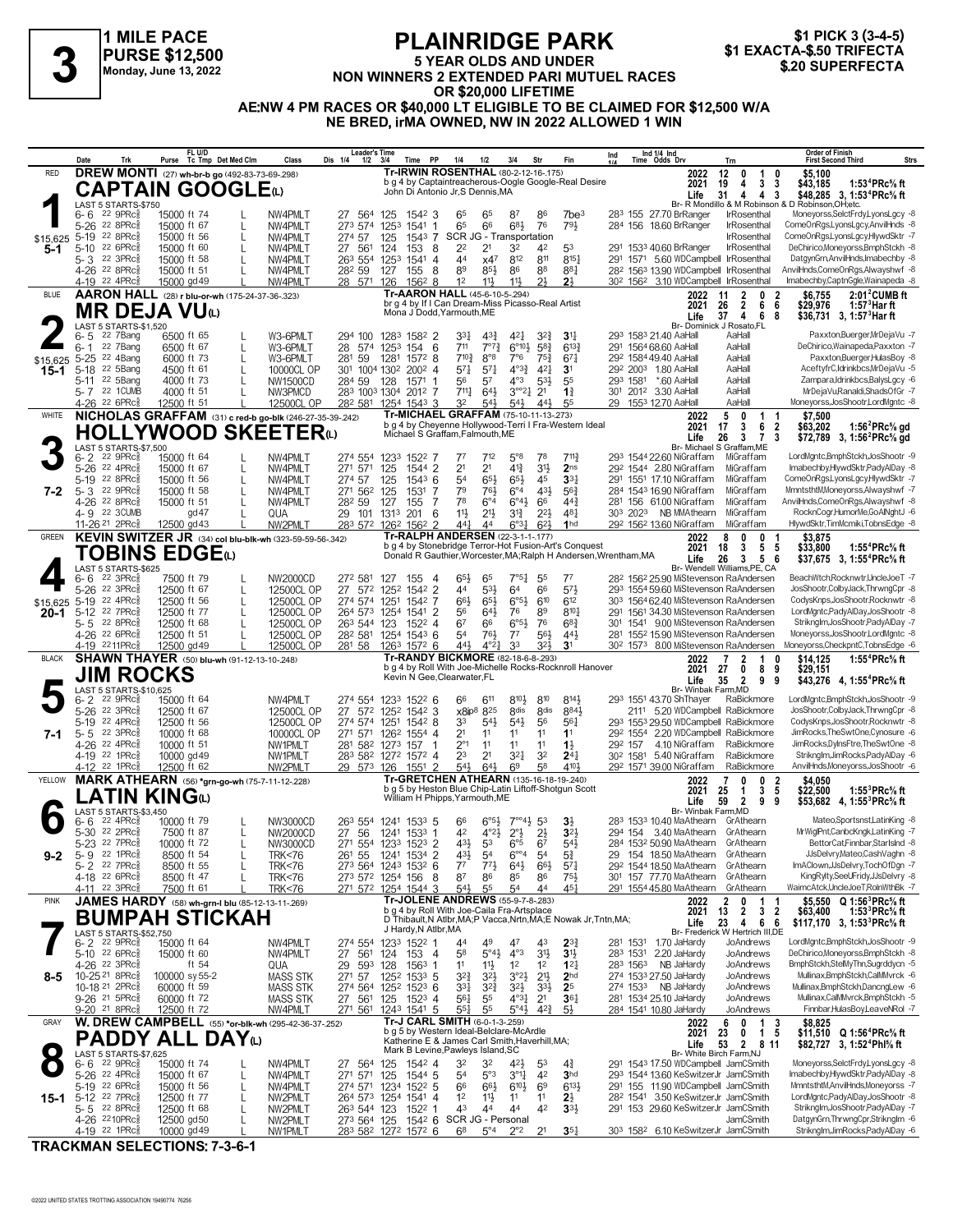

#### **PLAINRIDGE PARK NON WINNERS \$2,000 LAST 5 STARTS (MA OWNED \$2,400) AE: TMR OF 74 OR LESS THAT ARE NW \$10,000 IN 2022 AE: CLAIMING PRICE \$7,500 ELAINNIDUL PARK**<br>PURSE \$7,500 MON WINNERS \$2,000 LAST 5 STARTS \$1 EXACTA-\$.50 TRIFECTA<br>Monday, June 13, 2022 (MA OWNED \$2,400) AF: TMP OF 74 OR LESS THAT ARE NW \$10,000 IN 2022

**PICK 4 (4-5-6-7)** 2ND LEG PICK 3<br>\$1 EXACTA-\$.50 TRIFECTA

|              | Date<br>Trk                                                                  | FL U/D<br>Purse Tc Tmp Det Med Clm                       | Class                                | <b>Leader's Time</b><br>Dis 1/4<br>$1/2$ $3/4$ | PP<br>Time                                                                                                         | 1/4<br>1/2                                                     | 3/4                                                       | Str                                | Fin                                   | Ind                 | Ind 1/4 Ind<br>Time Odds Drv |                                                                | Trn                                                                          | <b>Order of Finish</b><br><b>First Second Third</b>                                                          | <b>Strs</b> |
|--------------|------------------------------------------------------------------------------|----------------------------------------------------------|--------------------------------------|------------------------------------------------|--------------------------------------------------------------------------------------------------------------------|----------------------------------------------------------------|-----------------------------------------------------------|------------------------------------|---------------------------------------|---------------------|------------------------------|----------------------------------------------------------------|------------------------------------------------------------------------------|--------------------------------------------------------------------------------------------------------------|-------------|
| <b>RED</b>   |                                                                              | JAY RANDALL (61) blu-go-wh (511-73-70-60-.258)           |                                      |                                                | Tr-PAUL MC HUGH (33-2-3-7-182)                                                                                     |                                                                |                                                           |                                    |                                       |                     |                              | 2022                                                           | 3 <sub>2</sub><br>16<br>4                                                    | \$18,910<br>1:56 <sup>4</sup> Haw 1 ft                                                                       |             |
|              |                                                                              | <b>MCKEE CREEK</b> to                                    |                                      |                                                | b g 9 by Duneside Perch-Cyberspur-Kentucky Spur<br>George P Dremonas, Oak Lawn, IL; David A Del Pozzo, Methuen, MA |                                                                |                                                           |                                    |                                       |                     |                              | 2021                                                           | $\mathbf 0$<br>5 <sub>4</sub><br>16<br>Life 110 19 13 24                     | \$10,356                                                                                                     |             |
|              | LAST 5 STARTS-\$2,675                                                        |                                                          |                                      | TM Rating: 71.50                               |                                                                                                                    |                                                                |                                                           |                                    |                                       |                     |                              | Br- Ed Teefey, IL                                              |                                                                              | \$72,531 5, 1:53 <sup>2</sup> Haw1 ft                                                                        |             |
|              | 6-2 <sup>22</sup> 6MR                                                        | 5700 ft 74                                               | 8000CL OP                            | 273 582                                        | 1274 1581 6                                                                                                        | 33<br>43 <sup>1</sup>                                          | $5^{3}$                                                   | 55                                 | $6^{13}$                              |                     |                              | 301 1583 3.50 BrParker                                         | ChPetrelli                                                                   | CruseCptn, ImidelHnv, AIAbtRsty -7                                                                           |             |
| \$7,500      | 5-18 22 4MR<br>5-11 22 4MR                                                   | 6500 ft 62<br>L<br>5700 ft 68<br>$\mathbf{I}$            | 10000CL OP<br><b>NW500PSL5</b>       | 281 58<br>284 59                               | $156^3$ 8<br>1263<br>2<br>128<br>157                                                                               | 8111<br>$7^7$<br>1 <sup>2</sup><br>$11\frac{1}{2}$             | 65<br>$11\frac{3}{4}$                                     | $64\frac{3}{4}$<br>$11\frac{3}{4}$ | 743<br>2 <sup>11</sup>                |                     |                              | 294 1572 29.00 BrParker<br>291 1571 2.00 JiDevaux              | ChPetrelli<br>ChPetrelli                                                     | DryRidgAc,Admiral,LoneRaidr -8<br>SbdCorazn,MckeeCrek,SharpRazr -6                                           |             |
| 20-1         | 4-29 22 1M1                                                                  | 12500 ft 54                                              | GSY <sub>1</sub>                     | 27                                             | 544 1233 1543 8                                                                                                    | $3^{3}\frac{3}{4}$<br>$34\frac{3}{4}$                          | $3^{3}\frac{1}{2}$                                        | 32                                 | 5 <sup>1</sup>                        |                     |                              | 303 1544 17.80 ChPetrelli                                      | ChPetrelli                                                                   | Taktthfce.Watchmngh.Causway-10                                                                               |             |
|              | 4-22 22 5M1                                                                  | 12500 ft 58                                              | GSY <sub>1</sub>                     |                                                | 274 563 1254 1543 3                                                                                                | 11<br>$11\frac{1}{4}$                                          | 1hd                                                       | 1 <sub>ns</sub>                    | $54\frac{1}{4}$                       |                     |                              | 293 1552 17.30 ChPetrelli                                      | ChPetrelli                                                                   | Haymitch,BrucsMagc,Taktthfce-10                                                                              |             |
|              | 4-5 22 6MR<br>3-29 22 6MR                                                    | 6900 ft 52<br>$\mathbf{I}$<br>6900 ft 26                 | 12500CL OP<br>12500CL OP             | 284 581<br>28 58                               | 126 <sup>3</sup> 155 <sup>2</sup> 7<br>1273 1564 7                                                                 | SCR VET - Sick<br>$3^{\circ}2^1$ $3^{\circ}2^1$ $4^{\circ}3^1$ |                                                           | $7^{16}$                           | 717                                   |                     |                              | 32 2001 4.50 CoStratton                                        | ChPetrelli<br>ChPetrelli                                                     | RocknThBl,KJMichael,AGmeChngr -7<br>TrevrsAce,Causway,AGmeChngr -7                                           |             |
| <b>BLUE</b>  |                                                                              | JOSEPH DI STEFANO (33) s red-blk-wh (13-0-1-3-120)       |                                      |                                                | Tr-JOHN DI STEFANO (25-0-2-4-.098)                                                                                 |                                                                |                                                           |                                    |                                       |                     |                              | 2022                                                           | 14<br>0<br>0<br>-3                                                           | \$5,710                                                                                                      |             |
|              |                                                                              | <b>SOME ATTITUDE</b>                                     |                                      |                                                | b g 8 by Somebeachsomewhere-Strike An Attitude-Western Hanover<br>Di Stefano&Son Stable, Greenfield, MA            |                                                                |                                                           |                                    |                                       |                     |                              | 2021                                                           | 38<br>8 <sub>4</sub><br>5                                                    | \$45,200<br>1:52 $PRc\%$ ft                                                                                  |             |
|              | LAST 5 STARTS-\$975                                                          |                                                          |                                      | <b>TM Rating: 75.97</b>                        |                                                                                                                    |                                                                |                                                           |                                    |                                       |                     |                              | Life                                                           | 180<br>31 28 23<br>Br- Robert Mctsh Stbs, ON; C S X Stbs, OH; etc.           | \$321.857 3.1:50 <sup>1</sup> M1 ft                                                                          |             |
|              | $22$ 8PR $c_{8}^{5}$<br>6- 6                                                 | 7500 ft 74                                               | NW2000CD                             | 264 56                                         | 1234 153 2                                                                                                         | 3 <sup>1</sup><br>421                                          | 52}                                                       | $5^{2}$                            | $5^{3}\frac{3}{4}$                    |                     |                              |                                                                | 293 1534 95.90 JDiStefano JoDiStefano                                        | Duplicatd, PpsPolRom, TochOfChr -8                                                                           |             |
|              | 5-30 22 8PRc<br>22 3PRc3<br>5-16                                             | 7500 ft 85<br>7500 ft 78                                 | NW2000CD<br>NW2000CD                 | 554<br>27<br>27<br>561                         | 1243 1534 2<br>1244 1542 3                                                                                         | 32<br>3 <sup>2</sup><br>$5^{\circ}4$<br>55                     | 54<br>3°2                                                 | 44<br>33                           | 44<br>$8^{7}$                         |                     |                              |                                                                | 291 1543 17.30 JDiStefano JoDiStefano<br>304 156 5.00 WDCampbell JoDiStefano | Mateo,Loknfrdvn,RespctblD -8<br>BnyIsAJet,Mtmthdnce,TochOfChr -8                                             |             |
| 8-1          | 2210PRc<br>$5 - 9$                                                           | 10000 ft 54                                              | NW3000CD                             |                                                | 26 <sup>2</sup> 544 1234 1534 5                                                                                    | 53}<br>5°3                                                     | $5^{\circ}4$                                              | 87                                 | 811                                   |                     |                              | 312 156 20.60 BrRanger                                         | JoDiStefano                                                                  | ElJackoN.NExpense.KiwiTintn -8                                                                               |             |
|              | 2210PRc3<br>5-2                                                              | 10000 ft 55                                              | <b>TRK&lt;80</b>                     |                                                | 263 552 1232 153                                                                                                   | 11<br>11                                                       | 11                                                        | 11                                 | $65\frac{1}{2}$                       | 303 154             |                              | 5.80 BrRanger                                                  | JoDiStefano                                                                  | CalvinB,BchchpHnv,Finnbar -7<br>KingRylty,RolnWthBk,SomeAttde -8                                             |             |
|              | 4-25 <sup>22</sup> 2PRc <sup>3</sup><br>4-18 2210PRc                         | 10000 ft 56<br>7500 ft 47                                | <b>TRK&lt;80</b><br>NW2000CD         | 264 56                                         | 1242 1543 5<br>271 572 1244 1532 8                                                                                 | 2 <sup>1</sup><br>$1\frac{1}{2}$<br>79<br>76                   | 21<br>55}                                                 | 2 <sup>1</sup><br>714              | 31<br>411                             |                     |                              | 301 1544 2.20 BrRanger<br>294 1553 10.50 JaRandall             | JoDiStefano<br>JDiStefano                                                    | CherkHfly,NExpense,SvgeSlstr -8                                                                              |             |
| WHITE        |                                                                              | NICHOLAS GRAFFAM (31) c red-b go-blk (246-27-35-39-.242) |                                      |                                                | <b>Tr-MICHAEL MANCINI (36-2-4-5-164)</b>                                                                           |                                                                |                                                           |                                    |                                       |                     |                              | 2022                                                           | $\overline{7}$<br>0<br>1                                                     | \$3,425                                                                                                      |             |
|              |                                                                              | <b>RESPECTABLE DREAMa</b>                                |                                      |                                                | b g 11 by If I Can Dream-Respectable-Blissfull Hall<br>Winters Racing Stable, Foxboro, MA                          |                                                                |                                                           |                                    |                                       |                     |                              | 2021 26                                                        | -7<br>-41                                                                    | 1:52 $^{2}$ PRc $\%$ ft<br>\$44,320                                                                          |             |
|              | LAST 5 STARTS-\$3,425                                                        |                                                          |                                      | TM Rating: 74.76                               |                                                                                                                    |                                                                |                                                           |                                    |                                       |                     |                              |                                                                | Life 227 33 39 34<br>Br- Bulletproof Enterprises,PA                          | \$326,537 4, 1:51 Phl% ft                                                                                    |             |
|              | 5-30 <sup>22</sup> 8PRc <sup>5</sup><br>5-23 22 3PRc                         | 7500 ft 85<br>8500 ft 74                                 | 7500CL OP                            | 554<br>27<br>27                                | 1243 1534 6                                                                                                        | 66<br>11<br>11                                                 | $6^{\circ}4\frac{1}{2}$<br>$4^{\circ}3\frac{1}{2}$<br>31} | 33<br>3 <sup>2</sup>               | 33<br>53                              |                     |                              | 291 1542 6.10 NiGraffam<br>284 1544 31.10 BrRanger             | MiMancini                                                                    | Mateo,Loknfrdvn,RespctblD -8<br>RolnWthBk.Sportsnst.ImAClown -7                                              |             |
| \$7,500      | $5 - 9$<br>$22$ 1PR $c_8^5$                                                  | L<br>8500 ft 54                                          | <b>TRK&lt;76</b><br><b>TRK&lt;76</b> | 572<br>261 55                                  | 1254 1541 6<br>1241 1534 4                                                                                         | 3 <sup>1</sup><br>4 <sup>3</sup>                               | 43                                                        | 43                                 | $6^{13}$                              |                     |                              | 292 1541 4.60 BrRanger                                         | MiMancini<br>MiMancini                                                       | JJsDelvry,Mateo,CashVaghn -8                                                                                 |             |
| 7-1          | 4-26 22 9PRcs                                                                | 7000 gd50                                                | NW2000CD                             |                                                | 264 554 1253 1553 1                                                                                                | 21<br>11                                                       | 11                                                        | 11                                 | 521                                   | 30 <sup>2</sup> 156 |                              | 2.50 BrRanger                                                  | MiMancini                                                                    | Sportsnst, Bnyls AJet, TochOfChr -8                                                                          |             |
|              | 4-18 22 3PRc<br>4-11 22 9PRc                                                 | 7000 ft 47<br>7000 ft 61<br>$\mathbf{I}$                 | 7500SA<br>7500SA                     | 273 58<br>264 58                               | 1262<br>$155^2$ 3<br>126 <sup>2</sup> 1551<br>8                                                                    | 21<br>2 <sup>1</sup><br>$5°3\frac{1}{2}$                       | 2 <sup>1</sup><br>4°2 <sub>3</sub><br>811                 | 2 <sup>1</sup><br>8123             | $2\frac{3}{4}$<br>8301                |                     |                              | 29 1553 2.90 BrRanger<br>323 2011 15.90 BrRanger               | MiMancini<br>MiMancini                                                       | BchchpHnv.RespctblD.ChsnaMonv -7<br>BchchpHnv,DimndCwby,RcknRmbrn -8                                         |             |
|              | 3-26 <sup>22</sup> 3Stga                                                     | 7500 ft 47                                               | NW3500L5CD                           |                                                | 273 564 1252 1542 5                                                                                                | $69\frac{1}{2}$<br>6117                                        | 68                                                        | $6^{8}$ <sub>1</sub>               | 691                                   |                     |                              | 291 1561 34.25 BrCrawford MiMancini                            |                                                                              | Talbtcrkw, HdlghtsOn, Johnysfrc -8                                                                           |             |
| <b>GREEN</b> |                                                                              | JAMES HARDY (58) wh-grn-I blu (85-12-13-11-269)          |                                      |                                                | <b>Tr-JOLENE ANDREWS</b> (55-9-7-8-283)                                                                            |                                                                |                                                           |                                    |                                       |                     |                              | 2022                                                           | 5<br>1<br>1<br>0                                                             | \$6,875<br>1:55 $PRc\%$ ft                                                                                   |             |
|              |                                                                              | <b>POPS POOL ROOM</b>                                    |                                      |                                                | b g 8 by Panspacificflight-Trust My Heart-Real Artist<br>David L Zuckerman, Norton, MA                             |                                                                |                                                           |                                    |                                       |                     |                              | 2021<br>Life                                                   | 25<br>2 5 4<br>105 17 17 21                                                  | \$28,470<br>1:53 ${}^1$ PRc ${}^5\!$ sy<br>\$151,647 6, 1:52 <sup>2</sup> PRc <sup>5</sup> / <sub>8</sub> ft |             |
|              | LAST 5 STARTS-\$6,875                                                        |                                                          |                                      | <b>TM Rating: 72.78</b>                        |                                                                                                                    |                                                                |                                                           |                                    |                                       |                     |                              |                                                                | Br- Standardbred Ventures Inc,NY                                             |                                                                                                              |             |
|              | $22$ $8$ PR $c_{8}$<br>6- 6<br>5-30 22 5PRc                                  | 7500 ft 74<br>10000 ft 87                                | NW2000CD<br>NW3000CD                 | 264 56<br>283 581                              | 1234 153<br>-4<br>155<br>2<br>127                                                                                  | 53}<br>54<br>11<br>11                                          | $3^{\circ}$ 1 $\!\frac{1}{4}$<br>11                       | $4^{13}$<br>11                     | $2^{11}$<br>11                        | 291<br>28           | 155                          | 1531 4.70 JaHardy<br>8.30 JaHardy                              | JoAndrews<br>JoAndrews                                                       | Duplicatd, PpsPolRom, TochOfChr -8<br>PpsPolRom,ImAClown,Sportsnst -8                                        |             |
|              | 5-23 <sup>22</sup> 3PRc\$                                                    | 8500 ft 74                                               | TRK<76                               | 27                                             | 572 1254 1541<br>-4                                                                                                | 2 <sup>1</sup><br>2 <sup>1</sup>                               | $63\frac{1}{2}$                                           | 43}                                | 63                                    |                     |                              | 28 <sup>2</sup> 1544 9.00 JaHardy                              | JoAndrews                                                                    | RolnWthBk,Sportsnst,ImAClown -7                                                                              |             |
| $3 - 2$      | 22 4PRc3<br>$5 - 16$                                                         | 8500 ft 78                                               | <b>TRK&lt;76</b>                     | 271 562                                        | 1244 1542 4                                                                                                        | 65<br>67                                                       | 75                                                        | 75                                 | $8^{2}$                               | 291 155             |                              | 6.80 JaHardy                                                   | JoAndrews                                                                    | MicWoodrw,Loknfrdvn,MajorCrss -8                                                                             |             |
|              | 5-9 22 3PRc<br>5-3 22 3PRc                                                   | 10000 ft 54<br>ft 54                                     | <b>TRK&lt;80</b><br>QUA              |                                                | 271 572 1264 1553 4<br>28 <sup>2</sup> 583 1272 1564 4                                                             | 45<br>6 <sup>4</sup><br>2 <sup>2</sup><br>2 <sup>1</sup>       | $74\frac{1}{2}$<br>2 <sup>1</sup>                         | $75\frac{1}{2}$<br>22              | 731<br>3 <sup>1</sup>                 | 291 1564            |                              | 283 1561 22.00 JaHardy<br>NB JaHardy                           | JoAndrews<br>JoAndrews                                                       | GenrlWard, MicWoodrw, ImAClown -8<br>RightflyM,CaptanHil,PpsPolRom -5                                        |             |
|              | 4-4 22 4PRc                                                                  | ft 49                                                    | QUA                                  | 284 583 126                                    | 1541 5                                                                                                             | 571<br>$55\frac{1}{2}$                                         | 522                                                       | 536                                | 550                                   | 334 2041            |                              |                                                                | NB DaZuckermanJoAndrews                                                      | CgrsNPort,QuickShot,Mansome -5                                                                               |             |
| <b>BLACK</b> | MICHAEL STEVENSON (57) *mar-wh-blu (108-13-11-11-211)                        |                                                          |                                      |                                                |                                                                                                                    |                                                                |                                                           |                                    |                                       |                     |                              |                                                                |                                                                              |                                                                                                              |             |
|              |                                                                              |                                                          |                                      |                                                | <b>Tr-DANIEL TUCCILLO JR (18-0-0-2-.037)</b>                                                                       |                                                                |                                                           |                                    |                                       |                     |                              | 2022                                                           | 4<br>0<br>0<br>$\mathbf{0}$                                                  | \$975 Q 1:56 <sup>1</sup> PRc <sup>5</sup> / <sub>8</sub> ft                                                 |             |
|              |                                                                              | WINNING DESIGNധ                                          |                                      |                                                | b g 11 by Rocknroll Hanover-Artistic Vision-Artsplace<br>Daniel R Tuccillo Jr, Prospect, CT                        |                                                                |                                                           |                                    |                                       |                     |                              | 2021                                                           | 29<br>$\overline{\mathbf{3}}$<br>- 5<br>- 1<br>Life 197 21 20 28             | 1:53 $^{2}$ PRc $\%$ ft<br>\$30,795<br>\$151,415 10, 1:53 <sup>2</sup> PRc <sup>5</sup> / <sub>8</sub> ft    |             |
|              | LAST 5 STARTS-\$1,400                                                        |                                                          |                                      | TM Rating: 76.76                               |                                                                                                                    |                                                                |                                                           |                                    |                                       |                     |                              |                                                                |                                                                              | Br- S H Stewart & C Nash & J R Nash & F Nash, KY                                                             |             |
|              | $22 \text{ } 3$ PR $c_8^5$<br>6- 6<br>5-23 22 2PRc                           | 7500 ft 79<br>7500 ft 74<br>L                            | NW2000CD<br>NW2000CD                 | 272 581<br>561<br>27                           | 127<br>155<br>$\overline{2}$<br>1251<br>1542 1                                                                     | 32}<br>32<br>44<br>43                                          | 42 <sup>3</sup><br>421                                    | 44<br>42                           | 56<br>44 <sup>1</sup>                 |                     |                              | 283 1561 17.00 AnMonti<br>293 1551 *.20 BrRanger               | DaTuccilloJr<br>DaTuccilloJr                                                 | BeachWtch,Rocknwtr,UncleJoeT -7<br>StbrdGrnd,BurksBndt,DenvrDoly -7                                          |             |
|              | 22 1PRc3<br>5- 9                                                             | 8500 ft 54                                               | TRK<76                               | 261<br>55                                      | 1241<br>$1534$ 6                                                                                                   | 783                                                            | $6^{\circ}4\frac{1}{2}$<br>$5°3\frac{1}{2}$               | 76                                 | 731                                   |                     |                              |                                                                | 293 1542 18.70 KeSwitzerJr DaTuccilloJr                                      | JJsDelvry,Mateo,CashVaghn -8                                                                                 |             |
| 10-1         | 5-2 2210PRcs                                                                 | 10000 ft 55                                              | <b>TRK&lt;80</b>                     |                                                | 263 552 1232 153<br>3                                                                                              | 573<br>66}                                                     | $7^{11}\frac{3}{4}$                                       | 773                                | $77\frac{1}{4}$                       |                     |                              |                                                                | 283 1542 29.10 DaTuccilloJr DaTuccilloJr                                     | CalvinB,BchchpHnv,Finnbar -7                                                                                 |             |
|              | 4-26 22 4PRcs<br>11-26 <sup>21</sup> 1PRc                                    | ft 54<br>8500 gd 43<br>$\mathbf{I}$                      | QUA<br>7500CL OP                     | 581<br>28<br>283 58                            | 1271<br>1561<br>-5<br>1264 1561<br>$\overline{\phantom{a}}$                                                        | 11<br>11<br>44<br>431                                          | 11<br>64                                                  | 11<br>64                           | 1 <sup>2</sup><br>581                 | 301                 |                              | 29 1561 NB AnMonti                                             | DaTuccilloJr<br>1574 15.90 DaTuccilloJr DaTuccilloJr                         | WinngDsgn,GingrTrWl,CaptanHil -5<br>UncleJoeT,SunshnsFn,RolnWthBk -6                                         |             |
|              | 11-22 <sup>21</sup> 6PRc                                                     | 8500 ad52                                                | 7500CL OP                            | 273 574 127                                    | 156<br>4                                                                                                           | 56}<br>$75\frac{1}{2}$                                         | $6^{\circ}3$                                              | 631                                | 52}                                   |                     |                              |                                                                | 29 1563 15.40 KeSwitzerJr DaTuccilloJr                                       | OkKudo,Sixfngrfr,RolWthDom -7                                                                                |             |
| YELLOW       |                                                                              | W. DREW CAMPBELL (55) *or-blk-wh (295-42-36-37-.252)     |                                      |                                                | Tr-DONALD BILLINGSLEY JR (16-0-1-1-056)<br>b g 10 by Art Major-Wenditions-Rocknroll Hanover                        |                                                                |                                                           |                                    |                                       |                     |                              | 2022<br>2021                                                   | - 7<br>0<br>0<br>0<br>1 5<br>31<br>-4                                        | \$2,255<br>\$29,250                                                                                          |             |
|              |                                                                              | LONE SURVIVORധ                                           |                                      |                                                | Katherine E & James Carl Smith, Haverhill, MA                                                                      |                                                                |                                                           |                                    |                                       |                     |                              |                                                                | Life 198 22 16 26                                                            | 1:53 $PRc$ % sy<br>\$363,432 4, 1:51 <sup>4</sup> YR ft                                                      |             |
|              | <b>AST 5 STARTS-\$1,575</b><br>$22 \text{ } 3\text{PRc}^5_8$<br>6-6          | 7500 ft 79                                               | NW2000CD                             | <b>TM Rating: 73.87</b><br>272 581             | 127 155<br>- 1                                                                                                     | 43}<br>43                                                      | $64\frac{3}{7}$                                           | 66                                 | 45                                    |                     |                              | 28 156 5.40 WDCampbell DBngslyJr                               | Br- Perretti Racing Stb LLC,NJ                                               | BeachWtch,Rocknwtr,UncleJoeT -7                                                                              |             |
|              | 5-30 <sup>22</sup> 2PRc <sup>5</sup>                                         | 7500 ft 87<br>L                                          | NW2000CD                             |                                                | 27 56 1241 1533 2                                                                                                  | 6 <sup>4</sup><br>643                                          | 76}                                                       | 74                                 | $4^{2}3$                              |                     |                              | 284 1541 18.10 RonCushing DBnaslyJr                            |                                                                              | MrWiglPnt,CanbcKngk,LatinKing -7                                                                             |             |
|              | 5-23 2210PRc <sub>8</sub>                                                    | 7500 ft 70                                               | NW2000CD                             |                                                | 272 552 1232 1523 6                                                                                                | 79<br>$77\frac{1}{2}$                                          | $6^{7}$                                                   | 6 <sup>8</sup>                     | 5 <sup>8</sup>                        |                     |                              | 292 1541 26.40 WDCampbell DBngslyJr                            |                                                                              | MyBtrsDel,ClrflSpch,Mtmthdnce -8                                                                             |             |
| 12-1         | 5-16 22 4PRc <sup>5</sup><br>5-9 2210PRc <sup>5</sup>                        | 8500 ft 78<br>L<br>10000 ft 54                           | TRK<76<br>NW3000CD                   |                                                | 271 562 1244 1542 8<br>26 <sup>2</sup> 544 1234 1534 1                                                             | 89<br>87<br>$75\frac{1}{2}$<br>75                              | 86<br>$7^7$                                               | 86<br>65                           | $6^{21}$<br>$75\frac{3}{4}$           |                     |                              | 284 1544 55.90 WDCampbell DBngslyJr<br>294 155 11.10 JaRandall | DBngslyJr                                                                    | MicWoodrw,Loknfrdvn,MajorCrss -8<br>ElJackoN, NExpense, KiwiTintn -8                                         |             |
|              | 5-2 <sup>22</sup> 7PRc <sup>3</sup>                                          | 8500 ft 55<br>$\mathbf{I}$                               | <b>TRK&lt;76</b>                     |                                                | 273 564 1243 1532 3                                                                                                | 43<br>44                                                       | $5^{3}$                                                   | 45                                 | 461                                   |                     |                              | 29 <sup>2</sup> 154 <sup>3</sup> 30.10 WDCampbell DBngslyJr    |                                                                              | ImAClown,JJsDelvry,TochOfDgn -7                                                                              |             |
|              | 4-25 <sup>22</sup> 6PRc <sup>3</sup>                                         | 8500 ft 56                                               | <b>TRK&lt;76</b>                     |                                                | 273 571 1252 1551 1                                                                                                | 55<br>64}                                                      | 86                                                        | 87                                 | $85\frac{3}{4}$                       |                     |                              | 294 1562 7.90 BrRanger                                         | DBngslyJr                                                                    | Comndscrt, AGmeChngr, CashVaghn -8                                                                           |             |
| <b>PINK</b>  |                                                                              | KEVIN SWITZER JR (34) col blu-blk-wh (323-59-59-56-342)  |                                      |                                                | Tr-SCOTT RENZ (41-1-1-3-.062)<br>b g 5 by Western Terror-Hawaiian Beachlady-Jenna's Beach Boy                      |                                                                |                                                           |                                    |                                       |                     |                              | 2022<br>2021                                                   | 0<br>9<br>0<br>0<br>6<br>28<br>6<br>3                                        | \$225<br>\$42,595<br>1:55 ${}^1$ PRc ${}^5\!\!$ ft                                                           |             |
|              |                                                                              | <b>GREAT POP UP</b>                                      |                                      |                                                | Scott J Renz, Bloomsburg, PA                                                                                       |                                                                |                                                           |                                    |                                       |                     |                              | Life                                                           | 63<br>8<br>4<br>8                                                            | \$60,200 4, 1:55 <sup>1</sup> PRc <sup>5</sup> / <sub>8</sub> ft                                             |             |
|              | LAST 5 STARTS-\$0<br>$6 - 6$ 22 9PRc $\frac{5}{8}$                           | 15000 ft 74                                              | 15000CL OP                           | TM Rating: 72.32<br>27 564 125                 | 1542 1                                                                                                             | 43<br>5 <sup>4</sup>                                           | 75                                                        | 75                                 | $8^{4^{3}_{4}}$                       |                     |                              | Br- Vae LLC,PA<br>29 <sup>2</sup> 155406.40 ScRenz             | ScRenz                                                                       | Moneyorss,SelctFrdy,LyonsLgcy -8                                                                             |             |
|              | $5-26$ 22 4PRc $\frac{5}{8}$                                                 | 15000 ft 67                                              | 15000CL OP                           | 271 571 125                                    | 1544 7                                                                                                             | 7 <sup>7</sup><br>75                                           | $85\frac{3}{4}$                                           | 86                                 | 86                                    |                     |                              | 294 156 40.20 ScRenz                                           | ScRenz                                                                       | Imabechby,HlywdSktr,PadyAlDay -8                                                                             |             |
| $20 - 1$     | 5-19 2210PRc<br>5-12 22 9PRc <sup>5</sup>                                    | 17500 ft 56<br>17500 ft 77                               | NW6PMLT<br>NW6PMLT                   | 264 57                                         | 271 571 1243 153 x2<br>125<br>$1533$ 8                                                                             | $75\frac{1}{2}$<br>76<br>86}<br>$86\frac{1}{2}$                | $78\frac{1}{2}$<br>$86\frac{1}{2}$                        | $78\frac{1}{2}$<br>88              | $67\frac{1}{4}$<br>$8^{7}\frac{3}{4}$ |                     |                              | 281 1542 54.50 JaRandall<br>29 155118.60 JaRandall             | ScRenz<br>ScRenz                                                             | KickThDrt,UnwrtnRle,MkiUSoFne -7<br>BoogyWogy,KickThDrt,StopStrng -8                                         |             |
|              | 4-3 22 $2RCR_8^5$                                                            | 8500 ft 49                                               | MPWO4-6PM                            | 264 562 124                                    | 1531<br>-7                                                                                                         | 811<br>$86\frac{1}{2}$                                         | $8^{7}\frac{1}{2}$                                        | $8^{73}$                           | $86\frac{3}{4}$                       |                     |                              | 291 1543 77.80 ScRenz                                          | ScRenz                                                                       | DocdrMcky,OdeToGray,Buerger -8                                                                               |             |
|              | 3-20 <sup>22</sup> 5RcR <sup>§</sup><br>3-13 <sup>22</sup> 2RcR <sup>5</sup> | 8500 ft 51<br>6000 ft 39                                 | MPWO4-6PM                            |                                                | 264 571 1251 154<br>3<br>7                                                                                         | $66\frac{1}{2}$<br>68<br>$6^{\circ}4$                          | 67<br>$7^\circ$ 6                                         | 67<br>$75\frac{3}{4}$              | 67<br>761                             |                     |                              | 284 1552 50.70 ScRenz<br>30 <sup>2</sup> 1561 99.80 ScRenz     | ScRenz<br>ScRenz                                                             | TryLine,SthAdrndk,ZsDream -7<br>IdelPrfct,SlickMick,WhatsHsIs -8                                             |             |
| GRAY         |                                                                              |                                                          | MPNW3000L4                           |                                                | 272 563 1243 155<br>Tr-JIMMY NICKERSON (123-24-22-23-.357)                                                         | $69\frac{1}{2}$                                                |                                                           |                                    |                                       |                     |                              | 2022                                                           | 18<br>0<br>0                                                                 | \$11,740                                                                                                     |             |
|              |                                                                              | DREW MONTI (27) wh-br-b go (492-83-73-69-.298)           |                                      |                                                | b g 4 by Captaintreacherous-Pasta Lavista-Western Hanover                                                          |                                                                |                                                           |                                    |                                       |                     |                              | 2021                                                           | $\frac{3}{5}$<br>$\overline{2}$<br>19<br>4                                   | \$56,073<br>1:50 $3$ Wbsb $\%$ ft                                                                            |             |
| $\bullet$    | LAST 5 STARTS-\$600                                                          | <b>LANCASTER BOMBER</b> ധ                                |                                      | TM Rating: 81.35                               | Aaron D Waxman, Carlisle, ON, CA                                                                                   |                                                                |                                                           |                                    |                                       |                     |                              | Life<br>Br- Steve Jones, NY                                    | 37<br>4<br>82                                                                | \$67,813 3, 1:50 <sup>3</sup> Wbsb <sup>7</sup> / <sub>8</sub> ft                                            |             |
|              | 6-6 22 8PRc 5                                                                | 7500 ft 74                                               | NW2000CD                             | 264 56                                         | 1234 153 5                                                                                                         | $4^{21}$<br>3°2                                                | $2^{\circ}$                                               | $1\frac{1}{4}$                     | 41}                                   |                     |                              | 29 <sup>2</sup> 1531 1.30 AnMonti                              | JiNickerson                                                                  | Duplicatd,PpsPolRom,TochOfChr -8                                                                             |             |
|              | $5-30$ $22$ $3PRc\frac{5}{8}$<br>5-19 2210PRc <sup>5</sup>                   | 10000 ft 87<br>L<br>17500 ft 56<br>L                     | NW3000CD<br>NW6PMLT                  | 274 552 123                                    | 1522 6<br>271 571 1243 153 6                                                                                       | 66<br>67<br>5 <sup>4</sup><br>$4^{\circ}3$                     | $5^{\circ}4\frac{1}{2}$<br>$5^{\circ}5$                   | 5 <sup>4</sup><br>$56\frac{1}{2}$  | 75<br>78                              |                     |                              | 293 1532 7.20 AnMonti<br>29 1543 *2.10 AnMonti                 | JiNickerson<br>JiNickerson                                                   | BettorCat, MicWoodrw, StarlsInd -7<br>KickThDrt,UnwrtnRle,MkiUSoFne -7                                       |             |
| $2 - 1$      | 4-23 2211Wbsb <sup>7</sup>                                                   | 11850 ft 46                                              | NW5000L5CD                           | 254 543 124                                    | 152 8                                                                                                              | $2^{13}$<br>$5^{2}$                                            | 761                                                       | $64\frac{3}{4}$                    | $67\frac{1}{4}$                       |                     |                              |                                                                | 281 1532 57.05 JaMacdonald CaAuciello                                        | RespctOrF,CaptnVido,JmJackOfH-10                                                                             |             |
|              | 4-16 2210Wbsb <sub>8</sub><br>$4 - 9$ 2210Wbsb $\frac{7}{8}$                 | 12640 ft 35<br>11850 ft 35<br>L                          | <b>COND</b><br>NW5900L5CD            |                                                | 272 57 1252 1533 3<br>272 553 1234 1524 8                                                                          | $9^{12}\frac{3}{4}$<br>$9^{17}\frac{1}{4}$<br>915              | $8^{\circ}8_{4}^{3}$<br>$7^{\circ}7^{\frac{1}{4}}$<br>981 | $6^{4^{3}_{4}}$<br>106}            | $86\frac{1}{4}$<br>961                | 28                  |                              | 154434.45 AuSorrie                                             | CaAuciello<br>283 154 29.20 JaMacdonald CaAuciello                           | RaysKredt, ShdwInRed, LetsGtPck-10<br>Islandspc,ShdwInRed,ChampgnPh-10                                       |             |

**TRACKMAN SELECTIONS: 4-8-3-2**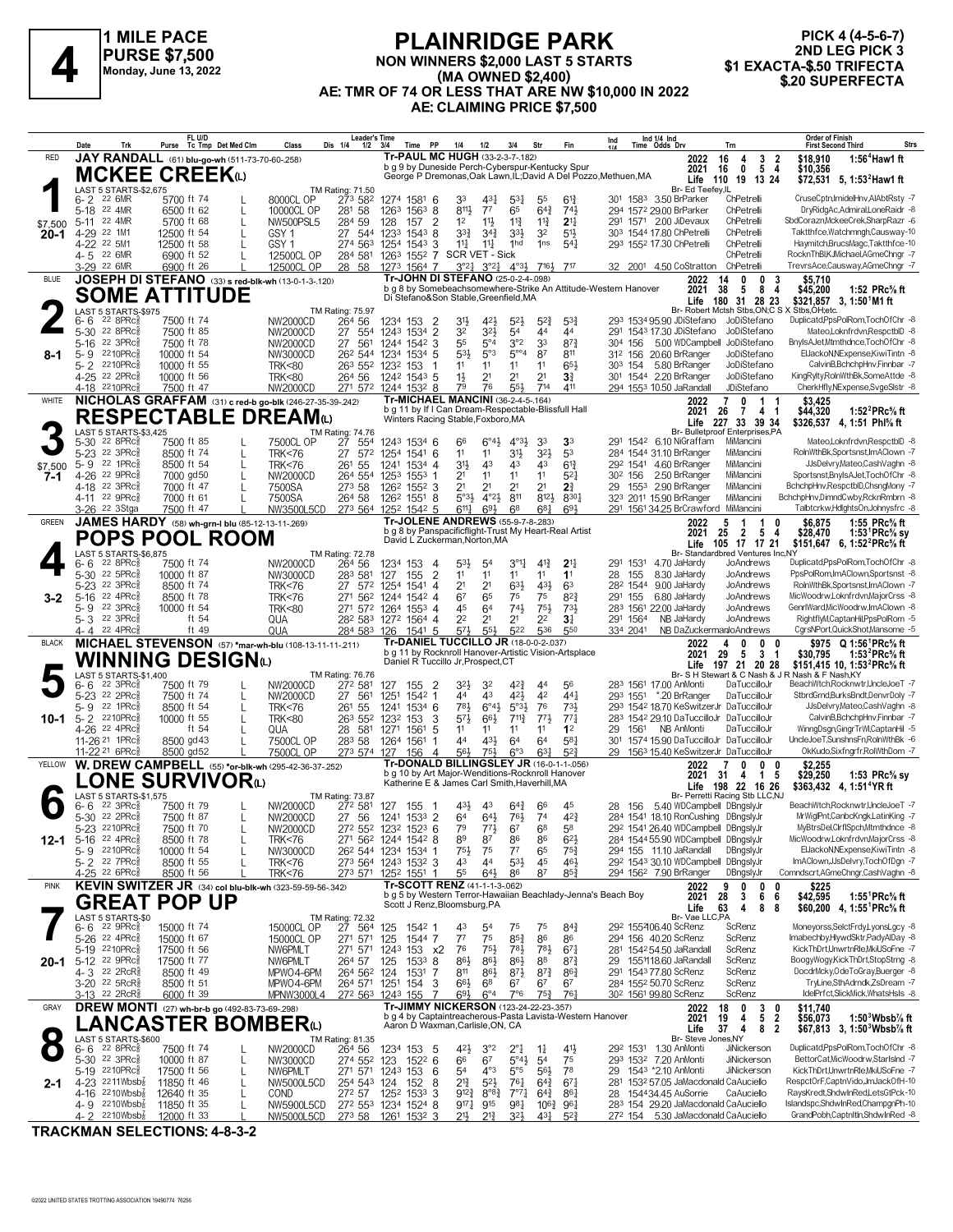

#### **PLAINRIDGE PARK NON WINNERS \$3,000 LAST 5 STARTS (MA OWNED \$3,600) AE: TMR OF 76 OR LESS THAT ARE NW \$15,000 IN 2022 AE: CLAIMING PRICE \$10,000 FLAINNIDUL PARK**<br>
NON WINNERS \$3,000 LAST 5 STARTS 301 2ND LEG PICK 4<br>
Monday, June 13, 2022<br>
A EXACTA-\$.50 TRIFECTA (MA OWNED \$3,600)<br>
A EXACTA-\$.50 TRIFECTA (MA OWNED \$3,600)

# **LAST LEG PICK 3 2ND LEG PICK 4<br>\$1 EXACTA-\$.50 TRIFECTA**

|              | Date<br>Trk                                                   | FL U/D<br>Purse Tc Tmp Det Med Clm                                         | Dis 1/4<br>Class                                               | Leader's Time<br>$1/2$ $3/4$<br>Time<br>PP      | 1/4<br>1/2                                                                                             | 3/4<br>Str                                                                  | Fin                                | Ind 1/4 Ind<br>Time Odds Drv<br>Ind                                            | <b>Order of Finish</b><br>Strs<br><b>First Second Third</b><br>Trn                                                                                          |
|--------------|---------------------------------------------------------------|----------------------------------------------------------------------------|----------------------------------------------------------------|-------------------------------------------------|--------------------------------------------------------------------------------------------------------|-----------------------------------------------------------------------------|------------------------------------|--------------------------------------------------------------------------------|-------------------------------------------------------------------------------------------------------------------------------------------------------------|
| <b>RED</b>   |                                                               | JAMES HARDY (58) wh-grn-I blu (85-12-13-11-269)                            |                                                                |                                                 | Tr-CATHERINE BOUTHILLIER (9-1-2-1-272)<br>b g 8 by Mach Three-National Gallery-Artsplace               |                                                                             |                                    | 2022<br>2021                                                                   | $\mathbf{2}$<br>0<br>$\mathbf{0}$<br>\$500<br>0<br>3<br>20<br>2 <sub>3</sub><br>1:53 PRc% ft<br>\$26,975                                                    |
|              | <b>MACH UP A</b>                                              |                                                                            |                                                                |                                                 | Marc J Bouthillier, Northborough, MA                                                                   |                                                                             |                                    | Life                                                                           | \$99,587 7, 1:53 PRc% ft<br>76 13 11 14                                                                                                                     |
|              | LAST 5 STARTS-\$2,900<br>5-24 <sup>22</sup> 2PRc <sup>5</sup> | ft 67                                                                      | <b>TM Rating: 75.77</b><br>QUA<br>29<br>583                    | 1264 1544 4                                     | $3^{\circ}2$<br>3°2                                                                                    | $3^{\circ}6$<br>28                                                          | 293                                | 283 1563<br>NB JaRandall                                                       | Br- Lauriston Bloodstock, AS<br>LevelUp,MachUpA,BentwnSpr -6<br>CBouthillier                                                                                |
|              | 5-2 22 7PRc<br>4-18 22 2PRc                                   | 8500 ft 55<br>10000 ft 47                                                  | <b>TRK&lt;76</b><br>273 564<br>272 58<br><b>TRK&lt;80</b>      | 1243 1532 7<br>1252 1543 7                      | 663<br>54<br>711<br>78                                                                                 | 791<br>791<br>781<br>$7^7$                                                  | 7123<br>581                        | 293 156<br>8.20 JaHardy<br>291 1561 34.90 JaHardy                              | ImAClown.JJsDelvry.TochOfDan -7<br>CBouthillier<br>WaimcAtck, MicWoodrw, RolnWthBk -8<br>CBouthillier                                                       |
|              | 4-12 22 3PRc                                                  | ft $62$                                                                    | 283 573<br>QUA                                                 | 1274 1563 6                                     | $3^{2}$<br>35                                                                                          | 33}<br>34                                                                   | $3^{3}$                            | 29<br>157 <sup>2</sup> NB JaHardy                                              | CBouthillier<br>MkiUSoFne.KingSpncr.MachUpA -7                                                                                                              |
|              | 9-30 21 4PRc3<br>9-23 21 7PRc                                 | 17500 ft 61<br>15000 ft 79                                                 | 272 561<br>20000CL OP<br>NW6000CD                              | 1234 1524 3<br>281 563 123<br>1522 3            | $x7x^{112}7$ dis<br>$4^{3}\frac{1}{4}$<br>32}                                                          | 7dis<br>7dis<br>$45\frac{1}{4}$<br>45}                                      | 7dis<br>45}                        | 13.80 JaRandall<br>29 <sup>2</sup> 153 <sup>2</sup> 22.90 JaRandall            | JackRoger, RocknCogr, BlseMmHnv -7<br>CBouthillier<br>CBouthillier<br>Nagle, JackRoger, SelsICty -7                                                         |
|              | 9-16 <sup>21</sup> 9PRc                                       | 15000 ft 70                                                                | NW6000CD                                                       | 27 542 1224 152<br>-5                           | 531<br>$5^{4}$<br>Tr-PAUL MC HUGH (33-2-3-7-182)                                                       | 85}<br>77                                                                   | 45                                 | 291 153 5.40 JaRandall                                                         | CBouthillier<br>Nagle, The Wyfrng, SelsICty -8                                                                                                              |
| <b>BLUE</b>  | I'M A CLOWN                                                   | JAY RANDALL (61) blu-go-wh (511-73-70-60-.258)                             |                                                                |                                                 | b g 7 by I'm Gorgeous-Lordy Miss Scarlet-Shady Character                                               |                                                                             |                                    | 2022<br>2021                                                                   | 1:53 $^{2}$ PRc $\%$ ft<br>8<br>2<br>2<br>\$13,345<br>1<br>$\overline{2}$<br>29<br>3<br>1:55 PRc% ft<br>$\mathbf 1$<br>\$16,620                             |
|              | LAST 5 STARTS-\$5,220                                         |                                                                            | TM Rating: 75.85                                               |                                                 | James A Hemenway, Spencer, MA                                                                          |                                                                             |                                    | Life                                                                           | 99 18 11<br>\$218,831 5, 1:53 PRc% ft<br>6<br>Br- Kdk Standardbreds, DE; Nelson R Malin III, MA                                                             |
|              | 6-6<br>22 7PRc3<br>$5 - 30$<br>$22.5$ PRc $\frac{5}{8}$       | 10000 ft 74<br>10000 ft 87                                                 | <b>TRK&lt;80</b><br>271 554<br>NW3000CD<br>283 581             | 1231<br>1513 7<br>127<br>155<br>4               | 643<br>77<br>2 <sup>1</sup><br>2 <sup>1</sup>                                                          | $8^{71}$<br>88<br>3½<br>2 <sup>1</sup>                                      | 79<br>2 <sup>1</sup>               | 283<br>153 <sup>2</sup> 21.20 JaRandall<br>28<br>1551 7.50 AnMonti             | KiwiTintn, WorknThmA, JJsDelvry -8<br>PaMcHugh<br>PaMcHugh<br>PpsPolRom.ImAClown.Sportsnst -8                                                               |
|              | 5-23 22 3PRc3                                                 | 8500 ft 74                                                                 | 27 572<br><b>TRK&lt;76</b>                                     | 1254 1541<br>5                                  | 66<br>64                                                                                               | $5^{\circ}3$<br>65}                                                         | 3 <sup>2</sup>                     | 1543 6.00 AnMonti<br>281                                                       | PaMcHugh<br>RolnWthBk,Sportsnst,ImAClown -7                                                                                                                 |
| 6-1          | $5 - 16$<br>22 6PRc3<br>5-9 22 3PRcs                          | 10000 ft 78<br>10000 ft 54                                                 | 273 574<br><b>TRK&lt;80</b><br><b>TRK&lt;80</b><br>271 572     | 1253<br>1544 2<br>1264 1553<br>2                | 32<br>421<br>2 <sup>1</sup><br>2 <sup>1</sup>                                                          | 42}<br>55<br>2 <sup>1</sup><br>34                                           | $5^{2}$<br>3nk                     | 291 1551 4.70 YaGingras<br>283 1553 5.50 LuHanners                             | PaMcHugh<br>RocknCogr,NExpense,Sportsnst -8<br>GenrlWard, MicWoodrw, ImAClown -8<br>PaMcHugh                                                                |
|              | 5-2 <sup>22</sup> 7PRc<br>4-25 22 9PRc                        | 8500 ft 55                                                                 | <b>TRK&lt;76</b><br>273 564                                    | 1243 1532 5                                     | 2 <sup>1</sup><br>2 <sup>1</sup><br>32<br>324                                                          | 2 <sup>1</sup><br>2 <sup>1</sup><br>6 <sup>3</sup>                          | 11<br>1nk                          | 283 1532 8.70 LuHanners                                                        | ImAClown,JJsDelvry,TochOfDgn -7<br>PaMcHugh<br>PaMcHugh<br>ImAClown, WestmVct, MajorCrss -8                                                                 |
| WHITE        |                                                               | 7000 ft 56<br><b>MATTHEW ATHEARN</b> (23) k grn-wh-b go (363-57-49-43-272) | <b>TRK&lt;72</b><br>272 57                                     | 1252 1552 2                                     | Tr-MICHAEL GIROUARD (53-9-10-8-.325)                                                                   | 64                                                                          |                                    | 292 1552 29.90 LuHanners<br>2022                                               | $1:55^3$ PRc $\%$ gd<br>2<br>2<br>\$11,025<br>9<br>-1                                                                                                       |
|              |                                                               | <b>SPORTSNEST</b> W                                                        |                                                                |                                                 | b g 6 by Sportswriter-Hornets Nest-Camluck<br>Irving S Bluestein, Dedham, MA                           |                                                                             |                                    | 2021<br>Life                                                                   | 9<br>38<br>5<br>1:52 <sup>1</sup> PRc% ft<br>$\overline{7}$<br>\$68,647<br>86 15 12 15<br>\$112,905 5, 1:52 <sup>1</sup> PRc <sup>5</sup> / <sub>8</sub> ft |
|              | LAST 5 STARTS-\$7,525<br>22 4PRc3<br>6-6                      | 10000 ft 79                                                                | <b>TM Rating: 75.33</b><br>NW3000CD<br>263 554                 | 1241 1533 1                                     | 21                                                                                                     | $2^{\circ_1}$<br>$2\frac{1}{2}$                                             | $2\frac{1}{4}$                     | 291 1533<br>1.80 MMAthearn MiGirouard                                          | Br- Harness Horsepower Inc,ON, CA<br>Mateo.SportsnstLatinKing -8                                                                                            |
|              | 5-30 <sup>22</sup> 5PRc                                       | 10000 ft 87                                                                | 283 581<br>NW3000CD                                            | 5<br>127<br>155                                 | 4°2 <sub>3</sub><br>54                                                                                 | $2^{\circ}1$<br>32                                                          | 3 <sup>11</sup>                    | 1551<br>*.70 MMAthearn<br>28                                                   | PpsPolRom,ImAClown,Sportsnst -8<br>MiGirouard                                                                                                               |
|              | 5-23 <sup>22</sup> 3PRc<br>5-16 22 6PRcs                      | 8500 ft 74<br>10000 ft 78                                                  | 27 572<br><b>TRK&lt;76</b><br>273 574<br><b>TRK&lt;80</b>      | 1254<br>1541<br>2<br>125 <sup>3</sup><br>1544 1 | 44<br>$3^{01}$<br>43<br>3°2                                                                            | $1\frac{1}{2}$<br>$1\frac{1}{2}$<br>$3^{\circ}13$<br>2 <sup>1</sup>         | $2\frac{1}{2}$<br>$3\frac{1}{2}$   | 282 1541<br>*.60 MMAthearn MiGirouard<br>1544 *2.00 MMAthearn MiGirouard<br>29 | RolnWthBk.Sportsnst.ImAClown -7<br>RocknCogr,NExpense,Sportsnst -8                                                                                          |
|              | 5-9 2210PRcs                                                  | 10000 ft 54                                                                | NW3000CD                                                       | 26 <sup>2</sup> 544 1234 1534 8                 | 86}<br>86                                                                                              | 88<br>76                                                                    | 541                                | 1543 33.70 MMAthearn MiGirouard<br>291                                         | ElJackoN, NExpense, KiwiTintn -8                                                                                                                            |
|              | 5-2 22 2PRcs<br>4-26 22 9PRc                                  | 10000 ft 55<br>7000 gd50                                                   | NW3000CD<br>26 <sup>2</sup> 551<br>NW2000CD                    | 1232 1531 5<br>264 554 1253 1553 8              | 3°2<br>$2^{\circ}1$<br>883<br>811                                                                      | $64\frac{1}{2}$<br>$63\frac{1}{2}$<br>7°41<br>53}                           | $69\frac{1}{4}$<br>11              | 304<br>155<br>*1.30 MMAthearn MiGirouard<br>291 1553 4.80 MMAthearn            | TwinBJays,Sofer,KiwiTintn -7<br>Sportsnst, Bnyls AJet, TochOfChr -8<br>MiGirouard                                                                           |
| <b>GREEN</b> |                                                               | TODD O'DEA (50) r blu-wh-b go (52-1-4-4-.088)                              |                                                                |                                                 | Tr-TODD O'DEA (42-1-3-4-095)<br>b g 7 by Yankee Cruiser-Pacific Fling-Cam's Card Shark                 |                                                                             |                                    | 2022<br>2021                                                                   | 2<br>\$6.020<br>0<br>1<br>9<br>35<br>$\overline{7}$<br>1:53 ${}^{2}$ PRc ${}^{5}_{8}$ ft<br>1<br>\$26,167                                                   |
|              |                                                               | CASH VAUGHANധ                                                              |                                                                |                                                 | Eric W Dickson, Princeton, MA                                                                          |                                                                             |                                    | Life                                                                           | 124 21<br>924<br>\$105,430 6, 1:53 <sup>2</sup> PRc <sup>5</sup> / <sub>8</sub> ft                                                                          |
|              | LAST 5 STARTS-\$4,320<br>22 4PRc3<br>6-6                      | 10000 ft 79                                                                | TM Rating: 75.88<br>NW3000CD<br>263 554                        | 1241 1533 2                                     | 11<br>11                                                                                               | $1\frac{1}{2}$<br>11                                                        | 41}                                | 293 1534 12.80 ToODea                                                          | Br- Russell C Swank, PA<br>Mateo,Sportsnst,LatinKing -8<br><b>ToODea</b>                                                                                    |
|              | 22 $7PRc8$<br>5-31<br>5-23 <sup>22</sup> 5PRc                 | 15000 ft 69<br>10000 ft 72                                                 | NW6000CD<br>26 <sup>2</sup> 554<br><b>TRK&lt;80</b><br>263 554 | 3<br>1234<br>1513<br>1531 2<br>1234             | 54<br>54<br>42<br>$2^{\circ}3$                                                                         | 57<br>58<br>43<br>3°3                                                       | 59<br>6 <sup>9</sup>               | 281 1532 66.70 ToODea<br>303 155 10.20 ToODea                                  | <b>ToODea</b><br>Mansome, Bet You, BchchpHnv -8<br>To <sub>O</sub> Dea<br>KingRylty,WodysCshC,NExpense -7                                                   |
| $9-1$        | 5-14 22 4CUMB                                                 | 4800 ft 89                                                                 | 291 591<br>NW3000L5                                            | 1272<br>1561 4                                  | SCR JG - Personal                                                                                      |                                                                             |                                    |                                                                                | ToODea<br>RysRedRck, Redyfrthl, SomeGold -5                                                                                                                 |
|              | 5-9 22 1PRc <sup>5</sup><br>5-2 22 9PRc                       | 8500 ft 54<br>7000 ft 55                                                   | 261 55<br><b>TRK&lt;76</b><br><b>TRK&lt;72</b>                 | 1241 1534 5<br>264 553 1243 1551 8              | 66}<br>3°2<br>2 <sup>1</sup><br>11                                                                     | 2°}<br>2 <sup>1</sup><br>2°}<br>$2\frac{1}{2}$                              | $3\frac{1}{2}$<br>2 <sub>ns</sub>  | 293 1534 2.50 ToODea<br>303 1551 11.90 ToODea                                  | <b>ToODea</b><br>JJsDelvry,Mateo,CashVaghn -8<br>MajorCrss,CashVaghn,MyBtrsDel -8<br>To <sub>O</sub> Dea                                                    |
| <b>BLACK</b> | 4-25 <sup>22</sup> 6PRc3                                      | 8500 ft 56<br>NICHOLAS GRAFFAM (31) c red-b go-blk (246-27-35-39-.242)     | <b>TRK&lt;76</b><br>273 571                                    | 1252 1551 4                                     | 44<br>43<br>Tr-RANDY BICKMORE (82-18-6-8-293)                                                          | 64<br>44                                                                    | $3^{21}$                           | 292 1553 11.50 ToODea<br>2022                                                  | Comndscrt, AGmeChngr, CashVaghn -8<br>To <sub>O</sub> Dea<br>6<br>0<br>0                                                                                    |
|              |                                                               | <b>SIXFINGERFREDDIE</b> (L)                                                |                                                                |                                                 | br g 5 by Bettor's Delight-Machnbyrd Princess-Mach Three<br>Randy L Bickmore, Scarborough, ME;         |                                                                             |                                    | 2021                                                                           | \$1,980<br>3<br>29<br>5<br>\$54,575<br>1:52 PRc% ft<br>3                                                                                                    |
|              | LAST 5 STARTS-\$1,980                                         |                                                                            | <b>TM Rating: 72.56</b>                                        |                                                 | Theresa L Coulston, Scarborough, ME                                                                    |                                                                             |                                    | Life                                                                           | 61<br>$\overline{7}$<br>87<br>\$92,247 4, 1:52 PRc <sup>5</sup> / <sub>8</sub> ft<br>Br- Garth S Bechtel, ON, CA                                            |
|              | 22 3PRc<br>5-23<br>$5 - 16$<br>22 4PRc3                       | 8500 ft 74<br>8500 ft 78                                                   | <b>TRK&lt;76</b><br>27 572<br>271 562<br><b>TRK&lt;76</b>      | 1254 1541<br>$154^2$ 5<br>1244                  | 77<br>$7^\circ 4\frac{1}{2}$<br>33<br>32                                                               | $4^{\circ}2$<br>$54\frac{1}{2}$<br>53<br>53                                 | 421<br>721                         | 28 <sup>2</sup> 1543 11.70 NiGraffam<br>292 1544 2.90 MMAthearn                | RolnWthBk,Sportsnst,ImAClown -7<br>RaBickmore<br>MicWoodrw,Loknfrdvn,MajorCrss -8<br>RaBickmore                                                             |
| 5-1          | 22 3PRc3<br>5-9<br>5-2 22 5PRc                                | 10000 ft 54<br>10000 ft 55                                                 | <b>TRK&lt;80</b><br>271 572<br><b>TRK&lt;80</b><br>272 564     | 1264 1553 5<br>1244 154<br>4                    | 3°2<br>56<br>11<br>34                                                                                  | $2^{\circ}1$<br>32<br>810<br>66                                             | $5^{13}$<br>$77\frac{3}{4}$        | 29<br>156<br>3.80 MMAthearn<br>293 1553 6.00 MMAthearn                         | RaBickmore<br>GenrlWard, MicWoodrw, ImAClown -8<br>PartyWhip,GenrlWard,WalkItTlk -8<br>RaBickmore                                                           |
|              | 4-25 22 2PRcs                                                 | 10000 ft 56                                                                | 264 56<br><b>TRK&lt;80</b>                                     | 1242 1543 6                                     | 761<br>761                                                                                             | $8°5\frac{1}{4}$<br>$74\frac{1}{2}$                                         | 41                                 | 29 <sup>2</sup> 1544 24.40 LuHanners                                           | KingRylty,RolnWthBk,SomeAttde -8<br>RaBickmore                                                                                                              |
|              | 4-19 22 2PRc3<br>4-12 22 5PRc                                 | ft 54<br>17500 ft 62                                                       | QUA<br>20000CL OP                                              | 284 582 1273 1563 3<br>271 551 1233 154<br>3    | 32}<br>34<br>6161<br>610                                                                               | $6^{13}$<br>35<br>6 <sup>dis</sup>                                          | 5134<br>dnf                        | 303 1591<br>NB NiGraffam<br>45.30 NiGraffam                                    | PasprtArt,Finnbar,SurelSyrh -6<br>RaBickmore<br>MrDunigns, Manholmes, Boogy Wogy -6<br>RaBickmore                                                           |
| YELLOW       |                                                               | W. DREW CAMPBELL (55) *or-blk-wh (295-42-36-37-.252)                       |                                                                |                                                 | Tr-NANCY LONGOBARDI (32-2-6-4-208)<br>b g 7 by Western Terror-Hawaiian Beachlady-Jenna's Beach Boy     |                                                                             |                                    | 2022<br>2021                                                                   | 1:55 PRc% ft<br>2<br>0<br>\$6.450<br>8<br>$\overline{7}$<br>34<br>$\overline{7}$<br>1:52 ${}^{2}$ PRc ${}^{5}$ s ft<br>4<br>\$63,985                        |
|              |                                                               | <b>BEACH WATCH</b> (L)                                                     |                                                                |                                                 | Robert H Ferreira, Cohasset, MA                                                                        |                                                                             |                                    |                                                                                | Life 127 20 25 16<br>\$239,472 3, 1:52 <sup>2</sup> Phl <sup>5</sup> / <sub>8</sub> ft                                                                      |
|              | LAST 5 STARTS-\$6,450<br>22 3PRc3<br>6- 6                     | 7500 ft 79                                                                 | <b>TM Rating: 72.77</b><br>NW2000CD<br>272 581                 | 127<br>155<br>- 6                               | 11<br>11                                                                                               | 1 <sup>2</sup><br>$11\frac{1}{2}$                                           | 11                                 | Br- Vae LLC,PA<br>1.20 BrRanger<br>28<br>155                                   | BeachWtch,Rocknwtr,UncleJoeT -7<br>NaLongobardi                                                                                                             |
|              | 5-30 22 5PRc<br>5-23 <sup>22</sup> 3PRC <sup>*</sup>          | 10000 ft 87<br>8500 ft 74                                                  | NW3000CD<br>283 581<br>IKK < 76<br>27                          | 127<br>155<br>- 8<br>574 1254 1541 3            | 88<br>85}<br>34<br>ხა                                                                                  | 86}<br>87<br>$14\frac{1}{2}$<br>$\sqrt{6}$                                  | 86}<br>$\sqrt{3}$                  | 28<br>1561 22.70 BrRanger<br>28° 1544 4.70 JaRandall                           | NaLongobardi PpsPolRom,ImAClown,Sportsnst -8<br>RolnWthBk,Sportsnst,ImAClown -7<br>NaLongobardı                                                             |
| 6-1          | 5-16 22 6PRc $\frac{5}{8}$                                    | 10000 ft 78<br>3800 ft 57                                                  | <b>TRK&lt;80</b>                                               | 273 574 1253 1544 4                             | 54<br>64                                                                                               | 66<br>64<br>$4^{\circ 12}$                                                  | $4^{13}$                           | 284 1551 5.40 JaRandall                                                        | RocknCogr, NExpense, Sportsnst -8<br>NaLongobardi<br>AaHall<br>BeachWtch,Rocnrlwin,AlwaysAGn -7                                                             |
|              | 5-8 22 8Bang<br>$5 - 2$ 22 5PRc $\frac{5}{8}$                 | 10000 ft 55                                                                | NW1000CD<br><b>TRK&lt;80</b>                                   | 291 591 128<br>1581 5<br>272 564 1244 154 6     | $3^{2}\frac{1}{2}$<br>$4^{\circ}3\frac{1}{2}$<br>$3^{\circ}1\frac{1}{2}$<br>$1\frac{1}{4}$             | 2 <sup>1</sup><br>44}<br>68                                                 | $1\frac{1}{4}$<br>$89\frac{1}{4}$  | 294 1581 *.20 AaHall<br>301 1554 12.40 KeSwitzerJr AaHall                      | PartyWhip,GenrlWard,WalkItTlk -8                                                                                                                            |
| <b>PINK</b>  | 4-25 <sup>22</sup> 2PRc                                       | 10000 ft 56<br>KEVIN SWITZER JR (34) col blu-blk-wh (323-59-59-56-342)     | 264 56<br><b>TRK&lt;80</b>                                     | 1242 1543 7                                     | 42}<br>43<br>Tr-LYNN SILVA (28-1-4-4-.163)                                                             | 741<br>85}                                                                  | $72\frac{1}{2}$                    | 294 155 3.80 JaRandall<br>2022                                                 | KingRylty,RolnWthBk,SomeAttde -8<br>AaHall<br>\$11,630<br>1:54 ${}^1$ PRc ${}^5\!$ ft<br>9<br>1<br>2<br>-1                                                  |
|              |                                                               | <b>ROLLIN WITH BK</b> w                                                    |                                                                |                                                 | b g 5 by Time To Roll-Fox Valley Estella-Sportsmaster<br>Lynn Ann & Paul A Silva, Mason, NH            |                                                                             |                                    | 2021                                                                           | 36<br>$7\bar{7}$<br>$5\phantom{.0}$<br>1:52 $3$ Mea $\%$ ft<br>\$44,567<br>72 7 13 12                                                                       |
|              | LAST 5 STARTS-\$6,530                                         |                                                                            | TM Rating: 75.60                                               |                                                 |                                                                                                        |                                                                             |                                    | Life                                                                           | \$74,852 4, 1:52 Mea % ft<br>Br- James&Tracey Walker Stb,IL                                                                                                 |
|              | $6 - 6$ 22 4PRcs<br>5-30 <sup>22</sup> 5PRc <sup>3</sup>      | 10000 ft 79<br>10000 ft 87                                                 | NW3000CD<br>263 554<br>NW3000CD<br>283 581                     | 1241 1533 8<br>155<br>127<br>-1                 | 88<br>883<br>32<br>32                                                                                  | $5^{3}\frac{1}{2}$<br>74<br>421<br>5 <sup>4</sup>                           | 72<br>$4^{2}$                      | 291 154 40.00 KeSwitzerJr LySilva<br>28 1552 2.60 KeSwitzerJr LySilva          | Mateo,Sportsnst,LatinKing -8<br>PpsPolRom,ImAClown,Sportsnst -8                                                                                             |
|              | 5-23 <sup>22</sup> 3PRcs<br>15-1 5-16 22 4PRc                 | 8500 ft 74<br>$\mathbf{I}$<br>8500 ft 78                                   | <b>TRK&lt;76</b><br>271 562<br><b>TRK&lt;76</b>                | 27 572 1254 1541 1<br>1244 1542 2               | 55<br>$4^{\circ}2\frac{1}{2}$<br>45<br>43                                                              | $2^{\circ}$<br>$2\frac{1}{2}$<br>$2^{\circ_1}$<br>2 <sup>1</sup>            | $1\frac{1}{2}$<br>41}              | 282 1541 7.20 KeSwitzerJr LySilva<br>293 1543 5.80 AnMonti                     | RolnWthBk,Sportsnst,ImAClown -7<br>LySilva<br>MicWoodrw,Loknfrdvn,MajorCrss -8                                                                              |
|              | 5-9 22 3PRc3                                                  | 10000 ft 54                                                                | <b>TRK&lt;80</b>                                               | 271 572 1264 1553 6                             | 6 <sup>7</sup><br>$5^{\circ}3\frac{1}{2}$                                                              | $4^{\circ}2^{\frac{1}{4}}$<br>$5^{31}$                                      | $4^{13}$                           | 284 156 41.10 KeSwitzerJr LySilva                                              | GenrlWard, MicWoodrw, ImAClown -8                                                                                                                           |
|              | 5-2 2210PRc<br>4-25 <sup>22</sup> 2PRc <sup>5</sup>           | 10000 ft 55<br>10000 ft 56                                                 | <b>TRK&lt;80</b><br><b>TRK&lt;80</b><br>264 56                 | 263 552 1232 153 5<br>1242 1543 4               | $77\frac{1}{2}$<br>791,<br>$65\frac{1}{2}$<br>$65\frac{1}{2}$                                          | $66\frac{3}{4}$<br>$64\frac{1}{2}$<br>$5^{\circ}2^{\frac{3}{4}}$<br>$5^{2}$ | $55\frac{1}{2}$<br>2 <sub>nk</sub> | 291 154 5.50 MMAthearn LySilva<br>293 1543 12.00 MMAthearn                     | CalvinB,BchchpHnv,Finnbar -7<br>KingRylty,RolnWthBk,SomeAttde -8<br>LySilva                                                                                 |
| GRAY         |                                                               | DREW MONTI (27) wh-br-b go (492-83-73-69-298)                              |                                                                |                                                 | <b>Tr-JIMMY NICKERSON (123-24-22-23-.357)</b><br>b g 12 by Bettor's Delight-Croquette Hanover-No Nukes |                                                                             |                                    | 2022                                                                           | 1:53 PRc% ft<br>$\mathbf{1}$<br>0 <sub>1</sub><br>\$7,825<br>8                                                                                              |
|              | CALVIN B⊕                                                     |                                                                            |                                                                | Dolores Smiel, Rutland, VT                      |                                                                                                        |                                                                             |                                    | 2021                                                                           | $\overline{2}$<br>33<br>- 6<br>$\mathbf{1}$<br>1:51 VD% ft<br>\$36,576<br>Life 281 53 34 31<br>\$438,043 5, 1:49 <sup>2</sup> M1 ft                         |
|              | LAST 5 STARTS-\$1,825<br>$6 - 6$ 22 7PRc $\frac{5}{8}$        | 10000 ft 74                                                                | <b>TM Rating: 80.37</b><br><b>TRK&lt;80</b><br>271 554         | 1231 1513 8                                     | 88<br>86                                                                                               | 7°7<br>76}                                                                  | $6^{8}$                            | 283 1531 33.20 AnMonti                                                         | Br- Estate Of George F Hempt Trust, PA<br>KiwiTintn, WorknThmA, JJsDelvry -8<br>JiNickerson                                                                 |
|              | $5-30$ 22 9PRc $\frac{5}{8}$<br>5-23 <sup>22</sup> 5PRc       | 10000 ft 85<br>L.<br>10000 ft 72<br>$\mathbf{I}$                           | <b>TRK&lt;80</b><br><b>TRK&lt;80</b>                           | 264 553 1233 1524 7<br>263 554 1234 1531 5x     | $7°5\frac{1}{2}$<br>$7^7$<br>725<br>723}                                                               | $6°3\frac{1}{2}$<br>$64\frac{1}{2}$<br>725}<br>729                          | $33\frac{1}{4}$<br>7223            | 291 1532 9.40 AnMonti<br>284 1573 *1.20 AnMonti                                | CoolJack, WorknThmA, CalvinB -8<br>JiNickerson<br>KingRylty, WodysCshC, NExpense -7<br>JiNickerson                                                          |
| 4-1          | $5-16$ 22 6PRc <sup>3</sup>                                   | 10000 ft 78                                                                | <b>TRK&lt;80</b>                                               | 273 574 1253 1544 7                             | 76<br>75                                                                                               | 85<br>88                                                                    | 74                                 | 29 1553 2.40 AnMonti                                                           | RocknCogr, NExpense, Sportsnst -8<br>JiNickerson                                                                                                            |
|              | 5-9 22 7PRc <sup>3</sup><br>5-2 2210PRc                       | 12500 ft 54<br>10000 ft 55                                                 | NW4000CD<br><b>TRK&lt;80</b>                                   | 261 541 1231 1524 6<br>263 552 1232 153 6       | $67\frac{1}{2}$<br>66<br>2 <sup>1</sup><br>21                                                          | $5^{\circ}3$<br>55<br>34<br>3 <sup>1</sup>                                  | $55\frac{3}{4}$<br>1 <sub>nk</sub> | 301 154<br>6.60 AnMonti<br>292 153 6.20 AnMonti                                | BchchpHnv,LrdWlghby,CaptanHil -8<br>JiNickerson<br>CalvinB,BchchpHnv,Finnbar -7<br>JiNickerson                                                              |
|              | 4-25 22 2PRc                                                  | 10000 ft 56                                                                | <b>TRK&lt;80</b><br>264 56                                     | 1242 1543 1                                     | 11                                                                                                     | 11<br>11                                                                    | $51\frac{1}{4}$                    | 30 <sup>2</sup> 1544 *1.70 AnMonti                                             | KingRylty,RolnWthBk,SomeAttde -8<br>JiNickerson                                                                                                             |

**TRACKMAN SELECTIONS: 3-8-1-5**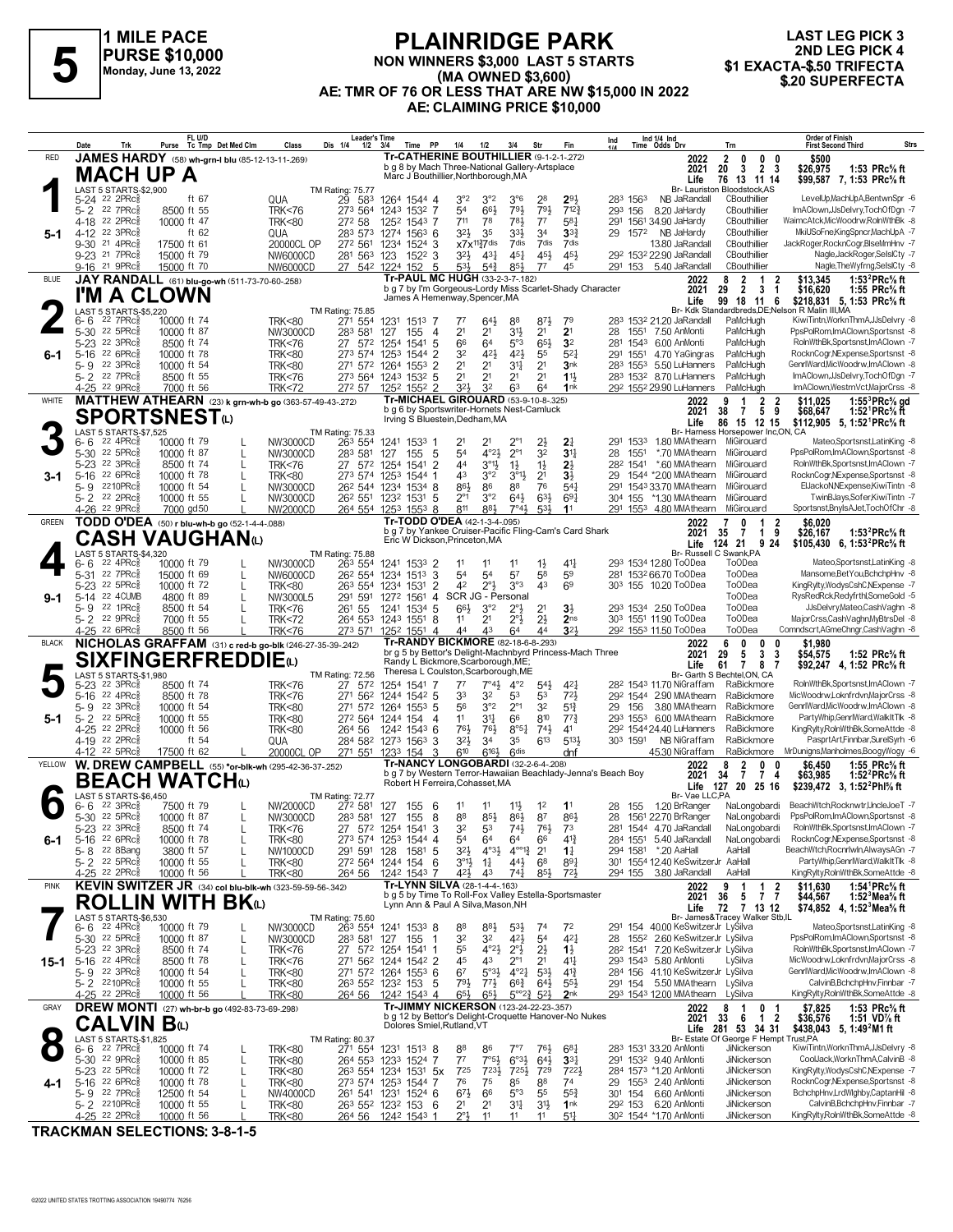**1 MILE PACE PURSE \$15,000 Monday, June 13, 2022**

# **PLAINRIDGE PARK 5 YEAR OLDS AND UNDER**

**NON WINNERS 4 EXTENDED PARI MUTUEL RACES OR \$40,000 LIFETIME** FLAINNILUSE FARK<br>4 STEAR OLDS AND UNDER 3RD LIFET MEXACTA-\$.50 TRIFECTA<br>AE: NW 6 EXTENDED PARI MUTUEL RACES OR \$40,000 LIFET MEXACTA-\$.50 TRIFECTA<br>AE: NW 6 EXTENDED PARI MUTUEL RACES OR \$60,000 LIFETIME **\$.20 WICKED HI 5 PENTAFECTA \$1 PICK 3 (6-7-8)**

# **ELIGIBLE TO BE CLAIMED FOR \$15,000 WITH ALLOWANCES**

**MASSACHUSETTS BRED OR 100% MA OWNED ALLOWED 1 WIN LIFETIME**

|                  | Date     | Trk                                                               | FL U/D<br>Tc Tmp Det Med Clm<br>Purse                    |   | Class                    | Leader's Time<br>Dis 1/4<br>1/2    | 3/4      | PP<br>Time                                         | 1/4                                                                        | 1/2                                | 3/4                                     | Str                                | Fin                                                                                                                       | Ind            |             | Ind 1/4 Ind<br>Time Odds Drv                                                         | Trn                                                                   | <b>Order of Finish</b><br><b>Strs</b><br><b>First Second Third</b>                                                    |
|------------------|----------|-------------------------------------------------------------------|----------------------------------------------------------|---|--------------------------|------------------------------------|----------|----------------------------------------------------|----------------------------------------------------------------------------|------------------------------------|-----------------------------------------|------------------------------------|---------------------------------------------------------------------------------------------------------------------------|----------------|-------------|--------------------------------------------------------------------------------------|-----------------------------------------------------------------------|-----------------------------------------------------------------------------------------------------------------------|
| <b>RED</b>       |          |                                                                   | NICHOLAS GRAFFAM (31) c red-b go-blk (246-27-35-39-.242) |   |                          |                                    |          |                                                    | Tr-IRWIN ROSENTHAL (80-2-12-16-.175)                                       |                                    |                                         |                                    |                                                                                                                           |                |             | 2022                                                                                 | 13<br>3<br>-1                                                         | 1:54 ${}^{2}$ PRc ${}^{5}$ s ft<br>\$24,189<br>5                                                                      |
|                  |          |                                                                   | JO'S SHOOTERധ                                            |   |                          |                                    |          |                                                    | b g 4 by Straight Shooting-Jovanna-Lcb<br>John Di Antonio Jr, S Dennis, MA |                                    |                                         |                                    |                                                                                                                           |                |             | 2021                                                                                 | $\overline{2}$<br>27<br>$\mathbf{1}$                                  | -1<br>\$20.607<br>1:50 <sup>4</sup> HoP% ft                                                                           |
|                  |          | LAST 5 STARTS-\$15,800                                            |                                                          |   |                          |                                    |          |                                                    |                                                                            |                                    |                                         |                                    |                                                                                                                           |                |             | Life<br>Br- John E Barnard, FL                                                       | 46<br>3<br>5                                                          | \$49,096 3, 1:50 <sup>4</sup> HoP% ft<br>6                                                                            |
|                  |          | 6-2 22 9PRc                                                       | 15000 ft 64                                              |   | NW4PMLT                  | 274 554 1233 1522 3                |          |                                                    | 32                                                                         | $11\frac{1}{2}$                    | $11\frac{1}{2}$                         | 2 <sup>1</sup>                     | 3 <sub>5</sub>                                                                                                            |                | 294 1532    | 3.40 BrRanger                                                                        | <b>IrRosenthal</b>                                                    | LordMgntc,BmphStckh,JosShootr -9                                                                                      |
|                  |          | 5-26 <sup>22</sup> 3PRc <sup>3</sup>                              | 12500 ft 67                                              | L | NW2PMLT                  | 27 572 1252 1542 5                 |          |                                                    | 2 <sup>1</sup>                                                             | 2 <sup>1</sup>                     | 2 <sup>1</sup>                          | 2 <sup>1</sup>                     | 15 <sub>1</sub>                                                                                                           |                | 284 1542    | *.70 BrRanger                                                                        | IrRosenthal                                                           | JosShootr,ColbyJack,ThrwngCpr -8                                                                                      |
|                  |          | 5-19 22 4PRc<br>5-12 22 7PRc <sup>5</sup>                         | 12500 ft 56                                              | L | NW2PMLT                  | 274 574 1251                       |          | $154^2$ 6                                          | 2 <sup>11</sup><br>45                                                      | 32<br>3°2                          | $4^{\circ}2\frac{1}{2}$<br>$2^{\circ}1$ | 4 <sup>3</sup>                     | 2 <sup>1</sup>                                                                                                            | 29<br>291 1551 | 1543        | 4.00 BrRanger<br>*.40 BrRanger                                                       | IrRosenthal<br><b>IrRosenthal</b>                                     | CodysKnps, JosShootr, Rocknwtr -8<br>LordMantc.PadvAlDav.JosShootr -8                                                 |
| 7-1              |          | 5-5 22 8PRc                                                       | 12500 ft 77<br>12500 ft 68                               |   | NW2PMLT<br>NW2PMLT       | 264 573 1254 1541 1<br>263 544 123 |          | 1522 2                                             | 21                                                                         | 21                                 | 2 <sup>2</sup>                          | 33<br>21                           | 3 <sub>5</sub><br>2 <sup>3</sup>                                                                                          |                | 291 1523    | *.90 BrRanger                                                                        | IrRosenthal                                                           | Striknglm, JosShootr, PadyAlDay -7                                                                                    |
| <b>BLUE</b>      |          |                                                                   | AARON HALL (28) r blu-or-wh (175-24-37-36-.323)          |   |                          |                                    |          |                                                    | Tr-AARON HALL (45-6-10-5-294)                                              |                                    |                                         |                                    |                                                                                                                           |                |             | 2022                                                                                 | $\overline{2}$<br>15<br>4                                             | -2<br>\$24.110<br>1:58 Stga ft                                                                                        |
|                  |          |                                                                   | <b>LOVETHEWAYYOULIE</b> (L)                              |   |                          |                                    |          |                                                    |                                                                            |                                    |                                         |                                    | b g 3 by Rockin Image-Badwintercoming-Big Bad John                                                                        |                |             | 2021                                                                                 | 0<br>8<br>$\overline{1}$                                              | 3<br>\$7,455<br>1:56 $^2$ Dtn $\%$ ft                                                                                 |
|                  |          |                                                                   |                                                          |   |                          |                                    |          |                                                    | Mona J Dodd, Yarmouth, ME                                                  |                                    |                                         |                                    |                                                                                                                           |                |             | Life<br>Br- William L Jones, KY                                                      | $\mathbf{3}$<br>23<br>4                                               | 5<br>\$31,565 2, 1:56 <sup>2</sup> Dtn <sup>5</sup> / <sub>8</sub> ft                                                 |
|                  | $6 - 2$  | LAST 5 STARTS-\$4,800<br>$22$ 9PR $c_{8}$                         | 15000 ft 64                                              |   | NW4PMLT                  | 274 554 1233 1522 4                |          |                                                    | 2 <sup>1</sup>                                                             | 33                                 | 33                                      | 32                                 | $56\frac{3}{4}$                                                                                                           |                |             | 293 1534 30.70 AaHall                                                                | AaHall                                                                | LordMgntc,BmphStckh,JosShootr -9                                                                                      |
|                  | $5 - 19$ | $22.6$ PRc $\frac{5}{8}$                                          | 15000 ft 56                                              |   | NW4PMLT                  | 274 571 1234 1522 7                |          |                                                    | 32                                                                         | 42}                                | $46\frac{1}{2}$                         | 47                                 | $5^{10.3}$                                                                                                                |                |             | 293 1543 19.90 AaHall                                                                | AaHall                                                                | MmntsthtM,AnvilHnds,Moneyorss -7                                                                                      |
|                  | 5- 7     | 22 4Stga                                                          | 31900 ft 60                                              | L | JPMorel-F                | 274 572 1251 1542 1                |          |                                                    | $11\frac{1}{2}$                                                            | $11\frac{1}{2}$                    | $1\frac{1}{2}$                          | $1\frac{1}{2}$                     | $6^{2}\frac{3}{4}$                                                                                                        |                |             | 294 155 10.30 ByDobson                                                               | GaLevine                                                              | MegaMiki,LanstrHnv,PndForPnd -8                                                                                       |
| 15-1             |          | 4-30 <sup>22</sup> 9Stga<br>4-23 <sup>22</sup> 7Stga              | 10000 ft 60<br>10000 ft 52                               | L | JPMorel-L3<br>JPMorel-L2 | 281 574<br>282 58                  |          | 126 <sup>2</sup> 154 <sup>2</sup> 1<br>1264 1544 3 | $21\frac{1}{2}$<br>$21\frac{1}{2}$                                         | $21\frac{1}{2}$<br>$21\frac{1}{2}$ | $3^{2}$<br>$21\frac{1}{2}$              | $21\frac{1}{2}$<br>$21\frac{1}{2}$ | 2 <sup>2</sup><br>421                                                                                                     |                |             | 28 1544 5.10 ByDobson<br>281 1551 10.80 ByDobson                                     | GaLevine<br>GaLevine                                                  | JmsRollin.Lovthwyle.WhimsclJr -6<br>JmsRollin, Kamara, PndForPnd -7                                                   |
| WHITE            |          |                                                                   | KEVIN SWITZER JR (34) col blu-blk-wh (323-59-59-56-342)  |   |                          |                                    |          |                                                    |                                                                            |                                    |                                         |                                    | Tr-CANDACE BRANDSTATTER (192-55-41-13-.428)                                                                               |                |             | 2022                                                                                 | $\overline{\mathbf{2}}$<br>2<br>0                                     | 1:52 $^{2}$ PRc $\%$ ft<br>0                                                                                          |
|                  |          |                                                                   |                                                          |   |                          |                                    |          |                                                    | b g 3 by American Ideal-Artista K-Real Artist                              |                                    |                                         |                                    |                                                                                                                           |                |             | 2021                                                                                 | $\overline{2}$<br>$\mathbf 1$<br>10                                   | \$11,250<br>\$15,285<br>1:54 PcD% ft<br>-1                                                                            |
|                  |          |                                                                   | AMERICAN ARTIST K                                        |   |                          |                                    |          |                                                    |                                                                            |                                    |                                         |                                    | Mark W Eaton, Mendon, MA; Robert J Griffin, Salem, MA                                                                     |                |             | Life                                                                                 | 12<br>$\overline{\mathbf{3}}$<br>$\overline{2}$                       | -1<br>\$26,535 3, 1:52 <sup>2</sup> PRc% ft                                                                           |
|                  |          | LAST 5 STARTS-\$11,835<br>$226$ PR $c_{8}$                        | 12500 ft 64                                              |   | NW2PMLT                  | 272 561                            |          | 1232 1522 5                                        | $11\frac{1}{2}$                                                            | 11                                 | 14                                      | 1 <sup>5</sup>                     | $1^{2}$                                                                                                                   | 29             | 1522        | Br- Robert J Key, PA<br>*.10 KeSwitzerJr CBrndstatter                                |                                                                       | AmercnArt, PictnnThn, GldStrBrn -9                                                                                    |
|                  | $6 - 2$  | 5-26 22 6PRcs                                                     | 10000 ft 67                                              |   | NW1PMLT                  | 264 573 125                        |          | $153^3$ 5                                          | 1 <sup>2</sup>                                                             | 11                                 | 15                                      | 110                                | 1123                                                                                                                      |                | 283 1533    | *.90 KeSwitzerJr CBrndstatter                                                        |                                                                       | AmercnArt,StageWest,UseYhBlnk -9                                                                                      |
|                  |          | 5-18 22 3MR                                                       | ft 54                                                    |   | QUA                      | 292 1002 1301                      |          | 2013 5                                             | $13\frac{3}{4}$                                                            | $12\frac{3}{4}$                    | $13\frac{1}{4}$                         | $15\frac{1}{2}$                    | 3 <sup>13</sup>                                                                                                           | 314 202        |             | NB GrMerton                                                                          | CBrndstatter                                                          | OurRglldl,CtchPhrse,AmercnArt -7                                                                                      |
| 3-1              |          | 5-3 22 2Phls                                                      | ft 65                                                    |   | QUA                      | 28 562 1244 1531                   |          | -1                                                 | 12 <sup>1</sup>                                                            | $2\frac{1}{2}$                     | $1\frac{1}{2}$                          | $1\frac{1}{2}$                     | $2^{3}$                                                                                                                   | 29             | 1534        | NB AnMccarthy AaLambert                                                              |                                                                       | AmrcnClsc,AmercnArt,Shakertwn -6                                                                                      |
|                  |          | 10-26 2112PcD <sup>5</sup>                                        | 12000 sy 53-1 ▼                                          |   | nw1PM CG                 | 271 571                            | 1251 155 | - 6                                                | $2^{\circ}3$                                                               | $21\frac{1}{4}$                    | 22                                      | 443                                | 713 <sup>1</sup>                                                                                                          | 32             |             | 1573 8.20 AaLambert                                                                  | AaLambert                                                             | DivneRght,Adaynthby,Honali -7                                                                                         |
| <b>GREEN</b>     |          |                                                                   | RON CUSHING (57) c red-go (85-12-17-15-311)              |   |                          |                                    |          |                                                    | Tr-ZACH VICKERSON (31-10-8-4-509)                                          |                                    |                                         |                                    | b g 4 by Sunshine Beach-Imawesternlady-Western Hanover                                                                    |                |             | 2022                                                                                 | $\overline{2}$<br>0<br>6                                              | 1:54 <sup>4</sup> PRc <sup>5</sup> / <sub>8</sub> ft<br>\$21,025                                                      |
|                  |          |                                                                   | IMABEACHBOY                                              |   |                          |                                    |          |                                                    | Zachary T Vickerson, Portland, ME                                          |                                    |                                         |                                    |                                                                                                                           |                |             | 2021<br>Life                                                                         | 27<br>4<br>4<br>$\overline{4}$<br>33<br>6                             | 3<br>\$30,367<br>1:54 <sup>+</sup> Nfld ft<br>\$51.392 3. 1:54 <sup>4</sup> Nfld ft<br>6                              |
|                  |          | LAST 5 STARTS-\$19,225                                            |                                                          |   |                          |                                    |          |                                                    |                                                                            |                                    |                                         |                                    |                                                                                                                           |                |             |                                                                                      | Br- Willow Oak Ranch, TN                                              |                                                                                                                       |
|                  |          | 5-26 22 4PRcs                                                     | 15000 ft 67                                              |   | 15000CL OP               | 271 571 125                        |          | 1544 4                                             | 11                                                                         | 11                                 | $2\frac{1}{4}$                          | $1\frac{1}{2}$                     | 1 <sub>ns</sub>                                                                                                           |                |             | 294 1544 *2.20 BrRanger                                                              | ZaVickerson                                                           | ImabechbyHlvwdSktr.PadvAlDav -8                                                                                       |
|                  | $5-12$   | 22 5PRc<br>5-3 22 3PRc <sup>5</sup>                               | 15000 ft 77<br>15000 ft 58                               |   | 15000CL OP<br>15000CL OP | 271 564<br>263 554 1253            | 125      | 1524 4<br>1541 5                                   | 2 <sup>11</sup><br>11                                                      | 2 <sup>1</sup><br>32               | 3 <sup>1</sup><br>32                    | 3 <sup>2</sup><br>3 <sup>3</sup>   | 3 <sup>2</sup><br>3 <sup>4</sup>                                                                                          | 28<br>29       | 1531<br>155 | 7.20 BrRanger<br>5.30 BrRanger                                                       | ZaVickerson<br>ZaVickerson                                            | DatgynGrn,MmntsthtM,Imabechby -7<br>DatgynGrn, AnvilHnds, Imabechby -8                                                |
| \$18,750<br>6-1  |          | 4-26 2210PRcs                                                     | 12500 gd50                                               |   | 12500CL OP               | 273 564 125                        |          | 1542 1                                             | 2 <sup>1</sup>                                                             | $11\frac{1}{2}$                    | $21\frac{1}{2}$                         | $3^{11}$                           | $5^{2}$                                                                                                                   |                |             | 293 1544 2.90 BrRanger                                                               | ZaVickerson                                                           | DatgynGrn, ThrwngCpr, Striknglm -6                                                                                    |
|                  |          | 4-19 22 4PRc <sup>5</sup>                                         | 15000 gd 49                                              |   | NW4PMLT                  | 28 571 126                         |          | 1562 5                                             | 2 <sup>2</sup>                                                             | 211                                | 213                                     | $1\frac{1}{2}$                     | $1\frac{1}{2}$                                                                                                            |                |             | 301 1562 1.80 BrRanger                                                               | ZaVickerson                                                           | Imabechby,CaptnGgle,Wainapeda -8                                                                                      |
| <b>BLACK</b>     |          |                                                                   | <b>DREW MONTI</b> (27) wh-br-b go (492-83-73-69-298)     |   |                          |                                    |          |                                                    | Tr-JIMMY NICKERSON (123-24-22-23-.357)                                     |                                    |                                         |                                    |                                                                                                                           |                |             | 2022                                                                                 | 5<br>$\overline{2}$<br>0                                              | \$14.700<br>1:52 $^{2}$ PRc $\%$ ft<br>-1                                                                             |
|                  |          |                                                                   | <b>STRIKING IMPACTO</b>                                  |   |                          |                                    |          |                                                    |                                                                            |                                    |                                         |                                    | b g 3 by Always B Miki-Aunt Caroline-Somebeachsomewhere<br>Fox Racing Inc, New York, NY; Nickerson Racing LLC, Malta, NY; |                |             | 2021                                                                                 | 6<br>$\overline{1}$<br>2                                              | \$88,160<br>1:56 ${}^1$ PRc ${}^5\! s$ sy<br>-1                                                                       |
|                  |          | LAST 5 STARTS-\$14,700                                            |                                                          |   |                          |                                    |          |                                                    | Andrew Monti.Depew.NY                                                      |                                    |                                         |                                    |                                                                                                                           |                |             | Life                                                                                 | $11 \quad 3$<br>$\overline{\mathbf{2}}$<br>Br- Lindy Farms Of Conn.CT | - 2<br>\$102,860 3, 1:52 <sup>2</sup> PRc <sup>5</sup> / <sub>8</sub> ft                                              |
|                  | $6 - 2$  | 22 9PRc3                                                          | 15000 ft 64                                              |   | NW4PMLT                  | 274 554 1233 1522 9                |          |                                                    | 55                                                                         | 510                                | 69                                      | 67                                 | 45}                                                                                                                       | 28             |             | 1532 29.90 AnMonti                                                                   | JiNickerson                                                           | LordMgntc,BmphStckh,JosShootr -9                                                                                      |
|                  |          | 5-26 22 8PRcs                                                     | 15000 ft 67                                              | L | NW4PMLT                  | 273 574 1253 1541 5                |          |                                                    | 11                                                                         | 11                                 | 11                                      | $1\frac{1}{2}$                     | 52                                                                                                                        | 29             |             | 1543 *1.30 AnMonti                                                                   | <b>JiNickerson</b>                                                    | ComeOnRgs,LyonsLgcy,AnvilHnds -8                                                                                      |
|                  | 5-5      | 22 8PRc <sup>3</sup><br>4-26 2210PRcs                             | 12500 ft 68                                              |   | NW2PMLT                  | 263 544 123<br>273 564 125         |          | $152^2$ 5<br>$154^2$ 3                             | 3 <sup>2</sup><br>32                                                       | 32<br>33                           | 33<br>$3^{012}$                         | 3 <sup>1</sup><br>2 <sup>1</sup>   | $1\frac{3}{4}$<br>3 <sup>1</sup>                                                                                          |                |             | 284 1522 1.80 AnMonti<br>291 1543 *1.60 AnMonti                                      | <b>JiNickerson</b><br>JiNickerson                                     | Striknglm, JosShootr, PadyAlDay -7<br>DatgynGrn,ThrwngCpr,Striknglm -6                                                |
| $7-2$            |          | 4-19 <sup>22</sup> 1PRc <sup>3</sup>                              | 12500 gd50<br>10000 gd 49                                |   | NW2PMLT<br>NW1PMLT       | 283 582 1272 1572 3                |          |                                                    | 1 <sup>3</sup>                                                             | 11                                 | 1 <sup>2</sup>                          | 11                                 | 14 <sup>1</sup>                                                                                                           |                | 30 1572     | *.30 AnMonti                                                                         | JiNickerson                                                           | Striknglm, JimRocks, Pady AlDay -6                                                                                    |
| YELLOW           |          |                                                                   | JAMES HARDY (58) wh-grn-I blu (85-12-13-11-269)          |   |                          |                                    |          |                                                    | Tr-JOLENE ANDREWS (55-9-7-8-283)                                           |                                    |                                         |                                    |                                                                                                                           |                |             | 2022                                                                                 | $\overline{7}$<br>3<br>$\overline{2}$                                 | 1:55 PRc% ft<br>\$29,300                                                                                              |
|                  |          |                                                                   | ANVIL HANDS                                              |   |                          |                                    |          |                                                    |                                                                            |                                    |                                         |                                    | b g 3 by Always B Miki-Cams Macharena-Mach Three                                                                          |                |             | 2021                                                                                 | $\mathbf{1}$<br>0<br>10                                               | 5<br>\$26,536<br>1:52 Lex1 ft                                                                                         |
|                  |          | LAST 5 STARTS-\$16,800                                            |                                                          |   |                          |                                    |          |                                                    | J M Andrews, N Attleboro, MA                                               |                                    |                                         |                                    | D & C Thibault, N Attleboro, MA; J E Hardy, N Attleboro, MA;                                                              |                |             | Life                                                                                 | 4<br>$\overline{2}$<br>17<br>Br- Anvil&Lace Farm & Steve R Thoke, KY  | \$55,836<br>2, 1:52 <sup>3</sup> Lex1 ft<br>- 6                                                                       |
|                  | 6-6      | $22$ 9PR $c_{8}^{5}$                                              | 15000 ft 74                                              |   | NW4PMLT                  | 27 564 125                         |          | 1542 6                                             | 11                                                                         | 21                                 | 31}                                     | 2 <sup>1</sup>                     | $6^{21}$                                                                                                                  |                | 293 1544    | *.70 JaHardy                                                                         | JoAndrews                                                             | Moneyorss,SelctFrdy,LyonsLgcy -8                                                                                      |
|                  |          | 5-26 <sup>22</sup> 8PRc <sup>3</sup>                              | 15000 ft 67                                              |   | NW4PMLT                  | 273 574                            |          | 1253 1541 7                                        | 54                                                                         | 54                                 | $4^{\circ}2\frac{1}{2}$                 | 3 <sup>1</sup>                     | 3 <sup>1</sup>                                                                                                            |                |             | 28 <sup>2</sup> 154 <sup>2</sup> 5.70 JaHardy                                        | JoAndrews                                                             | ComeOnRgs,LyonsLgcy,AnvilHnds -8                                                                                      |
|                  |          | 5-19 22 6PRc                                                      | 15000 ft 56                                              |   | NW4PMLT                  | 274 571 1234 1522 2                |          |                                                    | 43                                                                         | $2^{\circ}1$                       | $2^{\circ}$ <sup>1</sup> / <sub>2</sub> | 2 <sup>1</sup>                     | $2^{3}$                                                                                                                   | 291 153        |             | 4.50 JaHardy                                                                         | JoAndrews                                                             | MmntsthtM,AnvilHnds,Moneyorss -7                                                                                      |
| 5-1              |          | $5 - 3$ 22 3PRc $\frac{5}{8}$<br>4-26 22 8PRc3                    | 15000 ft 58<br>15000 ft 51                               |   | NW4PMLT<br>NW4PMLT       | 263 554 1253 1541                  |          | -1                                                 | 32<br>11                                                                   | 11<br>11                           | 11<br>$11\frac{1}{2}$                   | 11<br>1 <sup>2</sup>               | $2\frac{1}{2}$<br>1 <sup>1</sup>                                                                                          | 28 155         | 283 1541    | *.60 JaHardy<br>*.40 JaHardy                                                         | JoAndrews<br>JoAndrews                                                | DatgynGrn, AnvilHnds, Imabechby -8<br>AnvilHnds,ComeOnRgs,Alwayshwf -8                                                |
| <b>PINK</b>      |          |                                                                   | MATTHEW ATHEARN (23) k grn-wh-b go (363-57-49-43-.272)   |   |                          | 282 59                             |          | 127 155 5                                          | Tr-GRETCHEN ATHEARN (135-16-18-19-240)                                     |                                    |                                         |                                    |                                                                                                                           |                |             | 2022                                                                                 | 10<br>0<br>3                                                          | \$14.550<br>Q 2:00 <sup>2</sup> MR ft                                                                                 |
|                  |          |                                                                   |                                                          |   |                          |                                    |          |                                                    |                                                                            |                                    |                                         |                                    | b g 4 by Rockin Image-The Face Of Love-Art's Conquest                                                                     |                |             | 2021                                                                                 | 27<br>4<br>$\mathbf{1}$                                               | \$18,872<br>1:53 HoP% ft<br>-1                                                                                        |
|                  |          |                                                                   | <b>SELECT FRIDAY</b>                                     |   |                          |                                    |          |                                                    | Katie Flaherty, Queen Anne, MD                                             |                                    |                                         |                                    |                                                                                                                           |                |             | Life                                                                                 | 37<br>4 <sub>2</sub><br>4                                             | \$33,422 3, 1:53 HoP% ft                                                                                              |
|                  | 6-6      | LAST 5 STARTS-\$4,950<br>$22$ 9PR $c_{8}$                         | 15000 ft 74                                              |   | NW4PMLT                  | 27 564                             | 125      | 1542 5                                             | 76                                                                         | $7°5\frac{1}{2}$                   | $5^{\circ}3$                            | 421                                | $2\frac{1}{2}$                                                                                                            |                |             | <b>Br- Frontier Farms.IL</b><br>284 1542 4.20 MMAthearn GrAthearn                    |                                                                       | Moneyorss,SelctFrdy,LyonsLgcy -8                                                                                      |
|                  | 5-26     | 22 8PRc3                                                          | 15000 ft 67                                              |   | NW4PMLT                  | 273 574 1253 1541 4                |          |                                                    | 32                                                                         | 32                                 | $2^{\circ}1$                            | $2\frac{1}{2}$                     | 41                                                                                                                        |                |             | 283 1542 20.70 MMAthearn                                                             | GrAthearn                                                             | ComeOnRgs,LyonsLgcy,AnvilHnds -8                                                                                      |
|                  | $5-19$   | $22.6$ PRc $\frac{5}{8}$                                          | 15000 ft 56                                              |   | NW4PMLT                  | 274 571 1234 1522 1                |          |                                                    | $7^7$                                                                      | 7111,                              | 7161                                    | 714                                | $7^{18}$                                                                                                                  |                |             | 29 156 8.40 MMAthearn                                                                | GrAthearn                                                             | MmntsthtM,AnvilHnds,Moneyorss -7                                                                                      |
| 15-1             |          | 4-30 22 3M1                                                       | 14500 ft 57                                              |   | 20000CLHC                | 264 561 1242 1513 1                |          |                                                    | $66\frac{3}{4}$                                                            | $7^{\circ}4^{\frac{3}{4}}$         | 863                                     | 893                                | 8 <sup>9</sup>                                                                                                            |                |             | 273 1532 70.40 CoCallahan ChChoate                                                   |                                                                       | WndsngJck,ColBlsMan,MnhtnBech -8                                                                                      |
|                  |          | 4-23 <sup>22</sup> 4M1                                            | 14500 ft 55                                              |   | 20000CLHC                | 27                                 |          |                                                    | 552 1242 152 4 8103 9°91 9°71 863                                          |                                    |                                         |                                    | $86\frac{3}{4}$                                                                                                           |                |             | 273 1532 45.70 CoCallahan ChChoate                                                   |                                                                       | RaptrsFlg, Way To Clse, Wndsng Jck -9                                                                                 |
| GRAY             |          |                                                                   | W. DREW CAMPBELL (55) *or-blk-wh (295-42-36-37-.252)     |   |                          |                                    |          |                                                    | Tr-CHRIS LEFEBVRE (90-21-12-7-.333)                                        |                                    |                                         |                                    | b h 5 by Rock N Roll Heaven-Lean On Me-Real Artist                                                                        |                |             | 2022                                                                                 | 6<br>-1<br>0<br>2021 22 7<br>6                                        | \$4,570<br>1:55 $2$ Bang ft<br>-1<br>1:53 $^{2}$ PRc $%$ ft<br>\$42,498<br>-1                                         |
|                  |          |                                                                   | LINDAS IN HEAVENω                                        |   |                          |                                    |          |                                                    | Michelle Lefebvre, Scarborough, ME                                         |                                    |                                         |                                    |                                                                                                                           |                |             | Life                                                                                 | 41 14<br>8                                                            | -3<br>\$59,822 4, 1:53 <sup>2</sup> PRc <sup>5</sup> / <sub>8</sub> ft                                                |
|                  |          | LAST 5 STARTS-\$4,570                                             |                                                          |   |                          |                                    |          |                                                    |                                                                            |                                    |                                         |                                    |                                                                                                                           |                |             | Br- Arnie Chusid, NY                                                                 |                                                                       |                                                                                                                       |
|                  |          | 6-1 <sup>22</sup> 8Bang<br>5-26 <sup>22</sup> 8PRc <sup>3</sup>   | 5500 ft 67<br>15000 ft 67                                | L | NW2500CD<br>15000CL OP   | 273 57<br>273 574 1253 1541 8      | 126      | 1552 2                                             | $2\frac{3}{4}$<br>ix76                                                     | $21\frac{1}{2}$<br>$7^7$           | 1 <sup>o</sup> hd<br>$7°9\frac{1}{2}$   | $1^2$<br>65                        | $11\frac{1}{2}$<br>$65\frac{1}{2}$                                                                                        |                |             | 29 <sup>2</sup> 155 <sup>2</sup> *.30 WDCampbell ChLefebvre<br>274 1551 4.30 ShTGray | ChLefebvre                                                            | LndsInHvn,Zampara,TheSpy -7<br>ComeOnRgs,LyonsLgcy,AnvilHnds -8                                                       |
|                  |          | \$15,000 5-15 22 9Bang                                            | 6000 ft 64                                               | L | NW5500CD                 | 281 58                             | 126      | $155^2$ 1                                          | 11}                                                                        | 1 <sup>2</sup>                     | $1\frac{3}{4}$                          | $2\frac{1}{2}$                     | 3 <sup>2</sup>                                                                                                            |                |             | 294 1554 8.00 WDCampbell ChLefebvre                                                  |                                                                       | GrandGlpS,Rocksptrt,LndsInHvn -6                                                                                      |
| $9 - 2$          |          | 5-9 2210PRc                                                       | 10000 ft 54                                              |   | 10000CL OP               | 26 <sup>2</sup> 544 1234 1534 7    |          |                                                    | $64\frac{1}{2}$                                                            | $6^{\circ}4$                       | $6^{\circ}5$                            | 4 <sup>3</sup>                     | $4^{3}\frac{1}{4}$                                                                                                        |                |             | 293 1542 6.50 WDCampbell ChLefebvre                                                  |                                                                       | ElJackoN, NExpense, KiwiTintn -8                                                                                      |
|                  |          | 5-1 22 8Bang                                                      | 6000 ft 53                                               |   | WO10000LT                | 284 59                             |          | 1264 1554 2                                        | 333                                                                        | $44\frac{1}{2}$                    | $55\frac{1}{2}$                         | $6^{2}3$                           | $5^{41}$                                                                                                                  |                |             | 284 1563 5.50 WDCampbell ChLefebvre                                                  |                                                                       | Nagle,Deetzy,SarhsLily -6                                                                                             |
| PURPLE           |          |                                                                   | SHAWN THAYER (50) blu-wh (91-12-13-10-248)               |   |                          |                                    |          |                                                    | Tr-SHAWN THAYER (10-0-3-1-.200)                                            |                                    |                                         |                                    | b g 4 by Captaintreacherous-Go On Bb-Dontgetinmyway                                                                       |                |             | 2022                                                                                 | 2<br>6<br>0<br>$\overline{5}$                                         | \$10,800<br>-1                                                                                                        |
|                  |          |                                                                   | YONS LEGACY.                                             |   |                          |                                    |          |                                                    | Garrett S Hawkins, Gardiner, ME                                            |                                    |                                         |                                    |                                                                                                                           |                |             | 2021<br>Life                                                                         | 23<br>5<br>29<br>5 7 4                                                | $\mathbf{3}$<br>\$62,457<br>1:52 $^4$ PRc $\%$ ft<br>\$73,257 3, 1:52 <sup>4</sup> PRc <sup>5</sup> / <sub>8</sub> ft |
|                  |          | LAST 5 STARTS-\$10,800                                            |                                                          |   |                          |                                    |          |                                                    |                                                                            |                                    |                                         |                                    |                                                                                                                           |                |             |                                                                                      |                                                                       | Br- Hanover Shoe Farms Inc, PA; Frank D Baldachino, NJ                                                                |
|                  | 6-6      | 22 9PRc <sup>3</sup>                                              | 15000 ft 74                                              |   | 15000CL OP               | 27 564 125 1542 8                  |          |                                                    | 5 <sup>4</sup>                                                             | $4^{\circ}3$                       | $2^{\circ}1$                            | 3 <sup>1</sup>                     | $3\frac{3}{4}$                                                                                                            |                |             | 292 1543 7.20 ShThayer                                                               | ShThayer                                                              | Moneyorss,SelctFrdy,LyonsLgcy -8                                                                                      |
|                  |          | 5-26 <sup>22</sup> 8PRc <sup>3</sup><br>5-19 22 8PRc <sup>5</sup> | 15000 ft 67<br>15000 ft 56                               |   | 15000CL OP<br>15000CL OP | 273 574 1253 1541 3<br>274 57 125  |          | 1543 5                                             | 43<br>11                                                                   | 43<br>$1\frac{1}{2}$               | $5^{31}$<br>2 <sup>2</sup>              | 5 <sup>4</sup><br>2 <sup>2</sup>   | 2 <sup>1</sup><br>$2^{2}$                                                                                                 |                |             | 281 1542 17.00 ShThayer<br>293 155 2.10 ShThayer                                     | ShThayer<br>ShThayer                                                  | ComeOnRgs,LyonsLgcy,AnvilHnds -8<br>ComeOnRgs,LyonsLgcy,HlywdSktr -7                                                  |
| \$18,750<br>20-1 |          | $5-12$ $22$ $5PRc\frac{5}{8}$                                     | 15000 ft 77                                              |   | NW4PMLT                  | 271 564 125                        |          | 1524 2                                             | 33                                                                         | 42}                                | $5^{\circ}4$                            | 44                                 | $5^{41}$                                                                                                                  |                |             | 274 1533 14.10 ShThayer                                                              | ShThayer                                                              | DatgynGrn,MmntsthtM,Imabechby -7                                                                                      |
|                  |          | $5 - 3$ 22 3PRc $\frac{5}{8}$                                     | 15000 ft 58                                              |   | 15000CL OP               | 263 554 1253 1541 3                |          |                                                    | 55                                                                         |                                    | i6ip <sup>10</sup> 5 <sup>4</sup>       | 541                                | 57 <sub>1</sub>                                                                                                           |                |             | 291 1553 17.70 ShThayer                                                              | ShThayer                                                              | DatgynGrn, AnvilHnds, Imabechby -8                                                                                    |

**TRACKMAN SELECTIONS: 3-5-8-6**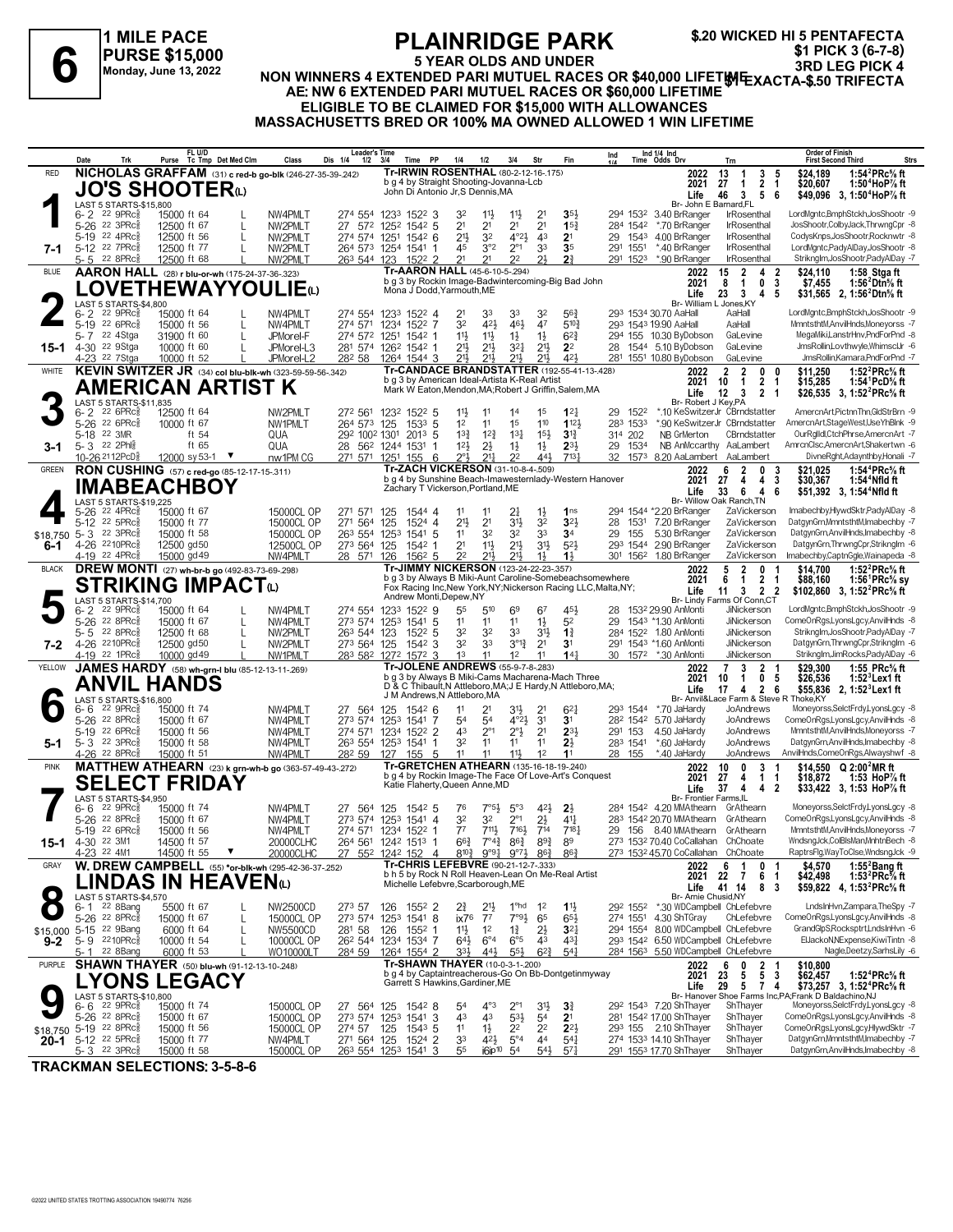

### **PLAINRIDGE PARK NON WINNERS \$4,000 LAST 5 STARTS (MA OWNED \$4,800) AE: TMR OF 80 OR LESS THAT ARE NW \$20,000 IN 2022 AE: CLAIMING PRICE \$15,000 FLAINNIDUL PARK**<br>PURSE \$12,500 MON WINNERS \$4,000 LAST 5 STARTS 61 AST LEG PICK 4<br>Monday, June 13, 2022 (MA OWNED \$4,800)<br>AE: TMP OF 80 OR LESS THAT ARE NW \$30,000 IN 2022 (ALSO SUPERFECTA

|                 | Date                          | Trk                                                             |                            | FL U/D<br>Purse Tc Tmp Det Med Clm                       | Class                                | Leader's Time<br>Dis 1/4<br>$1/2$ $3/4$                                      |                                                                                                 | Time PP             | 1/4                                       | 1/2                              | 3/4                               | Str                              | Fin                                   | <b>Order of Finish</b><br>Ind 1/4 Ind<br>Time Odds Drv<br>Ind<br><b>First Second Third</b><br>Strs<br>Trn                                                                                                         |
|-----------------|-------------------------------|-----------------------------------------------------------------|----------------------------|----------------------------------------------------------|--------------------------------------|------------------------------------------------------------------------------|-------------------------------------------------------------------------------------------------|---------------------|-------------------------------------------|----------------------------------|-----------------------------------|----------------------------------|---------------------------------------|-------------------------------------------------------------------------------------------------------------------------------------------------------------------------------------------------------------------|
| RED             |                               |                                                                 |                            | MATTHEW ATHEARN (23) k grn-wh-b go (363-57-49-43-272)    |                                      |                                                                              | <b>Tr-MICHAEL GIROUARD (53-9-10-8-.325)</b><br>b g 10 by Jereme's Jet-Table For Seven-Artsplace |                     |                                           |                                  |                                   |                                  |                                       | 2 <sub>2</sub><br>1:53 <sup>4</sup> PRc <sup>5</sup> / <sub>8</sub> ft<br>2022<br>9<br>\$13.020<br>$\overline{1}$                                                                                                 |
|                 |                               |                                                                 |                            | <b>J JS DELIVERY</b> ധ                                   |                                      |                                                                              | Irving S Bluestein, Dedham, MA                                                                  |                     |                                           |                                  |                                   |                                  |                                       | 2021<br>33<br>664<br>\$51,615<br>1:52 <sup>4</sup> PRc% ft<br>Life 158 34 24 18 \$388,437 3, 1:49 <sup>4</sup> Moh <sup>7</sup> / <sub>8</sub> ft Br- R L Hamather & L G Macarthur & L E Wellwood, ON             |
|                 | 6- 6                          | LAST 5 STARTS-\$9,075<br>$22$ $7$ $PRc\frac{5}{8}$              | 10000 ft 74                |                                                          | <b>TRK&lt;80</b>                     | <b>TM Rating: 79.91</b><br>271 554                                           | 1231 1513 2                                                                                     |                     | 11                                        | 21                               | 32                                | 32                               | $34\frac{1}{2}$                       | 284 1522 10.20 MMAthearn MiGirouard<br>KiwiTintn, Workn Thm A, JJsDelvry -8                                                                                                                                       |
|                 |                               | 5-30 22 9PRc                                                    | 10000 ft 85                | L                                                        | <b>TRK&lt;80</b>                     | 264 553                                                                      | 1233 1524 8                                                                                     |                     | 88                                        | 86}                              | $8^{\circ}5$                      | 86}                              | $75\frac{3}{4}$                       | MiGirouard<br>CoolJack.WorknThmA.CalvinB -8<br>29 <sup>2</sup> 154 40.90 MMAthearn                                                                                                                                |
|                 |                               | 5-23 22 5PRc<br>5-17 22 6PRcs                                   | 10000 ft 72                | $\mathbf{I}$                                             | <b>TRK&lt;80</b>                     | 263 554                                                                      | 1234 1531                                                                                       | -7                  | 65                                        | 6°3 <sup>1</sup>                 | $6^{\circ 5\frac{1}{2}}$          | 69                               | 52                                    | 284 1533 9.90 MMAthearn<br>KingRylty, WodysCshC, NExpense -7<br>MiGirouard<br>292 1551 7.90 NiGraffam<br>MiGirouard<br>RUMachnMe, JJsDelvry, CaptanHil -8                                                         |
| 3-1             | 5-9                           | 22 1PRc3                                                        | 12500 ft 69<br>8500 ft 54  |                                                          | NW4000CD<br><b>TRK&lt;76</b>         | 273 563 1253 1543 4<br>261 55                                                | 1241 1534 1                                                                                     |                     | 2 <sup>1</sup><br>$2^{\circ}1$            | 2 <sup>1</sup><br>11             | 31<br>$1\frac{1}{2}$              | 2 <sup>1</sup><br>11             | $2^{2}$<br>$1\frac{1}{4}$             | 293 1534 *1.00 NiGraffam<br>JJsDelvry,Mateo,CashVaghn -8<br>MiGirouard                                                                                                                                            |
|                 |                               | 5-2 <sup>22</sup> 7PRc                                          | 8500 ft 55                 |                                                          | <b>TRK&lt;76</b>                     | 273 564 1243 1532 2                                                          |                                                                                                 |                     | 11                                        | 11                               | 11                                | 11                               | 2 <sup>11</sup>                       | ImAClown,JJsDelvry,TochOfDgn -7<br>29 1533 *1.50 NiGraffam<br>MiGirouard                                                                                                                                          |
| <b>BLUE</b>     |                               | 4-25 <sup>22</sup> 6PRc                                         | 8500 ft 56                 | JAY RANDALL (61) blu-go-wh (511-73-70-60-.258)           | <b>TRK&lt;76</b>                     | 273 571 1252 1551 8                                                          | <b>Tr-ARTHUR BREWER II (49-5-9-3-224)</b>                                                       |                     | 88                                        | 86                               | 7°5                               | 76                               | 531                                   | Comndscrt, AGmeChngr, CashVaghn -8<br>MiGirouard<br>29 <sup>2</sup> 1554 27.80 NiGraffam<br>3<br>\$16.355<br>1:53 $3$ MVR $\%$ ft<br>2022<br>17<br>-1                                                             |
|                 |                               |                                                                 | <b>EXPENSE</b>             |                                                          |                                      |                                                                              | b g 11 by N Xample-Avery's Fantasy-Lisryan<br>Kathleen B Brewer, Newburyport, MA                |                     |                                           |                                  |                                   |                                  |                                       | $\overline{\phantom{a}}$<br>2021<br>28<br>5<br>- 3<br>\$40,040<br>1:51 <sup>4</sup> HoP $\%$ ft                                                                                                                   |
|                 |                               | LAST 5 STARTS-\$6,200                                           |                            |                                                          |                                      | TM Rating: 78.03                                                             |                                                                                                 |                     |                                           |                                  |                                   |                                  |                                       | 35 30 28<br>204<br>\$173,819 10, 1:51 <sup>4</sup> HoP% ft<br>Life<br>Br- M M Maclean & T Maclennan & B J Maclennan, NS                                                                                           |
|                 | 6- 6                          | $22\,5$ PRc $\frac{5}{8}$<br>22 9PRc                            | 12500 ft 79                |                                                          | 15000CL OP                           | 263 561                                                                      | 1233 1524 5                                                                                     |                     | 11                                        | 11                               | 1hd                               | 31                               | 75                                    | 301 1534 10.40 BrRanger<br>BettorCat,KingRylty,StarIsInd -7<br>ArBrewerll<br>CoolJack.WorknThmA.CalvinB -8                                                                                                        |
|                 | 5-30<br>5-23                  | 22 5PRc                                                         | 10000 ft 85<br>10000 ft 72 | L<br>$\mathbf{I}$                                        | <b>TRK&lt;80</b><br><b>TRK&lt;80</b> | 264 553 1233 1524 6<br>263 554                                               | 1234 1531                                                                                       | -1                  | 44<br>31                                  | $4^{\circ}3$<br>$5^{2}$          | $2^{\circ}3$<br>$54\frac{1}{2}$   | 2 <sup>1</sup><br>54             | 86<br>$3^{12}$                        | 30 <sup>2</sup> 154 11.50 BrRanger<br>ArBrewerll<br>KingRylty, WodysCshC, NExpense -7<br>1533 4.50 BrRanger<br>29<br>ArBrewerll                                                                                   |
| 12-1            |                               | 5-16 22 6PRcs                                                   | 10000 ft 78                |                                                          | <b>TRK&lt;80</b>                     | 273 574 1253 1544 6                                                          |                                                                                                 |                     | 2 <sup>1</sup>                            | 2 <sup>1</sup>                   | 2 <sup>1</sup>                    | 32                               | 2 <sub>hd</sub>                       | 1544 20.30 BrRanger<br>ArBrewerll<br>RocknCogr, NExpense, Sportsnst -8<br>29                                                                                                                                      |
|                 | 5- 9                          | 2210PRc<br>5-2 <sup>22</sup> 2PRc                               | 10000 ft 54<br>10000 ft 55 |                                                          | NW3000CD<br>NW3000CD                 | 26 <sup>2</sup> 544 1234 1534 4<br>26 <sup>2</sup> 551                       | 1232 1531                                                                                       | -1                  | 31}<br>31}                                | 2 <sup>1</sup><br>2 <sup>1</sup> | 2 <sup>11</sup><br>2 <sup>1</sup> | 2 <sup>1</sup><br>42             | 2 <sup>1</sup><br>554                 | ElJackoN, NExpense, KiwiTintn -8<br>154 22.10 ShTGray<br>ArBrewerll<br>30<br>TwinBJays,Sofer,KiwiTintn -7<br>303 1541 12.80 ShTGray<br>ArBrewerll                                                                 |
|                 |                               | 4-25 <sup>22</sup> 3PRc <sup>5</sup>                            | 13000 ft 56                |                                                          | 15000SA                              | 271 561 1241 1524 3                                                          |                                                                                                 |                     | 53}                                       | $64\frac{1}{2}$                  | 74                                | 554                              | 56 <sup>1</sup>                       | Tisadream, OdsLdrdle, BchchpHnv -8<br>154 39.60 ShTGray<br>29<br>ArBrewerll                                                                                                                                       |
| WHITE           |                               |                                                                 |                            | MICHAEL STEVENSON (57) *mar-wh-blu (108-13-11-11-211)    |                                      |                                                                              | <b>Tr-RANDY BICKMORE</b> (82-18-6-8-293)                                                        |                     |                                           |                                  |                                   |                                  |                                       | 1:52 ${}^{3}$ PRc ${}^{5}$ s ft<br>9<br>$\overline{2}$<br>0<br>$\overline{\mathbf{2}}$<br>\$9.226<br>2022<br>b h 5 by Bettor's Delight-Bolero Fleet Star-Rocknroll Hanover<br>26<br>$\overline{2}$<br>6 4<br>2021 |
|                 |                               |                                                                 |                            | <b>MY BETTORS DEL</b> t                                  |                                      |                                                                              | David A Del Pozzo, Methuen, MA                                                                  |                     |                                           |                                  |                                   |                                  |                                       | \$38,305<br>1:52 $4$ PRc $\%$ ft<br>Life<br>59<br>6<br>\$70,065 5, 1:52 <sup>3</sup> PRc <sup>5</sup> / <sub>8</sub> ft<br>811                                                                                    |
|                 | 6-4                           | LAST 5 STARTS-\$7,826<br>22 5 CUMB                              | 4800 ft 65                 |                                                          | NW3000L5                             | TM Rating: 76.45<br>273 574                                                  | 1263 1563 6                                                                                     |                     | 591                                       | $5^{\circ}5_{2}$                 | $5^{\circ}5$                      | $4^{2}$                          | $34\frac{3}{4}$                       | Br- Gestion Mario Audet Inc & Yves Sarrazin, QC, CA<br>30 1573 7.90 MiStevenson RaBickmore<br>FightDeck,OcnvwEcho,MyBtrsDel -7                                                                                    |
|                 |                               | 5-30 22 3PRc <sup>5</sup>                                       | 10000 ft 87                | L                                                        | NW3000CD                             | 274 552                                                                      | 123                                                                                             | $152^2$ 5           | 54                                        | 56                               | 65}                               | 65                               | $64\frac{3}{4}$                       | 292 1532 19.30 MiStevenson RaBickmore<br>BettorCat, MicWoodrw, StarlsInd -7                                                                                                                                       |
| 15-1            |                               | 5-23 2210PRcs<br>5-16 2210PRcs                                  | 7500 ft 70<br>7000 ft 78   | $\mathbf{I}$                                             | NW2000CD<br><b>TRK&lt;72</b>         | 272 552<br>57<br>28                                                          | 1232<br>1254 1551 6                                                                             | $1523$ 1            | $2^{\circ}3$<br>3°2                       | 11<br>11                         | 1 <sup>2</sup><br>11              | 1 <sup>3</sup><br>$1\frac{1}{4}$ | $14\frac{1}{4}$<br>$1^{13}$           | 291 1523 6.30 NiGraffam RaBickmore<br>MyBtrsDel,ClrflSpch,Mtmthdnce -8<br>29 <sup>2</sup> 155 <sup>1</sup> 3.10 NiGraffam<br>MyBtrsDel,BrirsDsre,BurksBndt -8<br>RaBickmore                                       |
|                 |                               | 5-10 22 1PRcs                                                   | 7000 ft 60                 |                                                          | <b>TRK&lt;72</b>                     | 27 573 1263 1543 6                                                           |                                                                                                 |                     | 681                                       | $2^{\circ}1$                     | $x4^{\circ}3$                     | 67                               | 4p6 <sup>11</sup> }                   | 293 1564 6.90 KeSwitzerJr RaBickmore<br>ToeTag.ChsngMonv.BombvBoby -6                                                                                                                                             |
|                 |                               | 5-2 22 9PRcs                                                    | 7000 ft 55                 |                                                          | <b>TRK&lt;72</b>                     | 264 553 1243 1551                                                            |                                                                                                 | -3                  | 43                                        | 43                               | 53<br>$5^{\circ}23$               | $5^{2}$                          | 3 <sup>11</sup>                       | MajorCrss,CashVaghn,MyBtrsDel -8<br>301 1552 4.50 KeSwitzerJr RaBickmore<br>ImAClown, Westrn Vct, MajorCrss -8                                                                                                    |
| <b>GREEN</b>    |                               | 4-25 <sup>22</sup> 9PRc <sup>3</sup>                            | 7000 ft 56                 | W. DREW CAMPBELL (55) *or-blk-wh (295-42-36-37-.252)     | <b>TRK&lt;72</b>                     | 272 57 1252 1552 7                                                           | Tr-IRWIN ROSENTHAL (80-2-12-16-.175)                                                            |                     | 761,                                      | 7°5                              |                                   | 3 <sup>2</sup>                   | 42                                    | 30 1554 67.10 KeSwitzerJr RaBickmore<br>$\overline{2}$<br>- 5<br>\$15,550<br>2022<br>17<br>0                                                                                                                      |
|                 |                               |                                                                 | STAR ISLANDய               |                                                          |                                      |                                                                              | b g 5 by Straight Shooting-Star Palace-Bettor's Delight<br>John Di Antonio Jr, S Dennis, MA     |                     |                                           |                                  |                                   |                                  |                                       | 2021<br>31<br>3<br>67<br>\$74,425<br>1:52 PRc% ft                                                                                                                                                                 |
|                 |                               | LAST 5 STARTS-\$4,525                                           |                            |                                                          |                                      | TM Rating: 81.12                                                             |                                                                                                 |                     |                                           |                                  |                                   |                                  |                                       | $\overline{7}$<br>10 15<br>\$128,115 3, 1:51 <sup>2</sup> HoP <sup>7</sup> / <sub>8</sub> ft<br>Life<br>74<br>Br- John E Barnard, FL                                                                              |
|                 | 6- 6                          | $22\,5$ PRc $\frac{5}{8}$<br>22 3PRc                            | 12500 ft 79                |                                                          | NW4000CD                             | 263 561                                                                      | 1233 1524 1                                                                                     |                     | 34                                        |                                  | 2 <sup>ohd</sup>                  | $2\frac{1}{2}$                   | 3 <sup>1</sup><br>$31\frac{1}{2}$     | BettorCat,KingRylty,StarIsInd -7<br>3.00 WDCampbell IrRosenthal<br>292 153<br>BettorCat, MicWoodrw, StarlsInd -7                                                                                                  |
|                 | 5-30<br>5-23                  | 22 7PRc                                                         | 10000 ft 87<br>10000 ft 72 | L<br>L                                                   | NW3000CD<br>NW3000CD                 | 274 552<br>271 554                                                           | 123<br>1233                                                                                     | 1522 2<br>$152^3$ 5 | 3 <sup>1</sup><br>$65\frac{1}{2}$         | 33<br>$6^{\circ}4$               | 2°}<br>$3^{01}$                   | 2 <sup>1</sup><br>2 <sup>2</sup> | 3 <sup>2</sup>                        | 293 1523 7.40 WDCampbell IrRosenthal<br>291 153<br>3.10 WDCampbell IrRosenthal<br>BettorCat,Finnbar,StarIsInd -8                                                                                                  |
| 3-2             | 5-17                          | 22 6PRc3                                                        | 12500 ft 69                |                                                          | NW4000CD                             | 273 563 1253 1543 3                                                          |                                                                                                 |                     | 58                                        | 5°3                              | $4^{\circ}2\frac{1}{4}$           | $5^{2}$                          | 55                                    | RUMachnMe,JJsDelvry,CaptanHil -8<br>293 1553 6.40 WDCampbell IrRosenthal                                                                                                                                          |
|                 |                               | 5-9 22 7PRc<br>5-2 <sup>22</sup> 2PRc                           | 12500 ft 54<br>10000 ft 55 |                                                          | NW4000CD<br>NW3000CD                 | 261 541<br>26 <sup>2</sup> 55 <sup>1</sup> 123 <sup>2</sup> 153 <sup>1</sup> | 1231                                                                                            | 1524 7<br>-7        | 781<br>421,                               | 78<br>$4^{2}\frac{1}{2}$         | 75<br>3°2                         | $7^7$<br>3 <sup>1</sup>          | 891<br>431                            | 30 <sup>2</sup> 1543 11.20 WDCampbell IrRosenthal<br>BchchpHnv,LrdWlghby,CaptanHil -8<br>TwinBJays,Sofer,KiwiTintn -7<br>30<br>1534 2.20 WDCampbell IrRosenthal                                                   |
|                 |                               | 4-25 22 4PRc <sup>5</sup>                                       | 15000 ft 56                |                                                          | NW6000CD                             | 263 552 1234 1523 2                                                          |                                                                                                 |                     | 43                                        | 4°3                              | $2^{\circ}1$                      | 44                               | 773                                   | DubisClam,Hespsdtpn,SelslCty -7<br>154 1.80 WDCampbell IrRosenthal<br>30                                                                                                                                          |
| <b>BLACK</b>    |                               |                                                                 |                            | KEVIN SWITZER JR (34) col blu-blk-wh (323-59-59-56-342)  |                                      |                                                                              | Tr-ELISHA LAFRENIERE (106-11-17-18-249)<br>br g 10 by Mach Three-Rustle For It-Rustler Hanover  |                     |                                           |                                  |                                   |                                  |                                       | 12<br>\$26.510<br>1:53 ${}^4$ RcR ${}^5\!$ ft<br>2022<br>4<br>1<br>-2<br>2021 37 3<br>-6<br>\$15,846<br>1:54 $RcR%$ ft<br>$\overline{1}$                                                                          |
|                 |                               |                                                                 |                            | R U MACHIN MEO                                           |                                      |                                                                              | William H Mc Elvain Jr, Hermon, ME                                                              |                     |                                           |                                  |                                   |                                  |                                       | Life 245 33 20 32<br>\$207,209 3, 1:52 <sup>2</sup> Moh% ft                                                                                                                                                       |
|                 | 6- 6                          | LAST 5 STARTS-\$11,500<br>$22$ 5PR $c_{8}$                      | 12500 ft 79                |                                                          | z-15000CL OP                         | TM Rating: 81.05<br>263 561                                                  | 1233 1524 7                                                                                     |                     | 21                                        | 31}                              | 31                                | 41}                              | 5 <sup>1</sup>                        | Br- Annelies Horn & Brian Jerome & Michelle Jerome,ON<br>BettorCatKingRylty,StarIsInd -7<br>291 153 16.10 MMAthearn GrAthearn                                                                                     |
|                 |                               | 5-24 22 5PRc<br>$22.6$ PRc $\frac{2}{3}$                        | 15000 ft 67                | L                                                        | 20000CL OP                           | 263 562                                                                      | 124<br>1521                                                                                     | 3                   | 32<br>11                                  | 3 <sup>2</sup><br>11             | 53<br>11                          | 64}                              | 66}                                   | WaimcAtck,BchchpHnv,BetYou -7<br>284 1532 13.40 MMAthearn GrAthearn<br>RUMachnMe,JJsDelvry,CaptanHil -8                                                                                                           |
| \$15,000<br>3-1 | 5-17                          | 5-9 22 9PRc                                                     | 12500 ft 69<br>12500 ft 54 |                                                          | 15000CL OP<br>NW4000CD               | 273 563<br>27 562 1242 1532 4                                                | 125 <sup>3</sup>                                                                                | $154^3$ 5           | 2 <sup>1</sup>                            | 2 <sup>1</sup>                   | $3^{\circ}1_{4}^{1}$              | $1\frac{1}{4}$<br>33             | $1^{2}3$<br>2 <sup>1</sup>            | 29 1543 *1.20 MMAthearn<br>GrAthearn<br>MaticlsGb,RUMachnMe,Starznhvn -8<br>284 1532 14.10 MMAthearn GrAthearn                                                                                                    |
|                 | $5 - 2$                       | 2211PRc                                                         | 12500 gd55                 |                                                          | 15000CL OP                           | 271 564 1242 153                                                             |                                                                                                 | 6                   | 32                                        | 421                              | 42}                               | 32                               | 3 <sup>3</sup>                        | 284 1533 17.10 MMAthearn GrAthearn<br>Tisadream,SelslCty,RUMachnMe -6                                                                                                                                             |
|                 |                               | 4-25 <sup>22</sup> 3PRc<br>4-18 <sup>22</sup> 7PRc <sup>5</sup> | 13000 ft 56<br>12500 ft 47 |                                                          | 15000CL OP<br>NW4000CD               | 271 561 1241 1524 7<br>263 56 1241 154                                       |                                                                                                 | 1                   | 31}<br>32                                 | 43<br>3 <sup>2</sup>             | 52}<br>421,                       | 45<br>32                         | $44\frac{3}{4}$<br>$1\frac{3}{4}$     | Tisadream, OdsLdrdle, BchchpHnv -8<br>291 1534 19.40 MMAthearn GrAthearn<br>RUMachnMe,SeIsICty,TechtrHnv -8<br>29 <sup>2</sup> 154 16.30 MMAthearn<br>GrAthearn                                                   |
| YELLOW          |                               |                                                                 |                            | RON CUSHING (57) c red-go (85-12-17-15-311)              |                                      |                                                                              | <b>Tr-HEIDI GIBBS</b> (49-8-11-7-.336)                                                          |                     |                                           |                                  |                                   |                                  |                                       | 1:52 $^{2}$ MVR <sup>5</sup> / <sub>8</sub> ft<br>17<br>3<br>0<br>\$25,074<br>2022<br>3                                                                                                                           |
|                 |                               |                                                                 |                            | SHANGHAI BOBBYധ                                          |                                      |                                                                              | b g 6 by Art Major-Surfside Sexy-Rocknroll Hanover                                              |                     |                                           |                                  |                                   |                                  |                                       | 2021<br>29<br>3<br>3<br>\$27,631<br>1:52 HoP $\%$ sy<br>4<br>Ronald L Cushing, Albion, ME; Kevin R Sywyk, Swartz Creek, MI<br>9<br>Life<br>76<br>8 7<br>\$88,495 3, 1:52 PcD% ft                                  |
|                 |                               | LAST 5 STARTS-\$3,750<br>5-30 <sup>22</sup> 6PRc <sup>5</sup>   |                            |                                                          |                                      | TM Rating: 78.63                                                             |                                                                                                 |                     | 64}                                       |                                  | $5^{\circ}3$                      |                                  |                                       | Br- Hanover Shoe Farms Inc,PA<br>SundwnKid,Finnbar,KiwiTintn -8<br>294 1534 13.40 RonCushing HeGibbs                                                                                                              |
|                 |                               | 5-17 22 6PRc <sup>5</sup>                                       | 12500 ft 87<br>12500 ft 69 | L                                                        | 15000CL OP<br>15000CL OP             | 272 554 1232 152 4<br>273 563 1253 1543 7                                    |                                                                                                 |                     | 711                                       | $5^{\circ}3$<br>64               | $75\frac{1}{4}$                   | 67<br>$8^{5}_{4}$                | 693<br>76}                            | 29 <sup>2</sup> 156 35.80 RonCushing HeGibbs<br>RUMachnMe.JJsDelvrv.CaptanHil -8                                                                                                                                  |
|                 |                               | 5-9 22 7PRc $\frac{5}{8}$                                       | 12500 ft 54                |                                                          | NW4000CD                             | 261 541 1231 1524 1                                                          |                                                                                                 |                     | $3^{21}$                                  | $3^2\,$                          |                                   | 66                               | 66                                    | 30 <sup>2</sup> 154 6.30 RonCushing<br>BchchpHnv,LrdWlghby,CaptanHil -8<br>HeGibbs                                                                                                                                |
| 20-1            |                               | 5-2 22 3PRc <sup>5</sup><br>4-16 22 4CUMB                       | 7500 ft 55<br>4800 ft 57   | L                                                        | NW2000CD<br>NW3000L5                 | 283 572 1252 1542 6<br>28 572 1271                                           | 157                                                                                             | - 5                 | 3 <sup>1</sup><br>$2^{\circ}1\frac{1}{4}$ | 33<br>11号                        | $2^{\circ}1$<br>11                | 2 <sup>1</sup><br>44}            | 1nk<br>$6^{11}\frac{1}{2}$            | 284 1542 15.80 RonCushing HeGibbs<br>ShnghiBby,Duplicatd,HoosrShrk -8<br>32 1591 *.60 RonCushing RonCushing<br>CoolJack,RysRedRck,SprmeMach -7                                                                    |
|                 |                               | 4-9 22 7 CUMB                                                   | 5200 my47-3                |                                                          | OPEN IV                              | 28 <sup>2</sup> 59 127 <sup>3</sup> 1571 6                                   |                                                                                                 |                     | $11\frac{1}{2}$                           | $11\frac{1}{2}$                  | 11                                | 34}                              | $3^{8}$                               | GrandGlpS,TwnFrench,ShnghiBby -7<br>311 1584 5.30 RonCushing RonCushing                                                                                                                                           |
| <b>PINK</b>     |                               | 3-31 <sup>22</sup> 4MVR <sup>3</sup>                            | 12500 ft 42                | SCOTT RENZ (45) gra-blk-s red (36-0-1-3-.043)            | <b>HG15000CLM</b>                    | 27 561 1243 1543 1                                                           | Tr-SCOTT RENZ (41-1-1-3-.062)                                                                   |                     | 2 <sup>1</sup>                            | 2 <sup>1</sup>                   | 2 <sup>1</sup>                    | 2 <sub>ns</sub>                  | $4^{13}$                              | PersstntT,InRockWTr,PnrmcView -9<br>301 155 7.00 MDCushing<br><b>BrAdams</b><br>1:53 ${}^{2}$ PRc ${}^{5}_{8}$ ft<br>2022<br>7<br>0 <sub>1</sub><br>\$7,050<br>1                                                  |
|                 |                               |                                                                 |                            | <b>CHEROKEE HIFLYZANE</b>                                |                                      |                                                                              | b g 10 by World Of Rocknroll-Airiel Ivy-Dontgetinmyway<br>Roger M Farrar II, Wrentham, MA       |                     |                                           |                                  |                                   |                                  |                                       | 0 <sub>1</sub><br>2021<br>7<br>$\mathbf{0}$<br>\$1,760                                                                                                                                                            |
|                 |                               | LAST 5 STARTS-\$2,400                                           |                            |                                                          |                                      | TM Rating: 80.62                                                             |                                                                                                 |                     |                                           |                                  |                                   |                                  |                                       | Life 193 33 30 29<br>\$287,274 6, 1:51 PRc% ft<br>Br- Indian Creek Farms.IN                                                                                                                                       |
|                 |                               | 5-31 <sup>22</sup> 7PRc <sup>5</sup><br>5-24 <sup>22</sup> 5PRc | 15000 ft 69                |                                                          | NW6000CD                             | 26 <sup>2</sup> 554 1234 1513 6                                              |                                                                                                 |                     | $7^7$<br>43}                              | 76                               | $7°8\frac{1}{2}$                  | 711                              | $69\frac{3}{4}$                       | Mansome, Bet You, BchchpHnv -8<br>281 1533 55.00 ScRenz<br>ScRenz<br>WaimcAtck.BchchpHnv.BetYou -7                                                                                                                |
|                 |                               | 5-16 22 7PRc                                                    | 15000 ft 67<br>15000 ft 78 |                                                          | NW6000CD<br>TRK<85                   | 263 562 124<br>263 56                                                        | 1233 1531 2                                                                                     | 1521 2              | 2 <sup>1</sup>                            | $63\frac{3}{4}$<br>31}           | $6^{o_{32}}$<br>3 <sup>1</sup>    | 5 <sup>4</sup><br>42             | 761<br>431                            | 283 1532 32.00 ScRenz<br>ScRenz<br>BchchpHnv, Tisadream, WyattJ -6<br>30 1534 21.80 ScRenz<br>ScRenz                                                                                                              |
| 20-1            | $5 - 9$ 22 4PRc $\frac{5}{8}$ |                                                                 | 15000 ft 54                |                                                          | NW6000CD                             | 271 564 1244 1521 8                                                          |                                                                                                 |                     | 87                                        | $8^{\circ}6$                     | 85                                | 893                              | $79\frac{1}{4}$                       | Patrkthpr, WaimcAtck, TwinBJays -8<br>281 154 24.40 AnMonti<br>ScRenz                                                                                                                                             |
|                 |                               | 4-25 22 4PRc <sub>8</sub><br>4-18 2210PRc <sup>5</sup>          | 15000 ft 56<br>7500 ft 47  |                                                          | NW6000CD<br>NW2000CD                 | 263 552 1234 1523 7<br>271 572 1244 1532 4                                   |                                                                                                 |                     | $7^7$<br>32                               | 75<br>32                         | $6^{\circ}4$<br>$11\frac{1}{2}$   | 66<br>1 <sup>4</sup>             | $4^{3}\frac{3}{4}$<br>$16\frac{3}{4}$ | JoTherrien<br>DubisClam, Hespsdtpn, SelsICty -7<br>284 1532 9.30 GrMerton<br>CherkHfly,NExpense,SvgeSlstr -8<br>283 1532 *.50 AnMonti<br>JoTherrien                                                               |
|                 |                               | 4-11 22 2PRc <sup>3</sup>                                       | 7500 ft 61                 |                                                          | NW2000CD                             | 271 563 125                                                                  |                                                                                                 | 1544 6              | $6^{7\frac{1}{2}}$                        | $65\frac{1}{2}$                  | $4^{03}\frac{1}{2}$               | 43                               | 3 <sup>2</sup>                        | JackRoger,DullRoar,CherkHfly -7<br>293 1551 2.90 AnMonti<br>JoTherrien                                                                                                                                            |
| GRAY            |                               |                                                                 |                            | NICHOLAS GRAFFAM (31) c red-b go-blk (246-27-35-39-.242) |                                      |                                                                              | Tr-MICHAEL GRAFFAM (75-10-11-13-273)                                                            |                     |                                           |                                  |                                   |                                  |                                       | \$4,405 $Q$ 2:01 <sup>2</sup> CUMB gd<br>6<br>0<br>1<br>2022<br>b g 7 by Cheyenne Hollywood-Allamerican Vigil-Bettor's Delight<br>27<br>2021<br>6<br>31<br>\$42,005<br>1:52 <sup>1</sup> PRc% ft                  |
|                 |                               |                                                                 |                            | WOODY'S CASH CROPധ                                       |                                      |                                                                              | Judith A Ambrose, Falmouth, ME                                                                  |                     |                                           |                                  |                                   |                                  |                                       | Michael S Graffam, Falmouth, ME; Robert G Holden, N Bridgton, ME;<br>92 13 19 8<br>Life<br>\$139,021 6, 1:52 PRc <sup>5</sup> / <sub>8</sub> ft                                                                   |
| $\bullet$       |                               | LAST 5 STARTS-\$4,405<br>5-30 <sup>22</sup> 9PRc <sup>5</sup>   | 10000 ft 85                |                                                          | <b>TRK&lt;80</b>                     | TM Rating: 78.59<br>264 553 1233 1524 1                                      |                                                                                                 |                     | 21                                        | 21                               | 3 <sup>1</sup>                    | 43                               | 431                                   | Br- Michael S Graffam, ME<br>CoolJack, WorknThmA, CalvinB -8<br>293 1532 *1.50 NiGraffam<br>MiGraffam                                                                                                             |
|                 |                               | 5-23 <sup>22</sup> 5PRc <sup>5</sup>                            | 10000 ft 72                | L                                                        | <b>TRK&lt;80</b>                     | 263 554 1234 1531 3                                                          |                                                                                                 |                     | $1\frac{1}{2}$                            | $1\frac{1}{2}$                   | 1 <sup>2</sup>                    | 1 <sup>2</sup>                   | 2 <sup>11</sup>                       | KingRylty,WodysCshC,NExpense -7<br>293 1532 2.10 NiGraffam<br>MiGraffam                                                                                                                                           |
| 15-1            |                               | 5-9 22 9PRc<br>5-1 22 3Bang                                     | 12500 ft 54<br>6500 ft 53  | L                                                        | NW4000CD<br>WO10000LT                | 27 562 1242 1532 8<br>28 <sup>2</sup> 581 1261 1542 4                        |                                                                                                 |                     | 88<br>$44\frac{3}{4}$                     | 86<br>45                         | $86\frac{1}{4}$<br>$5^{3}$        | $8^{71}$<br>$5^{31}$             | 861<br>$3\frac{13}{4}$                | 29 1543 31.70 NiGraffam<br>MaticlsGb,RUMachnMe,Starznhvn -8<br>MiGraffam<br>CaptnNash,GrandGlpS,WodysCshC -5<br>MiGraffam<br>28 1544 7.50 NiGraffam                                                               |
|                 |                               | 4-23 22 8CUMB                                                   | 6500 ft 57                 |                                                          | OPEN I-II                            | 271 564 1252 156 4                                                           |                                                                                                 |                     | 2 <sup>11</sup>                           | $21\frac{1}{4}$                  | $4^{13}$                          | $5^{13}$                         | $55\frac{1}{4}$                       | 311 157 15.00 NiGraffam<br>MiGraffam<br>RockDmnds,BetYou,SarhsLily -6                                                                                                                                             |
|                 |                               | 4-16 22 6CUMB<br>4-9 22 4CUMB                                   | 6500 ft 57                 | gd47                                                     | OPEN I-II<br>QUA                     | 28 <sup>2</sup> 581 1263 1564 6<br>301 1004 1304 2012 5                      |                                                                                                 |                     | $79\frac{3}{4}$<br>331                    | $7^7$<br>321                     | $76\frac{1}{2}$<br>423            | $74\frac{1}{2}$<br>423           | 63<br>1nk                             | Deetzy,CaptnNash,Nagle -7<br>293 1572 19.30 NiGraffam<br>MiGraffam<br>WodysCshC,JetAviatn,MicWoodrw -5<br>MiGraffam<br>30 201 <sup>2</sup> NB NiGraffam                                                           |

**TRACKMAN SELECTIONS: 4-1-5-2**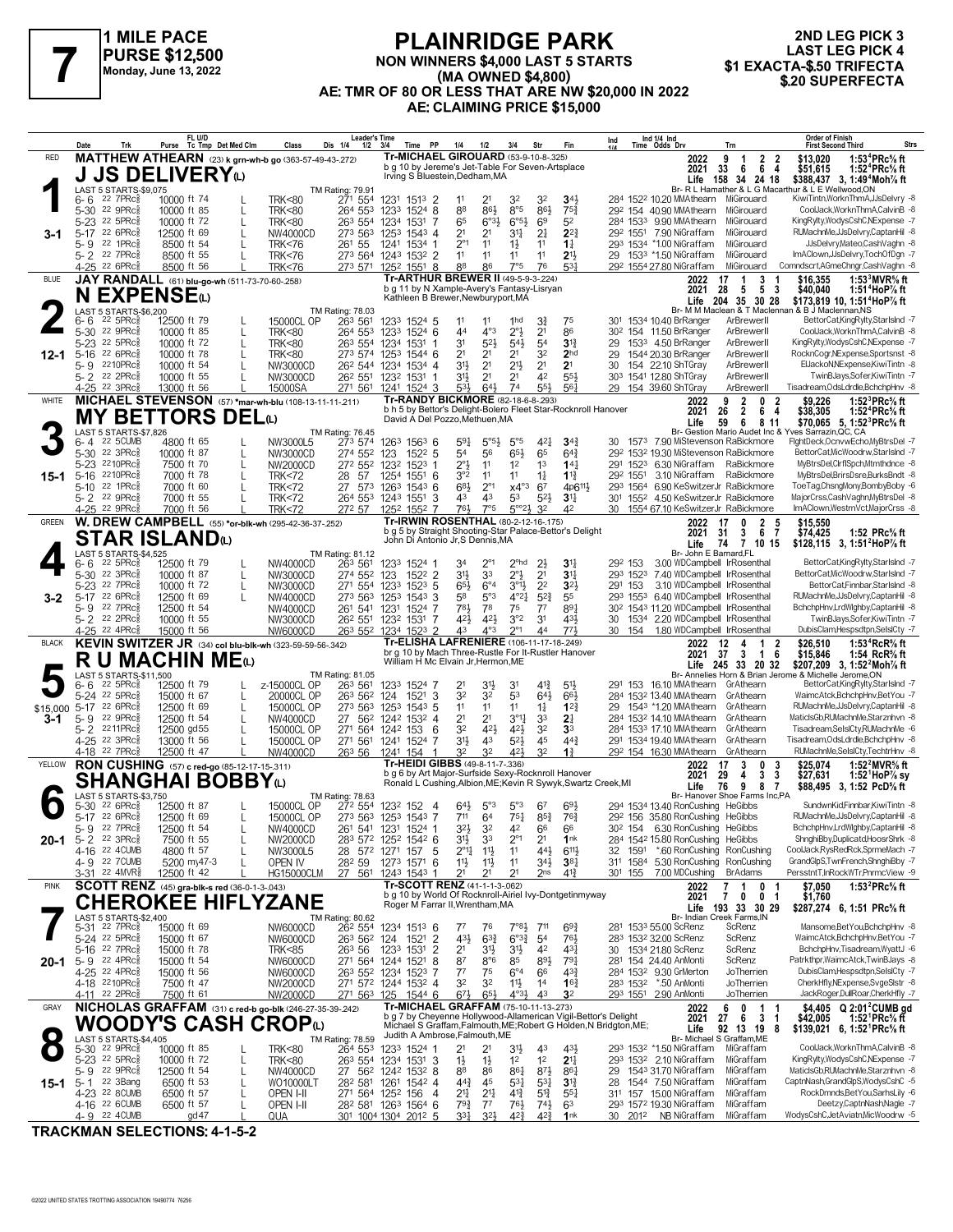

### **PLAINRIDGE PARK NON WINNERS \$3,000 LAST 5 STARTS (MA OWNED \$3,600) AE: TMR OF 76 OR LESS THAT ARE NW \$15,000 IN 2022 AE: CLAIMING PRICE \$10,000 1 EXACTA-\$.50 TRIFFECTA**<br> **81 EXACTA-\$.50 TRIFECTA**<br>
Monday, June 13, 2022<br> **820 SUPERFECTA**<br>
Monday, June 13, 2022<br> **821 EXACTA-\$.50 TRIFECTA**<br> **820 SUPERFECTA**



|                 | Date                 | Trk                                                                   |                            | FL U/D<br>Purse Tc Tmp Det Med Clm |              | Class                                                               | Leader's Time<br>Dis 1/4<br>$1/2$ $3/4$                       |                                      | Time PP                | 1/4                                                                                                  | 1/2                                       | 3/4                                                            | Str                                                    | Fin                                   | Ind                                                            |                      | Ind 1/4 Ind<br>Time Odds Drv                                                               | Trn                                            | <b>Order of Finish</b><br><b>First Second Third</b>                                 | <b>Strs</b>                                                             |
|-----------------|----------------------|-----------------------------------------------------------------------|----------------------------|------------------------------------|--------------|---------------------------------------------------------------------|---------------------------------------------------------------|--------------------------------------|------------------------|------------------------------------------------------------------------------------------------------|-------------------------------------------|----------------------------------------------------------------|--------------------------------------------------------|---------------------------------------|----------------------------------------------------------------|----------------------|--------------------------------------------------------------------------------------------|------------------------------------------------|-------------------------------------------------------------------------------------|-------------------------------------------------------------------------|
| <b>RED</b>      |                      | RON CUSHING (57) c red-go (85-12-17-15-311)                           |                            |                                    |              |                                                                     |                                                               |                                      |                        | Tr-HEIDI GIBBS (49-8-11-7-.336)                                                                      |                                           |                                                                |                                                        |                                       |                                                                |                      | 2022                                                                                       | 14<br>0                                        | $\frac{2}{5}$<br>\$18,270<br>- 3                                                    |                                                                         |
|                 |                      | <b>BETTORS FIRE NO</b>                                                |                            |                                    |              |                                                                     |                                                               |                                      |                        | br g 14 by Bettor's Delight-Sparks A Flyin-Sands A Flyin                                             |                                           |                                                                |                                                        |                                       | Kevin R Sywyk, Swartz Creek, MI; Ronald L Cushing, Albion, ME; |                      | 2021                                                                                       | 29<br>4                                        | \$65,235<br>- 4<br>Life 198 65 28 23 \$1.014.039 11. 1:50 <sup>1</sup> PRc% ft      | 1:51 <sup>4</sup> PRc <sup>5</sup> / <sub>8</sub> ft                    |
|                 |                      | LAST 5 STARTS-\$2,720                                                 |                            |                                    |              |                                                                     | TM Rating: 83.82                                              |                                      |                        | Frank M Ranaldi, St James, AS                                                                        |                                           |                                                                |                                                        |                                       |                                                                |                      |                                                                                            |                                                | Br- A J Wakefield & S M Wakefield, NZ                                               |                                                                         |
|                 |                      | 5-30 <sup>22</sup> 3PRc<br>5-23 22 9PRc                               | 10000 ft 87<br>12500 ft 70 |                                    |              | NW3000CD<br>NW4000CD                                                | 274 552<br>271 562                                            | 123<br>1242 1531                     | $152^2$ 1              | 11<br>57<br>-7                                                                                       | $21\frac{1}{2}$                           | 3 <sup>1</sup><br>$4^{\circ}2$<br>$5^{\circ}3\frac{1}{2}$      | 32<br>74                                               | 421<br>741                            |                                                                |                      | 293 1524 1.60 RonCushing HeGibbs<br>291 154 *1.90 RonCushing                               | HeGibbs                                        | BettorCat,MicWoodrw,StarIsInd -7<br>MajrngArt,Sofer,JackRoger -8                    |                                                                         |
|                 | 5-9                  | 22 4PRc                                                               | 15000 ft 54                |                                    | L            | NW6000CD                                                            | 271 564                                                       | 1244 1521                            |                        | 76<br>7                                                                                              | $6^{\circ}4$                              | 63                                                             | 56}                                                    | $46\frac{1}{4}$                       | 28                                                             |                      | 153 <sup>2</sup> 19.60 RonCushing                                                          | HeGibbs                                        | Patrkthpr, WaimcAtck, TwinBJays -8                                                  |                                                                         |
| 2-1             | $5 - 2$              | 22 4PRc<br>22 1CUMB                                                   | 15000 ft 55<br>6000 gd 47  |                                    |              | 20000CL OP                                                          | 271 554 1232<br>283 584 1272 158                              |                                      | 1512 8                 | 87<br>$55\frac{1}{2}$                                                                                | 88                                        | 893<br>$5^{\circ}4^{\frac{3}{4}}$ $4^{\circ}3^{\frac{3}{4}}$   | 893<br>33                                              | $8^{11}\frac{1}{2}$<br>3 <sup>3</sup> |                                                                | 30 1581              | 282 1533 14.00 RonCushing<br>* 90 RonCushing                                               | HeGibbs<br>RonCushing                          | Hespsdtpn,SmbchBarn,JackRoger -8<br>Nagle,PlusOne,BetrsFire -6                      |                                                                         |
|                 | 4- 9                 | 3-31 22 8MVR <sup>5</sup>                                             | 18000 ft 42                |                                    |              | OPN II-III<br><b>HG30000CLM</b>                                     | 283 57                                                        | 125                                  | 1534 8                 | 6                                                                                                    | <b>SCR VET - Sick</b>                     |                                                                |                                                        |                                       |                                                                |                      |                                                                                            | RonCushing                                     | HoosirClb,RangrsSrs,BetrsDrem -7                                                    |                                                                         |
|                 |                      | 3-24 2211MVR§                                                         | 24000 ft 54                |                                    |              | HG OPEN II                                                          | 28                                                            | 561 1232 1512 3                      |                        | 56}                                                                                                  | $5^{3}\frac{1}{2}$                        | 65                                                             | 68                                                     | 781                                   |                                                                |                      | 283 153 41.30 RonCushing RonCushing                                                        |                                                | BellINo, Nucler Dgn, Ashles FrS -9                                                  |                                                                         |
| <b>BLUE</b>     |                      |                                                                       |                            |                                    |              | KEVIN SWITZER JR (34) col blu-blk-wh (323-59-59-56-342)             |                                                               |                                      |                        | <b>Tr-JERRY STRATTON JR. (7-0-0-2-.095)</b><br>b g 6 by Dragon Again-Touch Of Kathryn-Western Terror |                                           |                                                                |                                                        |                                       |                                                                |                      | 2022<br>2021                                                                               | 9<br>$\mathbf{0}$<br>28<br>6                   | $\bf{0}$<br>-2<br>\$1,548<br>3<br>-3<br>\$36,885                                    | 1:52 $PRc$ % ft                                                         |
|                 |                      | TOUCH OF DRAGONω                                                      |                            |                                    |              |                                                                     |                                                               |                                      |                        | Jerry B Stratton Jr, Hudson, NH                                                                      |                                           |                                                                |                                                        |                                       |                                                                |                      | Life                                                                                       | 87<br>16                                       | \$105,988 5, 1:52 PRc% ft<br>6 11                                                   |                                                                         |
|                 | 6-6                  | LAST 5 STARTS-\$1.548<br>$22\,5$ PR $c_{8}^{5}$                       | 12500 ft 79                |                                    |              | NW4000CD                                                            | <b>TM Rating: 76.47</b><br>263 561                            | 1233 1524 4                          |                        | 68                                                                                                   | $6^\circ 4$                               | $6^{o}2^{3}$                                                   | $74\frac{1}{4}$                                        | 643                                   |                                                                |                      | 292 1533 44.10 AnMonti                                                                     | Br- Knox Services Inc.OH<br>JeStrattonJr       | BettorCatKingRylty,StarIsInd -7                                                     |                                                                         |
|                 |                      | 5-30 22 2PRc                                                          | 7500 ft 87                 |                                    |              | NW2000CD                                                            | 27 56                                                         | 1241                                 | 1533 4                 | 3 <sup>1</sup>                                                                                       | 32                                        | 53}                                                            | $5^{2}$                                                | 5p75                                  |                                                                |                      | 294 1543 3.30 AnMonti                                                                      | JeStrattonJr                                   | MrWiglPnt,CanbcKngk,LatinKing -7                                                    |                                                                         |
| 15-1            | $5 - 23$<br>$5 - 11$ | 22 7PRc<br>22 3Bang                                                   | 10000 ft 72<br>4400 ft 73  |                                    | L            | NW3000CD<br>NW2250CD                                                | 271 554<br>274 564 1254                                       | 1233                                 | $152^3$ 6<br>$156^2$ 6 | 76}                                                                                                  | 76<br>$4^{8}$<br>$47\frac{3}{4}$          | 87<br>$47\frac{1}{4}$                                          | 811<br>431                                             | 791<br>$33\frac{1}{4}$                |                                                                | 294 157              | 292 1542 48.90 MiStevenson JeStrattonJr<br>6.40 MMAthearn JeStrattonJr                     |                                                | BettorCat,Finnbar,StarIsInd -8<br>Totsmygts, JetAviatn, TochOfDgn -6                |                                                                         |
|                 | 5-2                  | 22 7PRc                                                               | 8500 ft 55                 |                                    |              | <b>TRK&lt;76</b>                                                    | 273 564 1243 1532 1                                           |                                      |                        | 32                                                                                                   | 3 <sup>2</sup>                            | 32                                                             | 33                                                     | $3^{32}$                              |                                                                |                      | 291 1541 4.40 KeSwitzerJr JeStrattonJr                                                     |                                                | ImAClown,JJsDelvry,TochOfDgn -7                                                     |                                                                         |
|                 |                      | 4-18 <sup>22</sup> 2PRc <sup>3</sup><br>4-11 22 6PRc§                 | 10000 ft 47<br>12500 ft 61 |                                    |              | <b>TRK&lt;80</b><br>NW4000CD                                        | 272 58<br>27 574 1244 1531 4                                  | 125 <sup>2</sup> 154 <sup>3</sup> x6 |                        | 66                                                                                                   | x836<br>8 <sub>dis</sub>                  | 8 <sup>dis</sup><br>$6^{\circ}6^{\circ}$<br>$7°6\frac{1}{2}$   | <b>8dis</b><br>69                                      | 8911<br>$69\frac{1}{4}$               |                                                                |                      | 2124 13.80 KeSwitzerJr ElLafreniere<br>29 155 2.20 KeSwitzerJr ElLafreniere                |                                                | /aimcAtck,MicWoodrw,RolnWthBk -8<br>UnwrtnRle, Mighty MrS, TechtrHnv -8             |                                                                         |
| WHITE           |                      | JAY RANDALL (61) blu-go-wh (511-73-70-60-.258)                        |                            |                                    |              |                                                                     |                                                               |                                      |                        | <b>Tr-PAUL MC HUGH (33-2-3-7-182)</b>                                                                |                                           |                                                                |                                                        |                                       |                                                                |                      | 2022                                                                                       | 14                                             | 1<br>\$15,624<br>4                                                                  | 1:53 $3$ M1 ft                                                          |
|                 |                      | <b>CAPTAIN HILL(L)</b>                                                |                            |                                    |              |                                                                     |                                                               |                                      |                        | David A Del Pozzo, Methuen, MA                                                                       |                                           |                                                                |                                                        |                                       | b g 6 by Captaintreacherous-Pretty Katherine-Rocknroll Hanover |                      | 2021                                                                                       | 40<br>- 6                                      | - 6<br>-3<br>\$58,489                                                               | 1:51 $^{2}$ PcD $\%$ ft                                                 |
|                 |                      | LAST 5 STARTS-\$4,000                                                 |                            |                                    |              |                                                                     | TM Rating: 79.46                                              |                                      |                        |                                                                                                      |                                           |                                                                |                                                        |                                       |                                                                |                      | Br- Tom Hill, UK                                                                           | Life 112 15 18 17                              | \$179,827 5, 1:51 <sup>2</sup> PcD% ft                                              |                                                                         |
|                 | 6-6<br>5-30          | $22$ 4PR $c_{8}^{5}$<br>22 6PRc                                       | 10000 ft 79<br>12500 ft 87 |                                    |              | 10000CL OP<br>NW4000CD                                              | 263 554<br>272 554                                            | 1241 1533 7<br>1232                  |                        | $5^{\circ}5$<br>2 <sup>1</sup><br>-1                                                                 | 2 <sup>1</sup>                            | $5^\circ 43$<br>$6^{\circ}4$<br>2 <sup>1</sup>                 | 633<br>2 <sup>2</sup>                                  | $6^{11}$<br>45}                       |                                                                | 284 1534<br>292 153  | 3.50 JaRandall<br>9.80 AnMonti                                                             | PaMcHugh<br>PaMcHugh                           | Mateo,Sportsnst,LatinKing -8<br>SundwnKid.Finnbar.KiwiTintn -8                      |                                                                         |
| \$10,000        | $5 - 23$             | 22 9PRc                                                               | 12500 ft 70                |                                    | L            | NW4000CD                                                            | 271 562                                                       | 1242 1531                            | 152                    | 69<br>3                                                                                              |                                           | $6^{\circ 5}$<br>$6^{\circ}4$                                  | 3 <sup>1</sup>                                         | 62}                                   |                                                                | 282 1533             | 2.50 JaRandall                                                                             | PaMcHugh                                       | MajrngArt,Sofer,JackRoger -8                                                        |                                                                         |
| 6-1             |                      | 5-17 22 6PRcs                                                         | 12500 ft 69                |                                    |              | NW4000CD                                                            | 273 563 1253                                                  |                                      | 1543                   | 610<br>6                                                                                             |                                           | 7°43<br>$6^{\circ}4^{\frac{1}{4}}$                             | $63\frac{3}{4}$                                        | 3 <sup>3</sup>                        |                                                                |                      | 284 1551 10.00 LuHanners                                                                   | PaMcHugh                                       | RUMachnMe, JJsDelvry, CaptanHil -8                                                  |                                                                         |
|                 |                      | 5-9 22 7PRcs<br>5-3 <sup>22</sup> 3PRc                                | 12500 ft 54                | ft 54                              |              | NW4000CD<br>QUA                                                     | 261 541 1231<br>282 583 1272 1564                             |                                      | 1524                   | 431<br>5<br>33<br>3                                                                                  | 43<br>32                                  | 64<br>3°2                                                      | 44<br>3 <sup>3</sup>                                   | $3^{21}$<br>2 <sub>ns</sub>           | 29                                                             | 1564                 | 291 1531 18.90 LuHanners<br>NB AnMonti                                                     | PaMcHugh<br>PaMcHugh                           | BchchpHnv,LrdWlghby,CaptanHil -8<br>RightflyM,CaptanHil,PpsPolRom -5                |                                                                         |
|                 | 4-26                 | $22$ 4PR $c_8^5$                                                      |                            | ft 54                              |              | QUA                                                                 | 28 581 1271 1561                                              |                                      |                        | 33<br>-2                                                                                             | 32                                        | 32                                                             | 32                                                     | $3^{7}$                               | 30                                                             | 1573                 |                                                                                            | NB JoPowersJr PaMcHugh                         | WinngDsgn,GingrTrWl,CaptanHil -5                                                    |                                                                         |
| <b>GREEN</b>    |                      |                                                                       |                            |                                    |              | W. DREW CAMPBELL (55) *or-blk-wh (295-42-36-37-252)                 |                                                               |                                      |                        | <b>Tr-MICHAEL MANCINI (36-2-4-5-164)</b><br>b q 8 by Art Major-Western City-Western Hanover          |                                           |                                                                |                                                        |                                       |                                                                |                      | 2022<br>2021                                                                               | 9<br>$\mathbf{0}$<br>32<br>$\overline{7}$      | \$4.637<br>0<br>0<br>$\overline{4}$<br>\$87,570<br>-3                               | $Q 1:56^3$ PRc% ft<br>1:50 <sup>4</sup> PRc% ft                         |
|                 |                      | PASSPORT TO ARTω                                                      |                            |                                    |              |                                                                     |                                                               |                                      |                        | Winters Racing Stable, Foxboro, MA                                                                   |                                           |                                                                |                                                        |                                       |                                                                |                      | Life                                                                                       | 150 21 20 22                                   | \$246,325 7, 1:50 <sup>4</sup> PRc <sup>5</sup> / <sub>8</sub> ft                   |                                                                         |
|                 |                      | LAST 5 STARTS-\$3.350<br>5-30 22 3PRc3                                | 10000 ft 87                |                                    |              | NW3000CD                                                            | TM Rating: 81.65<br>274 552                                   | 123                                  |                        | 1522 5 SCR VET - Lame                                                                                |                                           |                                                                |                                                        |                                       |                                                                |                      |                                                                                            | Br- Winbak Farm, MD<br>MiMancini               | BettorCat,MicWoodrw,StarIsInd -7                                                    |                                                                         |
|                 |                      | 5-23 22 7PRc                                                          | 10000 ft 72                |                                    |              | NW3000CD                                                            | 271 554                                                       | 1233                                 | $152^3$ 4              | $2^{\circ}$                                                                                          | 11                                        | 2 <sup>1</sup>                                                 | 45                                                     | 810                                   |                                                                |                      | 304 1543 *1.90 BrRanger                                                                    | MiMancini                                      | BettorCat,Finnbar,StarIsInd -8                                                      |                                                                         |
|                 | 5-2                  | 2211PRc<br>2210PRc                                                    | 12500 gd55<br>12500 ft 56  |                                    | L            | NW4000CD                                                            | 271 564                                                       | 1242 153                             |                        | 543<br>3<br>88                                                                                       | 85}                                       | $5°3\frac{1}{2}$<br>$5^{\circ}2^{\frac{3}{4}}$<br>87           | 5 <sup>4</sup><br>6 <sup>9</sup>                       | $55\frac{1}{4}$<br>513                | 29                                                             | 154                  | 3.50 BrRanger<br>294 1543 2.10 BrRanger                                                    | MiMancini<br>MiMancini                         | Tisadream,SelslCty,RUMachnMe -6<br>WyattJ,DullRoar,LrdWlghby -8                     |                                                                         |
| $9 - 2$         | $4 - 25$             | 4-19 22 2PRcs                                                         |                            | ft $54$                            |              | NW4000CD<br>QUA                                                     | 261 551<br>284 582 1273                                       | 1232                                 | 152<br>1563            | 7<br>$11\frac{1}{2}$<br>$\overline{4}$                                                               | 1 <sup>3</sup>                            | 1 <sup>4</sup>                                                 | 110                                                    | 1 <sup>8</sup>                        |                                                                |                      | 29 156 <sup>3</sup> NB BrRanger                                                            | MiMancini                                      | PasprtArt,Finnbar,SurelSyrh -6                                                      |                                                                         |
|                 |                      | 2-19 22 9M1                                                           |                            | 21000 ft 28-2                      |              | 40000CLHC                                                           | 281 564 1251                                                  |                                      | 153                    | $66\frac{3}{4}$<br>3                                                                                 | 661                                       | $5^{\circ}4^{\circ}$                                           | $5^{4}$                                                | $5^{3}$                               |                                                                |                      | 273 1534 29.00 StSmith                                                                     | KaGarland                                      | WraprsDlg,TheBkOfLf,WayToClse-10                                                    |                                                                         |
| <b>BLACK</b>    |                      | 2-12 22 7M1                                                           | 21000 ft 44                | $\blacktriangle$                   |              | 40000CLHC<br>MATTHEW ATHEARN (23) k grn-wh-b go (363-57-49-43-.272) | 273 56                                                        | 124                                  | 1521                   | $\overline{2}$<br>Tr-RANDY BICKMORE (82-18-6-8-293)                                                  | $5^{3}_{4}$<br>5 <sup>4</sup>             | $86\frac{3}{4}$                                                | $8^{73}$                                               | $5^{2}$                               |                                                                |                      | 272 1524 42.80 StSmith<br>2022                                                             | KaGarland<br>3<br>7                            | WayToClse,PrftbyHnv,CurisCrtz -9<br>$\mathbf{0}$<br>\$9,550<br>- 0                  | 1:53 ${}^{3}$ PRc ${}^{5}$ s ft                                         |
|                 |                      | MR WIGGLE PANTSധ                                                      |                            |                                    |              |                                                                     |                                                               |                                      |                        | b g 9 by Mr Wiggles-Shani Pants-On The Attack<br>Robert W Kopack, Virginia Beach, VA                 |                                           |                                                                |                                                        |                                       |                                                                |                      | 2021                                                                                       | $\overline{2}$<br>20                           | 5<br>\$14,145<br>-1                                                                 | 1:52 $^{2}$ PRc $\%$ ft                                                 |
|                 |                      | LAST 5 STARTS-\$9,550                                                 |                            |                                    |              |                                                                     | TM Rating: 69.21                                              |                                      |                        |                                                                                                      |                                           |                                                                |                                                        |                                       |                                                                |                      |                                                                                            | Life 128 35 17 15<br>Br- Spring Haven Farm, OH | \$481,277 4, 1:49 <sup>4</sup> Moh <sup>7</sup> / <sub>8</sub> ft                   |                                                                         |
|                 |                      | 5-30 22 2PRcs<br>5-23 22 4PRc                                         | 7500 ft 87<br>7000 ft 74   |                                    |              | NW2000CD                                                            | 27 56<br>28                                                   | 1241                                 | $153^3$ 5<br>1551 5    | $1\frac{1}{2}$<br>11}                                                                                | 21<br>11                                  | 31,<br>11                                                      | 3 <sup>1</sup><br>11                                   | 1 <sup>2</sup><br>11                  |                                                                |                      | 291 1533 *2.40 MMAthearn<br>291 1551 *1.40 MMAthearn                                       | RaBickmore<br>RaBickmore                       | MrWiglPnt,CanbcKngk,LatinKing -7<br>MrWiglPnt, GingrTrWl, BrirsDsre -7              |                                                                         |
|                 |                      | 5-14 22 2CUMB                                                         | 3800 ft 89                 |                                    | L            | <b>TRK&lt;72</b><br>NW1250L5                                        | 571<br>294 1003 1292                                          | 126                                  | 1591                   | 1 <sup>3</sup><br>4                                                                                  | 12 <sup>1</sup>                           | 1 <sup>2</sup>                                                 | 11}                                                    | $1^{2}$                               |                                                                |                      | 294 1591 *1.60 MMAthearn                                                                   | RaBickmore                                     | MrWiglPnt,AlwysGlrs,RodUntrvl -6                                                    |                                                                         |
| 4-1             | $5 - 7$              | 22 6CUMB                                                              | 4000 ft 51                 |                                    |              | NW1750L5                                                            | 291 594 129                                                   |                                      | 1593                   | 2 <sup>2</sup>                                                                                       | 3 <sup>1</sup>                            | 3 <sup>1</sup>                                                 | $4^{13}$                                               | $5^{3}\frac{3}{4}$                    |                                                                |                      | 311 2002 4.70 MMAthearn                                                                    | RaBickmore                                     | TheShinng,RdbrstHnv,SixbyHnv -7                                                     |                                                                         |
|                 |                      | 4-30 22 5CUMB<br>4-15 2210 CUMB                                       | 4000 ft 57<br>4400 ft 59   |                                    |              | NW1500L5<br>NW2000L5                                                | 291 594 1292<br>283 594 129                                   |                                      | $200^2$ 5<br>$159^2$ 6 | 58<br>33                                                                                             | $5^{7}\frac{1}{2}$<br>$5^{4}$             | $5°3\frac{1}{2}$<br>$7^{10}$                                   | $4^{2}\frac{3}{4}$<br>712                              | $55\frac{1}{4}$<br>735                |                                                                | 312 2012             | 3.70 KeSwitzerJr RaBickmore<br>35 <sup>2</sup> 206 <sup>2</sup> 8.40 WDCampbell RaBickmore |                                                | RdbrstHnv,UGotItDde,MightyAmr -6<br>WarDaddy,IICalULtr,MysWally -7                  |                                                                         |
|                 |                      | 4-9 22 4 CUMB                                                         | 4800 gd 47                 |                                    |              | NW3000L5                                                            | 294 1011 1302                                                 |                                      | 1593                   | 11<br>-1                                                                                             | 11}                                       | 21                                                             | 79                                                     | 7171                                  |                                                                | 323 203              | 5.70 BrRanger                                                                              | RaBickmore                                     | TerorHal.LucanHnv.SoltGoes -7                                                       |                                                                         |
| YELLOW          |                      | DREW MONTI (27) wh-br-b go (492-83-73-69-298)                         |                            |                                    |              |                                                                     |                                                               |                                      |                        | <b>Tr-JIMMY NICKERSON</b> (123-24-22-23-.357)<br>b g 8 by Blue Burner-Mater Deo-Western Ideal        |                                           |                                                                |                                                        |                                       |                                                                |                      | 2022<br>2021                                                                               | 7<br>3<br>28<br>-1                             | 1<br>0<br>\$14,975<br>6<br>\$16,827<br>4                                            | 1:53 <sup>3</sup> PRc <sup>5</sup> / <sub>8</sub> ft<br>$1:583B$ tva ft |
|                 |                      | MATEOധ                                                                |                            |                                    |              |                                                                     |                                                               |                                      |                        | Andrew Monti, Depew, NY                                                                              |                                           |                                                                |                                                        |                                       |                                                                |                      | Life                                                                                       | 130 25 28 16                                   | \$339.433 3. 1:52 <sup>2</sup> CnDe ft                                              |                                                                         |
|                 |                      | LAST 5 STARTS-\$10,875<br>$6 - 6$ 22 4PRc $\frac{5}{8}$               | 10000 ft 79                |                                    |              | 10000CL OP                                                          | TM Rating: 77.11<br>263 554 1241 1533 3                       |                                      |                        | 33                                                                                                   | 3 <sup>2</sup>                            | 3°2                                                            | 3 <sup>1</sup>                                         | $1\frac{1}{4}$                        |                                                                |                      | 29 153 <sup>3</sup> *1.50 AnMonti                                                          | <b>JiNickerson</b>                             | Br- Kathleen L Coonfer & Clifford L Coonfer, AB, CA<br>Mateo,Sportsnst,LatinKing -8 |                                                                         |
|                 |                      | 5-30 22 8PRc                                                          | 7500 ft 85                 |                                    |              | 7500CL OP                                                           | 27 554 1243 1534 5                                            |                                      |                        | 55                                                                                                   | 5 <sup>4</sup>                            | $6^{\circ 5}$                                                  | 55                                                     | 1 <sup>2</sup>                        |                                                                |                      | 281 1534 *.50 AnMonti                                                                      | JiNickerson                                    | MateoLoknfrdvn.RespctblD -8                                                         |                                                                         |
| \$10,000<br>3-1 |                      | 5-23 22 7PRcs<br>5-9 22 1PRc <sup>3</sup>                             | 10000 ft 72<br>8500 ft 54  |                                    |              | NW3000CD<br><b>TRK&lt;76</b>                                        | 271 554 1233 1523 7<br>261 55                                 | 1241 1534 3                          |                        | $55\frac{1}{2}$                                                                                      | $8^{71}$<br>88<br>761                     | 76<br>75                                                       | 79<br>65                                               | $66\frac{3}{4}$<br>2 <sup>1</sup>     |                                                                |                      | 291 154 16.00 AnMonti<br>283 1534 10.80 AnMonti                                            | JiNickerson<br>JiNickerson                     | BettorCat,Finnbar,StarIsInd -8<br>JJsDelvry,Mateo,CashVaghn -8                      |                                                                         |
|                 |                      | 5-2 22 7PRc3                                                          | 8500 ft 55                 |                                    |              | <b>TRK&lt;76</b>                                                    | 273 564 1243 1532 4                                           |                                      |                        | 66                                                                                                   | $5^{\circ}6$                              | $4^{\circ}3$                                                   | $55\frac{1}{2}$                                        | $6^{11}\frac{1}{2}$                   |                                                                |                      | 30 <sup>2</sup> 155 <sup>3</sup> 1.60 AnMonti                                              | JiNickerson                                    | ImAClown,JJsDelvry,TochOfDgn -7                                                     |                                                                         |
|                 |                      | 4-19 22 6PRc <sup>5</sup><br>4-2 <sup>22</sup> 3BR                    | 7500 gd 49                 | ft $40$                            |              | <b>TRK&lt;72</b><br>QUA                                             | 274 571 1264 1582 3<br>294 100                                | 1303 1594 5                          |                        | $55\frac{1}{2}$<br>55                                                                                | 55<br>5 <sup>4</sup>                      | $4^{\circ}2$<br>$4^{\circ}3$                                   | $2\frac{1}{2}$<br>2 <sup>1</sup>                       | 1 <sup>1</sup><br>1 <sup>2</sup>      |                                                                | 311 1582<br>283 1594 | *.60 AnMonti<br>NB AnMonti                                                                 | JiNickerson<br>DaMonti                         | Mateo,BombyBoby,DenvrDoly -8<br>Mateo,DylghtRsh,Rolnhghwy -5                        |                                                                         |
| <b>PINK</b>     |                      |                                                                       |                            |                                    |              | NICHOLAS GRAFFAM (31) c red-b go-blk (246-27-35-39-.242)            |                                                               |                                      |                        | Tr-TERRY DI CICCO (55-5-8-2-.184)                                                                    |                                           |                                                                |                                                        |                                       |                                                                |                      | 2022                                                                                       | 16<br>$\mathbf 0$                              | 3 <sub>0</sub><br>\$10,961                                                          |                                                                         |
|                 |                      | ELRAMA Nω                                                             |                            |                                    |              |                                                                     |                                                               |                                      |                        | b g 13 by Elsu-Lourama-Panorama<br>Barry Franklin, Westbury, NY                                      |                                           |                                                                |                                                        |                                       |                                                                |                      | 2021                                                                                       | 41<br>5<br>Life 276 46 39 37                   | 6<br>\$56,195<br>-4<br>\$462,651 8, 1:50 M1 ft                                      | 1:53 $^2$ Nfld ft                                                       |
|                 |                      | LAST 5 STARTS-\$2,340                                                 |                            |                                    |              |                                                                     | TM Rating: 75.32                                              |                                      |                        |                                                                                                      |                                           |                                                                |                                                        |                                       |                                                                |                      |                                                                                            | Br- Mrs L F Hunter, NZ                         |                                                                                     |                                                                         |
|                 |                      | $6 - 6$ 22 4PRc $\frac{5}{8}$<br>5-23 <sup>22</sup> 9PRc <sup>5</sup> | 10000 ft 79<br>12500 ft 70 |                                    | $\mathbf{L}$ | NW3000CD<br>15000CL OP                                              | 263 554 1241 1533 4<br>271 562 1242 1531 1                    |                                      |                        | 44<br>3 <sup>4</sup>                                                                                 | 44<br>3 <sup>2</sup>                      | 42}<br>$2^{\circ}1\overline{2}$                                | 42<br>85                                               | 5be <sup>11</sup><br>88               |                                                                |                      | 291 1534 16.40 BrRanger<br>30 <sup>2</sup> 1544 9.00 BrRanger                              | TeDiCicco<br>TeDiCicco                         | Mateo,Sportsnst,LatinKing -8<br>MajrngArt,Sofer,JackRoger -8                        |                                                                         |
|                 |                      | 5-13 22 9M1                                                           | 12500 ft 64                |                                    | $\mathsf{L}$ | GSY <sub>1</sub>                                                    | 27 571                                                        | 1254 1524 8                          |                        |                                                                                                      | $8^{13}\frac{1}{4}$<br>$8^{8}\frac{3}{4}$ |                                                                | $8^{\circ}6^{\frac{3}{4}}$ 6 <sup>7</sup> <sup>3</sup> | $6^{73}$                              |                                                                |                      | 271 1542 51.90 TeDiCicco                                                                   | TeDiCicco                                      | RockblyCh,MvOkPlcio,FerdnandA-10                                                    |                                                                         |
| 25-1            |                      | 5-6 22 7M1                                                            |                            | 12500 sy 52-2                      |              | GSY <sub>1</sub>                                                    | 273 561 1252 1533 6                                           |                                      |                        | 88                                                                                                   | 86                                        |                                                                | $8^{\circ\circ}$ $73\,8^{153}$                         | 823                                   |                                                                |                      | 312 1581 8.90 TeDiCicco<br>293 1542 23.60 TeDiCicco                                        | TeDiCicco<br>TeDiCicco                         | CasnBgsAn,Algonowha,FerdnandA -9<br>Seenshvle.ChevnRvnL.CptnsRean-10                |                                                                         |
|                 |                      | 4-29 2210M1<br>4-22 <sup>22</sup> 7M1                                 | 14000 ft 54<br>12500 ft 58 |                                    |              | GSY 1/2<br>GSY <sub>1</sub>                                         | 271 553 124<br>271 553 1234 153                               |                                      | 1531                   | $4^{3}\frac{1}{2}$<br>2<br>983<br>9                                                                  | $5^{3}\frac{3}{4}$<br>98}                 | $64\frac{1}{4}$<br>$8^{\circ}8^{\frac{1}{4}}$                  | $45\frac{3}{4}$<br>$55\frac{3}{4}$                     | $46\frac{1}{4}$<br>2 <sup>11</sup>    |                                                                |                      | 274 1531 32.10 TeDiCicco                                                                   | TeDiCicco                                      | WavsOfFre,ElramaN,PreppyArt-10                                                      |                                                                         |
|                 |                      | 4-15 22 9M1                                                           | 12500 ft 61                | ▲                                  |              | GSY <sub>1</sub>                                                    | 261 544 1242 1522 5                                           |                                      |                        |                                                                                                      | 1 <sup>o</sup> hd<br>$2^{\circ}1$         | $8^{\circ}7^{\circ}2$                                          |                                                        | 10143 1023                            |                                                                |                      | 31 157 65.80 TeDiCicco                                                                     | TeDiCicco                                      | Notabdgme, MvOkPlcio, CeclCsnva-10                                                  |                                                                         |
| GRAY            |                      | JAMES HARDY (58) wh-grn-I blu (85-12-13-11-269)                       |                            |                                    |              |                                                                     |                                                               |                                      |                        | <b>Tr-MATTHEW MEDEIROS (53-7-3-3-182)</b>                                                            |                                           |                                                                |                                                        |                                       | b g 7 by He's Gorgeous-Ready To Rumba-Whitefish Falls          |                      | 2022<br>2021                                                                               | 0<br>4<br>27<br>5                              | $\mathbf{2}$<br>\$2,600<br>0<br>5<br>\$20,023<br>-1                                 | 1:54 <sup>3</sup> Bang ft                                               |
|                 |                      | MISS U BIG MIKEധ                                                      |                            |                                    |              |                                                                     |                                                               |                                      |                        | Mo Coo Inc, Merrick, NY                                                                              |                                           |                                                                |                                                        |                                       |                                                                |                      |                                                                                            | Life 127 27 19 11                              | \$160,488 4, 1:51 <sup>2</sup> Phl <sup>5</sup> / <sub>8</sub> ft                   |                                                                         |
|                 |                      | LAST 5 STARTS-\$2,600<br>$6 - 6$ 22 4PRc $\frac{5}{8}$                | 10000 ft 79                |                                    |              | NW3000CD                                                            | TM Rating: 78.50<br>263 554 1241 1533 6                       |                                      |                        | $7^7$                                                                                                | $77\frac{1}{2}$                           | $8^{\circ 5\frac{1}{2}}$                                       | $84\frac{1}{2}$                                        | 83                                    |                                                                |                      | 29 1541 40.40 WDCampbell MaMedeiros                                                        | Br- Irwin Kaplan, NY                           | Mateo,Sportsnst,LatinKing -8                                                        |                                                                         |
|                 |                      | 5-14 22 7 CUMB                                                        | 5200 ft 89                 |                                    | L            | NW4000L5                                                            | 29 591                                                        | 1272 156                             |                        | 56<br>-1                                                                                             |                                           | $5^\circ 4\frac{3}{4}$<br>$6^{\circ}6^{\frac{1}{4}}$           | $66\frac{1}{2}$                                        | 616                                   |                                                                |                      | 303 1591 1.90 BrRanger                                                                     | <b>BeMerrill</b>                               | QuickFunN,Airspindr,ObscneBlc -6                                                    |                                                                         |
| 25-1            |                      | 5-7 22 5CUMB<br>4-30 22 8 CUMB                                        | 5200 ft 51<br>5200 ft 57   |                                    | L<br>L       | NW4000L5<br>NW4000L5                                                | 281 582 1273 158<br>274 59 1282 1581                          |                                      |                        | $4^{3}\frac{3}{4}$<br>3<br>$\overline{2}$<br>$46\frac{1}{4}$                                         | $4^{\circ}5$                              | $2^{\circ}1$<br>$4^{\circ}3\frac{1}{2}$<br>$3^{01}\frac{1}{2}$ | 1 <sup>hd</sup><br>2 <sup>1</sup>                      | 2 <sup>3</sup><br>$2^{13}$            |                                                                | 30 <sup>2</sup> 1581 | 3.40 BrRanger<br>30 1583 9.90 BrRanger                                                     | <b>BeMerrill</b><br><b>BeMerrill</b>           | ObscneBlc, MisUBgMk, RocknCogr -7<br>LucanHnv, MisUBgMk, KingRylty -6               |                                                                         |
|                 |                      | 4-23 22 2CUMB                                                         |                            | ft 47                              |              | QUA                                                                 | 30 1012 1303 2011                                             |                                      |                        | $5^{7}$<br>3                                                                                         | $56\frac{1}{2}$                           | 57                                                             | $43\frac{1}{2}$                                        | $4\frac{3}{4}$                        |                                                                |                      | 29 <sup>2</sup> 201 <sup>2</sup> NB BrRanger                                               | <b>BeMerrill</b>                               | TenBchsLt,StageWest,OurRyMjs -6                                                     |                                                                         |
|                 |                      | 10-30 <sup>21</sup> 8Bang<br>10-9 21 10 Frybg                         | 6000 ft 49<br>4800 ft 59   |                                    |              | NW5500CD<br>NW4000L5                                                | 28 <sup>2</sup> 58 <sup>2</sup> 127 1561<br>283 583 1273 1563 |                                      |                        | $66\frac{3}{4}$<br>5<br>3                                                                            | 79<br>431<br>431                          | $7^7$<br>3°2                                                   | $76\frac{3}{4}$<br>323                                 | $7^{13}$<br>543                       |                                                                |                      | 30 <sup>2</sup> 1584 12.80 AaHall<br>292 1572 4.90 AaHal                                   | <b>BeMerrill</b><br><b>BeMerrill</b>           | GldSrSpdr,Stormywth,BoMaster -7<br>WodysCshC,Stormywth,BoMaster -6                  |                                                                         |

**TRACKMAN SELECTIONS: 1-6-5-4**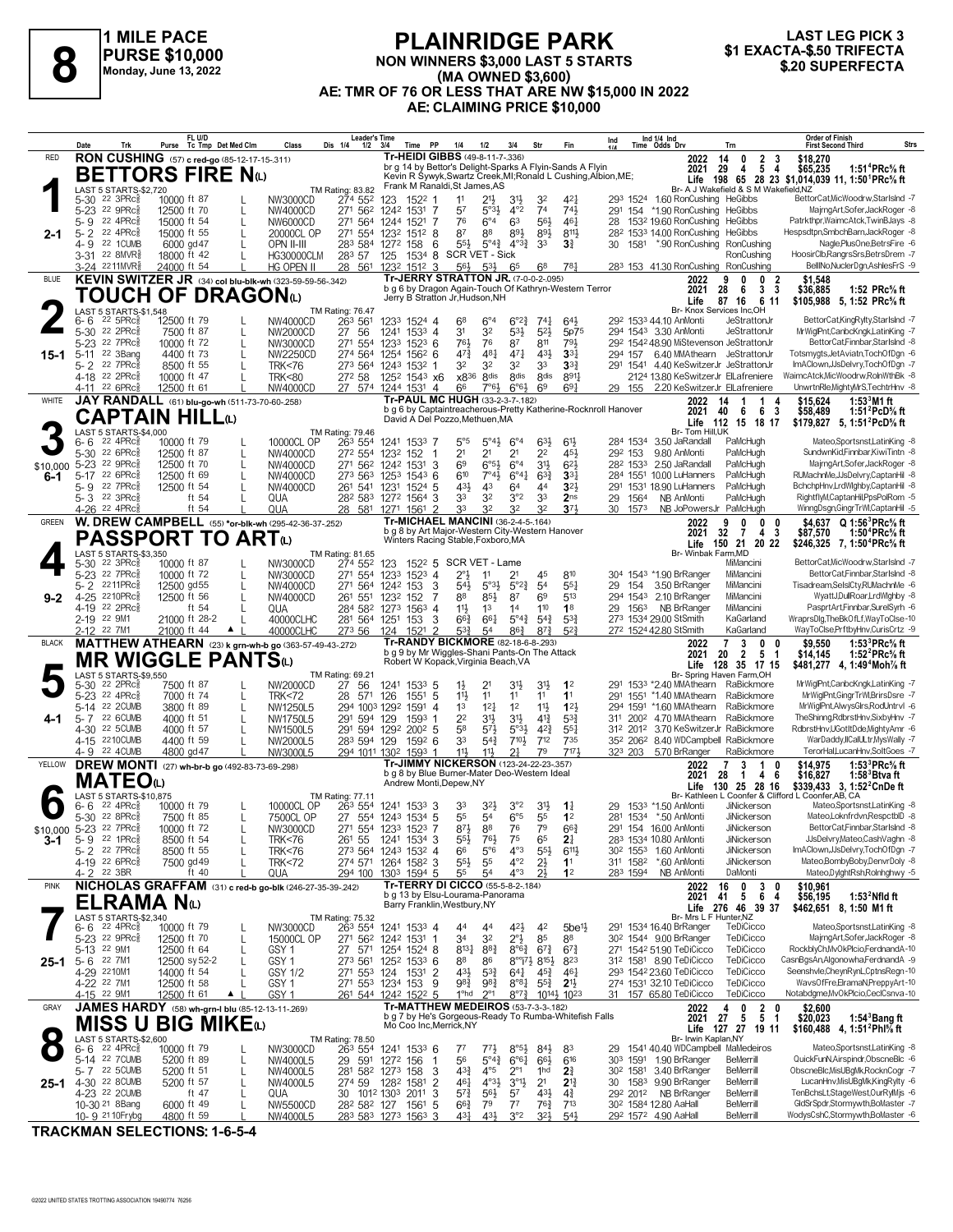**1 MILE PACE PURSE \$17,500 Monday, June 13, 2022**

# **PLAINRIDGE PARK**

**\$.20 WICKED HI 5 PENTAFECTA**

# **6 YEAR OLDS AND UNDER** FLAINNIDUL FARK<br>
FLAINNIDUL FARK<br>
Monday, June 13, 2022<br>
Monday, June 13, 2022<br> **ALL NON WINNERS 6 EXTENDED PARI MUTUEL RACES OR \$60,00 LIFETIME**<br>
ALL NON WINNERS 6 EXTENDED PARI MUTUEL RACES OR \$60,00 LIFETIME<br>
TO BE CLAI **AE: NW 9 EXT PM RACES OR \$90,000 LIFETIME TO BE CLAIMED FOR \$ 20,000 W/A MASSACHUSETTS BRED OR 100% MA OWNED ALLOWED 1 WIN LIFETIME**

|               | Trk<br>Date                                                  | FL U/D<br>Purse Tc Tmp Det Med Clm                                      | Dis 1/4<br>Class                                         | <b>Leader's Time</b><br>$1/2$ $3/4$ | Time PP                                                                                |                | 1/4                      | 1/2                                        | 3/4                                             | Str                               | Fin                                                           | <b>Order of Finish</b><br>Ind 1/4 Ind<br>Time Odds Drv<br>Ind<br><b>First Second Third</b><br><b>Strs</b><br>Trn                                                                                                                        |
|---------------|--------------------------------------------------------------|-------------------------------------------------------------------------|----------------------------------------------------------|-------------------------------------|----------------------------------------------------------------------------------------|----------------|--------------------------|--------------------------------------------|-------------------------------------------------|-----------------------------------|---------------------------------------------------------------|-----------------------------------------------------------------------------------------------------------------------------------------------------------------------------------------------------------------------------------------|
| <b>RED</b>    |                                                              | AARON HALL (28) r blu-or-wh (175-24-37-36-.323)                         |                                                          |                                     | <b>Tr-KIMBERLY VAFIADES</b> (29-10-6-4-.506)                                           |                |                          |                                            |                                                 |                                   |                                                               | 0<br>1:52 $^{2}$ PRc $\%$ ft<br>2022<br>4<br>3<br>\$21.500<br>-1                                                                                                                                                                        |
|               |                                                              | <b>LORD MAGNETIC</b>                                                    |                                                          |                                     | b g 4 by Baron Biltmore-Magnetic Draw-McArdle                                          |                |                          |                                            |                                                 |                                   | Jason A Vafiades, Freeport, ME; Debron Stables, Watertown, CT | 17<br>$\overline{2}$<br>3<br>$1:59^{\circ}$ CUMB ft<br>2021<br>- 3<br>\$26,199<br>24<br>5 <sub>5</sub><br>3<br>Life<br>4<br>\$48,299 4, 1:52 <sup>2</sup> PRc <sup>5</sup> / <sub>8</sub> ft                                            |
|               | LAST 5 STARTS-\$22.300                                       |                                                                         |                                                          |                                     |                                                                                        |                |                          |                                            |                                                 |                                   |                                                               | Br- Jason A Vafiades.ME                                                                                                                                                                                                                 |
|               | $6 - 2$ 22 9PRc $\frac{5}{8}$                                | 15000 ft 64                                                             | NW4PMLT                                                  |                                     | 274 554 1233 1522 5                                                                    |                | 11                       | 213                                        | 2 <sup>1</sup>                                  | 11                                | $13\frac{3}{4}$                                               | LordMgntc,BmphStckh,JosShootr -9<br>283 1522 *1.20 WDCampbell KiVafiades                                                                                                                                                                |
|               | 5-26 22 1PRcs<br>5-12 22 7PRcs                               | 12500 ft 67<br>12500 ft 77                                              | 12500CL OP<br>NW2PMLT                                    |                                     | 272 572 1242 1531<br>26 <sup>4</sup> 57 <sup>3</sup> 1254 1541                         | 4<br>3         | 11<br>2 <sup>2</sup>     | $11\frac{1}{2}$<br>$21\frac{1}{2}$         | $11\frac{1}{2}$<br>3 <sup>1</sup>               | 11}<br>2 <sup>1</sup>             | $1\frac{13}{4}$<br>$1\frac{1}{2}$                             | 284 1531 1.50 WDCampbell KiVafiades<br>LordMgntc,PictnnThn,TresrrDlg -7<br>281 1541 11.60 WDCampbell KiVafiades<br>LordMgntc,PadyAlDay,JosShootr -8                                                                                     |
| $5-1$         | 4-26 22 6PRc <sup>5</sup>                                    | 12500 ft 51                                                             | 12500CL OP                                               |                                     | 28 <sup>2</sup> 581 1254 1543 2                                                        |                | 2 <sup>1</sup>           | 32}                                        | 3 <sup>2</sup>                                  | $3^{2}\frac{1}{2}$                | $3^{2}$                                                       | Moneyorss, JosShootr, LordMgntc -8<br>284 155 23.70 WDCampbell KiVafiades                                                                                                                                                               |
|               | 4-16 22 4 CUMB                                               | ft 56                                                                   | QUA                                                      |                                     | 284 591 1282 1581                                                                      | 3              | 35}                      | 34}                                        | $34\frac{1}{4}$                                 | 32                                | 2 <sup>4</sup>                                                | NB WDCampbell KiVafiades<br>MightyAmr,LordMgntc,GottaGoBB -8<br>294 159                                                                                                                                                                 |
| <b>BLUE</b>   |                                                              | JAMES HARDY (58) wh-grn-I blu (85-12-13-11-269)                         |                                                          |                                     | <b>Tr-MATTHEW MEDEIROS (53-7-3-3-182)</b>                                              |                |                          |                                            |                                                 |                                   |                                                               | 2022<br>10<br>2<br>-2<br>\$35,115<br>1:52 $^{2}$ PRc $\%$ ft<br>3                                                                                                                                                                       |
|               |                                                              | <b>MOMENTSTHATMATTER</b> to                                             |                                                          |                                     | b g 4 by American Ideal-Pleasant Roll-Roll With Joe<br>Lester Gelardi Jr, Mahopac, NY; |                |                          |                                            |                                                 |                                   |                                                               | 5<br>2021<br>19<br>6<br>\$18,795<br>0<br>34<br>5<br>8<br>\$60,460 4, 1:52 <sup>2</sup> PRc <sup>5</sup> / <sub>8</sub> ft<br>Life<br>7                                                                                                  |
|               | LAST 5 STARTS-\$25,225                                       |                                                                         |                                                          |                                     | Anthony C Passafaro, Mount Kisco, NY                                                   |                |                          |                                            |                                                 |                                   |                                                               | Br- Winbak Farm, MD                                                                                                                                                                                                                     |
|               | 22 3PRc <sup>3</sup><br>6-2                                  | 17500 ft 67                                                             | NW6PMLT<br>272 554 1241                                  |                                     | 1521                                                                                   | 3              | $1^{\circ}$              | 11                                         | 11                                              | 11                                | 21                                                            | ComeOnRgs,MmntsthtM,TimMcmiki -6<br>281 1522 *.80 JaHardy<br>MaMedeiros                                                                                                                                                                 |
|               | 5-26 2210PRc <sup>5</sup><br>5-19 22 6PRc <sup>5</sup>       | 17500 ft 67<br>15000 ft 56                                              | NW6PMLT<br>263 561<br>NW4PMLT<br>274 571 1234            |                                     | 1232 1521<br>$152^2$ 4                                                                 | 6              | 711<br>11                | $77\frac{1}{4}$<br>11                      | $6^{\circ}4^{\frac{1}{4}}$<br>$1\frac{1}{2}$    | $5^{3}$<br>11                     | 3 <sup>11</sup><br>133                                        | MaMedeiros<br>JimBlue,DatgynGrn,MmntsthtM -8<br>281 1522 *1.80 ShTGray<br>MmntsthtM,AnvilHnds,Moneyorss -7<br>283 1522<br>*.50 ShTGray<br>MaMedeiros                                                                                    |
| $9 - 2$       | 5-12 22 5PRc                                                 | 15000 ft 77                                                             | NW4PMLT<br>271 564 125                                   |                                     | 1524 3                                                                                 |                | 44                       | $3^{\circ}1\frac{1}{2}$                    | $2^{\circ}$                                     | 2 <sup>1</sup>                    | 2 <sup>2</sup>                                                | DatgynGrn,MmntsthtM,Imabechby -7<br>281 1531<br>*.50 ShTGray<br>MaMedeiros                                                                                                                                                              |
|               | 5-3 22 9PRc                                                  | 15000 ft 58                                                             | 271 562 125<br>NW4PMLT                                   |                                     | 1531                                                                                   | -1             | 34                       | 11                                         | 11                                              | 11}                               | $13\frac{3}{4}$                                               | MaMedeiros<br>MmntsthtM.Monevorss.Alwayshwf -7<br>281 1531<br>*.50 ShTGray                                                                                                                                                              |
| <b>WHITE</b>  |                                                              | <b>DREW MONTI</b> (27) wh-br-b go (492-83-73-69-.298)                   |                                                          |                                     | Tr-RANDY BICKMORE (82-18-6-8-.293)                                                     |                |                          |                                            |                                                 |                                   |                                                               | 2022<br>1:55 ${}^4$ PRc ${}^5\!$ sft<br>8<br>1<br>0<br>\$14.700<br>-1                                                                                                                                                                   |
|               | TIM MCMIKIധ                                                  |                                                                         |                                                          |                                     | Emery C Pelletier, Dover Foxcroft, ME                                                  |                |                          |                                            |                                                 |                                   |                                                               | b g 4 by Always B Miki-Douknowwhereurgoin-Somebeachsomewhere<br>2 <sub>0</sub><br>2021<br>20<br>$\mathbf{2}$<br>\$16,080<br>1:56 ${}^3$ PRc ${}^5\!\!$ ft<br>5 <sub>5</sub><br>2 <sub>3</sub><br>Life<br>36<br>\$42,026 2, 1:54 PRc% ft |
|               | LAST 5 STARTS-\$5,250                                        |                                                                         |                                                          |                                     |                                                                                        |                |                          |                                            |                                                 |                                   |                                                               | Br- Perry Soderberg,FL                                                                                                                                                                                                                  |
|               | $6 - 2$ 22 3PRc $\frac{5}{8}$<br>5-26 22 4PRc3               | 17500 ft 67                                                             | NW6PMLT<br>272 554                                       |                                     | 1521<br>1241                                                                           |                | 42}<br>43                | 43<br>$3^{01}$                             | $4^{2}\frac{1}{2}$<br>$1^{\circ}$ $\frac{1}{4}$ | 32                                | $3\frac{13}{4}$                                               | RaBickmore ComeOnRgs,MmntsthtM,TimMcmiki -6<br>1523 24.90 AnMonti<br>28<br>Imabechby,HlywdSktr,PadyAlDay -8<br>RaBickmore                                                                                                               |
|               | 5-19 22 6PRcs                                                | 15000 ft 67<br>L<br>15000 ft 56<br>$\mathbf{L}$                         | 271 571<br>NW4PMLT<br>NW4PMLT<br>274 571                 | 125                                 | 1544 3<br>1234<br>$152^2$ 3                                                            |                | 55                       | 54}                                        | 593                                             | $2\frac{1}{2}$<br>5 <sup>8</sup>  | $5\frac{1}{4}$<br>491                                         | 294 1544 3.10 AnMonti<br>RaBickmore<br>MmntsthtM,AnvilHnds,Moneyorss -7<br>283 1541 14.60 AnMonti                                                                                                                                       |
| $15 - 1$      | 5-10 22 6PRc $\frac{5}{8}$                                   | 15000 ft 60                                                             | 27 561<br>NW4PMLT                                        | 124                                 | 153                                                                                    | -5             | 610                      | 66}                                        | $5^{\circ}4\frac{1}{2}$                         | 53                                | 42                                                            | RaBickmore<br>DeChirico,Moneyorss,BmphStckh -8<br>283 1532 5.90 AnMonti                                                                                                                                                                 |
|               | 5-3 <sup>22</sup> 3PRc <sup>3</sup>                          | 15000 ft 58                                                             | NW4PMLT                                                  |                                     | 263 554 1253 1541 7                                                                    |                | 78                       | i8 <sup>12</sup>                           | $6^{\circ}6$                                    | 76                                | 793                                                           | DatgynGrn, AnvilHnds, Imabechby -8<br>292 1561 11.50 LuHanners<br>RaBickmore                                                                                                                                                            |
| <b>GREEN</b>  |                                                              | W. DREW CAMPBELL (55) *or-blk-wh (295-42-36-37-.252)                    |                                                          |                                     | Tr-CHRIS LEFEBVRE (90-21-12-7-.333)<br>b q 5 by So Surreal-Artcotic-Artiscape          |                |                          |                                            |                                                 |                                   |                                                               | 4<br>$\mathbf{1}$<br>\$26,124<br>1:53 PRc% ft<br>2022<br>8<br>- 1<br>28<br>$\overline{2}$<br>56<br>1:54 <sup>4</sup> PRc% ft                                                                                                            |
|               | <b>DE CHIRICO</b> W                                          |                                                                         |                                                          |                                     | Michelle Lefebvre, Scarborough, ME                                                     |                |                          |                                            |                                                 |                                   |                                                               | 2021<br>\$24,595<br>56<br>7 9 10<br>Life<br>\$67,844 5, 1:53 PRc <sup>5</sup> / <sub>8</sub> ft                                                                                                                                         |
|               | <b>LAST 5 STARTS-\$12.774</b>                                |                                                                         |                                                          |                                     |                                                                                        |                |                          |                                            |                                                 |                                   |                                                               | Br- Theodore Gewertz, NY                                                                                                                                                                                                                |
|               | 22 7Bang<br>6- 1<br>5-26 2210PRcs                            | 6500 ft 67<br>17500 ft 67                                               | W3-6PMLT<br>20000CL OP<br>263 561                        |                                     | 28 574 125 <sup>3</sup> 154<br>1521<br>1232                                            | -5<br>-1       | $1^{\circ}1$<br>$6^{10}$ | 1 <sup>2</sup><br>$6^{\circ 5\frac{3}{4}}$ | 1 <sup>2</sup><br>$4^{\circ}2^{\frac{3}{4}}$    | $1\frac{3}{4}$<br>4 <sup>3</sup>  | $15\frac{1}{4}$<br>$4^{11}$                                   | *.80 WDCampbell ChLefebvre<br>DeChirico, Wainapeda, Paxxton - 7<br>28 <sup>2</sup> 154<br>JimBlue,DatgynGrn,MmntsthtM -8<br>28 <sup>2</sup> 152 <sup>2</sup> 21.20 WDCampbell ChLefebvre                                                |
| \$20,000      | 5-15 <sup>22</sup> 1Bang                                     | 5200 ft 64                                                              | NW3500CD                                                 |                                     | 282 582 1263 157                                                                       | $\overline{4}$ | 46                       | 441                                        | $x5^{7}\frac{1}{2}$                             | $5^{4}$                           | 3 <sup>1</sup>                                                | 291 1571 *.80 WDCampbell ChLefebvre<br>BoMaster.MidlAadCr.DeChirico -5                                                                                                                                                                  |
| $5 - 2$       | 5-10 $22$ 6PRc $\frac{5}{8}$                                 | 15000 ft 60<br>$\mathbf{L}$                                             | 27 561 124<br>15000CL OP                                 |                                     | 153                                                                                    |                | 34                       | 33                                         | $2^{\circ}1$                                    | $2\frac{1}{2}$                    | $1\frac{3}{4}$                                                | 2.50 WDCampbell ChLefebvre<br>DeChirico,Moneyorss,BmphStckh -8<br>284 153                                                                                                                                                               |
|               | 5-3 22 6PRc <sup>3</sup>                                     | 17500 ft 58                                                             | NW6PMLT                                                  |                                     | 261 554 1241 1532 4                                                                    |                | $5x^{3}\frac{1}{2}$      | 710                                        | 75}                                             | 76                                | 610                                                           | 301 1552 15.50 WDCampbell ChLefebvre<br>UnwrtnRle,KickThDrt,MkiUSoFne -7                                                                                                                                                                |
| <b>BLACK</b>  |                                                              |                                                                         | NICHOLAS GRAFFAM (31) c red-b go-blk (246-27-35-39-.242) |                                     | <b>Tr-TERRY DI CICCO (55-5-8-2-184)</b>                                                |                |                          |                                            |                                                 |                                   | b h 4 by Captaintreacherous-Traditional-Western Ideal         | 1:52 ${}^{3}$ PRc ${}^{5}$ s gd<br>2022<br>16<br>5<br>2<br>\$41,550<br>19<br>$\overline{2}$<br>\$24,169<br>2021<br>1<br>1:52 $\text{PRc\%}$ ft<br>4                                                                                     |
|               |                                                              | <b>UNWRITTEN RULE</b> <sup>0</sup>                                      |                                                          |                                     | Anthony N Ventriglio, Manalapan, NJ                                                    |                |                          |                                            |                                                 |                                   |                                                               | 42 7<br>Life<br>4<br>6<br>\$71,575 3, 1:52 <sup>1</sup> PRc <sup>5</sup> / <sub>8</sub> ft                                                                                                                                              |
|               | LAST 5 STARTS-\$14,000<br>$6 - 2$ $22$ $3$ PRc $\frac{3}{2}$ | 17500 ft 67                                                             | 20000CL OP                                               |                                     | 272 554 1241 1521 6                                                                    |                | 3 <sup>1</sup>           | 32                                         | $2^{\circ}1$                                    | 42}                               | $6^{12}$                                                      | Br- Frederick W Hertrich III,DE<br>TeDiCicco<br>ComeOnRgs, MmntsthtM, TimMcmiki -6<br>30 <sup>2</sup> 1544 5.80 BrRanger                                                                                                                |
|               | 5-26 2210PRc <sup>5</sup>                                    | 17500 ft 67                                                             | 263 561<br>20000CL OP                                    |                                     | 1232 1521 4                                                                            |                | 23                       | $21\frac{1}{2}$                            | $21\frac{1}{2}$                                 | $3^{21}$                          | $5^{13}$                                                      | TeDiCicco<br>JimBlue,DatgynGrn,MmntsthtM -8<br>29 1523 3.70 AnMonti                                                                                                                                                                     |
|               | \$25,000 5-19 2210PRcs                                       | 17500 ft 56                                                             | 20000CL OP                                               |                                     | 271 571 1243 153                                                                       | 3              | 11                       | 11                                         | $11\frac{1}{2}$                                 | $1\frac{1}{2}$                    | 2 <sup>1</sup>                                                | 2.50 BrRanger<br>TeDiCicco<br>KickThDrt,UnwrtnRle,MkiUSoFne -7<br>283 1531                                                                                                                                                              |
| 6-1           | 5-12 22 9PRcs                                                | 17500 ft 77                                                             | 20000CL OP<br>264 57                                     | 125                                 | 1533                                                                                   | 4              | $3^{11}$                 | $5^{31}$                                   | $64\frac{1}{2}$                                 | 65                                | $73\frac{3}{4}$                                               | BoogyWogy,KickThDrt,StopStrng -8<br>283 1542 *.50 BrRanger<br>TeDiCicco                                                                                                                                                                 |
| YELLOW        | $5 - 3$ 22 6PRc                                              | 17500 ft 58<br>KEVIN SWITZER JR (34) col blu-blk-wh (323-59-59-56-.342) | 20000CL OP                                               |                                     | 261 554 1241 1532 2<br>Tr-ZACH VICKERSON (31-10-8-4-.509)                              |                | 2 <sup>1</sup>           | 43                                         | $4^{\circ}2\frac{1}{2}$                         | 3 <sup>2</sup>                    | 1 <sup>1</sup>                                                | 284 1532 *1.20 BrRanger<br>TeDiCicco<br>UnwrtnRle,KickThDrt,MkiUSoFne -7                                                                                                                                                                |
|               |                                                              |                                                                         |                                                          |                                     | b g 5 by Art Major-Attitude Hanover-Dragon Again                                       |                |                          |                                            |                                                 |                                   |                                                               | 8<br>3<br>$\mathbf{2}$<br>1:52 ${}^1$ PRc ${}^5\!$ ft<br>2022<br>- 1<br>\$35,125<br>30<br>2021<br>3<br>49<br>\$41,919<br>1:55 PRc% ft                                                                                                   |
|               |                                                              | COME ON RAAGSധ                                                          |                                                          |                                     | Zachary T Vickerson, Portland, ME                                                      |                |                          |                                            |                                                 |                                   |                                                               | $7^{\circ}$<br>\$89,532 5, 1:52 <sup>1</sup> PRc <sup>5</sup> / <sub>8</sub> ft<br>Life<br>50<br>8 11                                                                                                                                   |
|               | LAST 5 STARTS-\$25,825<br>$6 - 2$ 22 3PRc $\frac{5}{8}$      | 17500 ft 67                                                             | 20000CL OP                                               |                                     | 272 554 1241 1521                                                                      | -5             | 2}                       | $2^1$                                      | 31}                                             | 2 <sup>1</sup>                    | $1\frac{3}{4}$                                                | Br- Hanover Shoe Farms Inc,PA<br>2.30 KeSwitzerJr ZaVickerson ComeOnRgs,MmntsthtM,TimMcmiki -6<br>274 1521                                                                                                                              |
|               | 5-26 22 8PRcs                                                | 15000 ft 67                                                             | 273 574 1253<br>15000CL OP                               |                                     | 1541                                                                                   | $\overline{2}$ | 2 <sup>1</sup>           | 2 <sup>1</sup>                             | 31}                                             | 4 <sup>2</sup>                    | 1 <sup>1</sup>                                                | ComeOnRgs,LyonsLgcy,AnvilHnds -8<br>282 1541<br>3.00 KeSwitzerJr ZaVickerson                                                                                                                                                            |
| \$20,000      | 5-19 22 8PRc <sup>5</sup>                                    | 15000 ft 56<br>L                                                        | 274 57<br>15000CL OP                                     | 125                                 | $154^3$ 4                                                                              |                | 2 <sup>1</sup>           | 3 <sup>1</sup>                             | $1^2$                                           | 1 <sup>2</sup>                    | 123                                                           | 293 1543 *.50 AnMonti<br>ComeOnRgs,LyonsLgcy,HlywdSktr -7<br>ZaVickerson                                                                                                                                                                |
| $9 - 2$       | 5-12 22 9PRc <sup>5</sup><br>$5 - 3$ 22 3PRc $\frac{5}{8}$   | 17500 ft 77<br>15000 ft 58                                              | NW6PMLT<br>264 57<br>15000CL OP                          | 125                                 | $1533$ 2<br>263 554 1253 1541 8                                                        |                | 421<br>89                | $75\frac{1}{2}$<br>i5 <sup>9</sup>         | $7°5\frac{1}{2}$<br>$4^{\circ}3$                | 76<br>431                         | $5^{2}$<br>46                                                 | BoogyWogy,KickThDrt,StopStrng -8<br>28 154 28.80 AnMonti<br>ZaVickerson<br>DaMclellan<br>DatgynGrn, AnvilHnds, Imabechby -8<br>291 1552 19.20 AnMonti                                                                                   |
| <b>PINK</b>   |                                                              |                                                                         | MICHAEL STEVENSON (57) *mar-wh-blu (108-13-11-11-211)    |                                     | Tr-RALPH ANDERSEN (22-3-1-1-177)                                                       |                |                          |                                            |                                                 |                                   |                                                               | 2022<br>$\mathbf{2}$<br>0<br>$\bf{0}$<br>0<br>\$1.400                                                                                                                                                                                   |
|               |                                                              | SPATTERDASHധ                                                            |                                                          |                                     |                                                                                        |                |                          |                                            |                                                 |                                   | b g 5 by Deuce Seelster-Poster Hanover-Real Desire            | 2021<br>$\overline{2}$<br>$\mathbf{1}$<br>0<br>1:52 <sup>4</sup> PRc <sup>5</sup> / <sub>8</sub> ft<br>11<br>\$19,650                                                                                                                   |
|               | LAST 5 STARTS-\$3,400                                        |                                                                         |                                                          |                                     | Ralph H Andersen, Wrentham, MA                                                         |                |                          |                                            |                                                 |                                   |                                                               | 36<br>8<br>$\overline{7}$<br>\$119,910 3, 1:51 <sup>2</sup> PRc <sup>5</sup> / <sub>8</sub> ft<br>Life<br>$\overline{1}$<br>Br- Ralph H Andersen, MA                                                                                    |
|               | 22 3PRc <sup>3</sup><br>$6 - 2$                              | 17500 ft 67                                                             | NW6PMLT<br>272 554 1241                                  |                                     | 1521                                                                                   | -2             | $5^{31}$                 | 54                                         | $63\frac{3}{4}$                                 | 63}                               | $45\frac{1}{4}$                                               | ComeOnRgs,MmntsthtM,TimMcmiki -6<br>281 1531 7.50 MiStevenson RaAndersen                                                                                                                                                                |
|               | 2210PRc융<br>$5 - 26$                                         | 17500 ft 67                                                             | 263 561<br>NW6PMLT                                       |                                     | 1232 1521                                                                              | 3              | 35                       | $4^{3}\frac{1}{4}$                         | $53\frac{1}{4}$                                 | $64\frac{1}{2}$                   | $63\frac{1}{4}$                                               | 284 1524 21.00 MiStevenson RaAndersen<br>JimBlue,DatgynGrn,MmntsthtM -8                                                                                                                                                                 |
|               | 4-23 22 3GCTC§<br>20-1 4-16 22 5GCTC§                        | ft 75<br>ft 83                                                          | 301 1013 129<br>QUA<br>QUALIFIER                         |                                     | 157<br>1594 [5                                                                         | 3              | 45}<br>56                | 431<br>58                                  | 46}<br>$5^{\circ}8$                             | 4<br>3                            | 2 <sup>5</sup><br>2 <sup>3</sup>                              | Yorwshsgr,Spaterdsh,Bobleswgr -5<br>NB IvDavies<br>274 158<br><b>I</b> vDavies<br>Yorwshsgr,Spaterdsh,PembrkPhr -5<br>NB IvDavies<br><b>I</b> vDavies                                                                                   |
|               | 7-29 <sup>21</sup> 6PRc <sup>3</sup>                         | 15000 ft 70                                                             | 313 1023 132<br>NW6PMLT                                  |                                     | 26 541 121 1503 3 SCR VET - Sick                                                       |                |                          |                                            |                                                 |                                   |                                                               | 264 2002<br>AlexHvngF, Mcbeantwn, TwinBJays -8<br>RaAndersen                                                                                                                                                                            |
| GRAY          |                                                              | RON CUSHING (57) c red-go (85-12-17-15-.311)                            |                                                          |                                     | Tr-NANCY LONGOBARDI (32-2-6-4-.208)                                                    |                |                          |                                            |                                                 |                                   |                                                               | \$12,950 $Q$ 1:56 <sup>3</sup> PRc <sup>5</sup> / <sub>8</sub> ft<br>2022<br>7<br>1<br>3<br>0                                                                                                                                           |
|               |                                                              | MIKI U SO FINE©                                                         |                                                          |                                     | Domenic N Longobardi, Franklin, MA                                                     |                |                          |                                            |                                                 |                                   | b g 4 by Always B Miki-Sea Cruise Hanover-Dragon Again        | \$80,461<br>2021<br>34<br>7<br>-5<br>1:51 <sup>4</sup> PRc% ft<br>6                                                                                                                                                                     |
|               | LAST 5 STARTS-\$6,475                                        |                                                                         |                                                          |                                     |                                                                                        |                |                          |                                            |                                                 |                                   |                                                               | 48<br>6 10 10<br>Life<br>\$101,475 3, 1:51 <sup>4</sup> PRc <sup>5</sup> / <sub>8</sub> ft<br>Br- John E Lengacher, IN                                                                                                                  |
|               | $6 - 2$ 22 3PRc $\frac{5}{8}$                                | 17500 ft 67                                                             | NW6PMLT                                                  |                                     | 272 554 1241 1521 4                                                                    |                | $64\frac{1}{2}$          | 65                                         | $5^{\circ}2_{4}^{3}$                            | 53                                | 56                                                            | NaLongobardi ComeOnRgs,MmntsthtM,TimMcmiki -6<br>9.40 NiGraffam<br>283 1532                                                                                                                                                             |
|               | 5-26 2210PRc <sup>5</sup>                                    | 17500 ft 67<br>$\mathbf{I}$                                             | NW6PMLT                                                  |                                     | 263 561 1232 1521 2                                                                    |                | 47                       | $55\frac{1}{4}$                            | $75\frac{1}{4}$                                 | $75\frac{1}{2}$                   | $73\frac{3}{4}$                                               | NaLongobardi<br>JimBlue,DatgynGrn,MmntsthtM -8<br>283 153<br>6.00 NiGraffam<br>KickThDrt,UnwrtnRle,MkiUSoFne -7                                                                                                                         |
| 30-1          | 5-19 2210PRc <sup>5</sup><br>5-12 22 9PRc <sup>5</sup>       | 17500 ft 56<br>$\mathbf{I}$<br>17500 ft 77                              | NW6PMLT<br>NW6PMLT<br>264 57                             | 125                                 | 271 571 1243 153<br>1533 5                                                             | -5             | 43<br>643                | $5^{3}\frac{1}{2}$<br>3°2                  | $44\frac{1}{2}$<br>$2^{\circ}1$                 | $44\frac{1}{2}$<br>3 <sup>2</sup> | $3\frac{11}{2}$<br>421                                        | NaLongobardi<br>274 1531<br>5.00 NiGraffam<br>NaLongobardi<br>BoogyWogy,KickThDrt,StopStrng -8<br>4.40 NiGraffam<br>284 154                                                                                                             |
|               | 5- 3 $226PRc_8^5$                                            | 17500 ft 58                                                             | NW6PMLT                                                  |                                     | 261 554 1241 1532 1                                                                    |                | 31}                      | 11                                         | 11                                              | 11                                | 31                                                            | UnwrtnRle,KickThDrt,MkiUSoFne -7<br>292 1533<br>2.60 NiGraffam<br>NaLongobardi                                                                                                                                                          |
| <b>PURPLE</b> |                                                              | JAY RANDALL (61) blu-go-wh (511-73-70-60-.258)                          |                                                          |                                     | Tr-BRYANT SEARS (7-1-1-2-.317)                                                         |                |                          |                                            |                                                 |                                   |                                                               | 18<br>4<br>$\mathbf{7}$<br>\$42,540<br>1:52 <sup>4</sup> PRc <sup>5</sup> / <sub>8</sub> ft<br>2022<br>0                                                                                                                                |
|               |                                                              | DATGUYNA GREENSUITଢ                                                     |                                                          |                                     | Jeffrey S Epstein, Framingham, MA;                                                     |                |                          |                                            |                                                 |                                   | b g 4 by Bettor's Delight-Marena Hanover-Western Ideal        | 13<br>2021<br>0 <sub>2</sub><br>\$11,823<br>1:52 $4$ Wbsb $\%$ ft<br>$\mathbf{1}$<br>31<br>Life<br>5 7 2<br>\$54,363 4, 1:52 <sup>4</sup> PRc <sup>5</sup> / <sub>8</sub> ft                                                            |
|               | LAST 5 STARTS-\$26,500                                       |                                                                         |                                                          |                                     | Steven M Gondelman, East Walpole, MA                                                   |                |                          |                                            |                                                 |                                   |                                                               | Br- Denarben Stables & Auciello<br>Stables, ON, CA                                                                                                                                                                                      |
|               | 5-26 2210PRcs                                                | 17500 ft 67                                                             | NW6PMLT                                                  |                                     | 263 561 1232 1521 5                                                                    |                | 59                       | $3^{\circ}3$                               | $3^{012}$                                       | 22                                | 2 <sup>1</sup>                                                | JimBlue,DatgynGrn,MmntsthtM -8<br>2.20 KeSwitzerJr BrySears<br>283 1522                                                                                                                                                                 |
|               | 5-19 2210 PRcs<br>5-12 22 5PRc <sup>5</sup>                  | 17500 ft 56<br>15000 ft 77                                              | NW6PMLT<br>z-15000CL OP<br>271 564 125                   |                                     | 271 571 1243 153<br>1524 1                                                             | -7             | x65<br>$11\frac{1}{2}$   | $6^{\circ}4\frac{1}{2}$<br>11              | 67<br>$1\frac{1}{2}$                            | $6^{71}$<br>11                    | $5^{4}$<br>1 <sup>2</sup>                                     | KickThDrt,UnwrtnRle,MkiUSoFne -7<br>5.30 KeSwitzerJr BrySears<br>28 154<br>274 1524 2.70 MMAthearn GrAthearn<br>DatgynGrn,MmntsthtM,Imabechby -7                                                                                        |
| 6-1           | 5-3 <sup>22</sup> 3PRc <sup>3</sup>                          | 15000 ft 58<br>$\mathbf{I}$                                             | NW4PMLT                                                  |                                     | 26 <sup>3</sup> 554 125 <sup>3</sup> 1541 2                                            |                | 2 <sup>1</sup>           | 21                                         | 2 <sup>1</sup>                                  | 2 <sup>1</sup>                    | $1\frac{1}{2}$                                                | 28 <sup>2</sup> 1541 6.50 MMAthearn GrAthearn<br>DatgynGrn, AnvilHnds, Imabechby -8                                                                                                                                                     |
|               | 4-26 2210PRcs                                                | 12500 gd50                                                              | 12500CL OP<br>273 564 125                                |                                     | 1542 2                                                                                 |                | 11                       | $21\frac{1}{2}$                            | 11}                                             | 11                                | 1nk                                                           | DatgynGrn,ThrwngCpr,StrikngIm -6<br>292 1542 2.60 MMAthearn GrAthearn                                                                                                                                                                   |

**TRACKMAN SELECTIONS: 4-2-6-1**